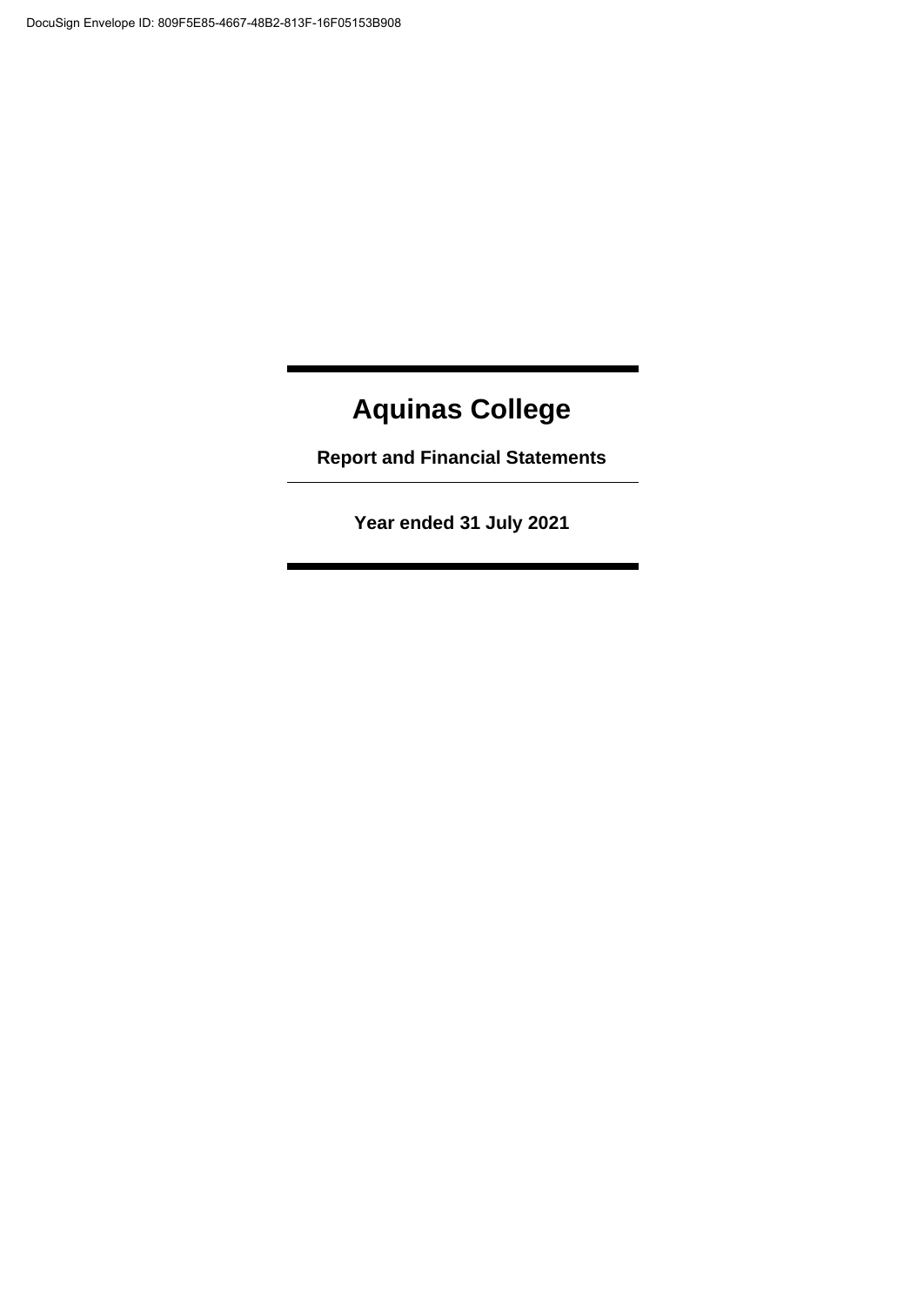## **CONTENTS**

|                                                                                                                                       | Page      |
|---------------------------------------------------------------------------------------------------------------------------------------|-----------|
| Key management personnel and Governing Body                                                                                           | 1         |
| <b>Professional Advisors</b>                                                                                                          | 1         |
| Operating and Financial Review                                                                                                        | $2 - 12$  |
| Statement of Corporate Governance and Internal Control                                                                                | $13 - 19$ |
| Governing Body's Statement on the College's Regularity, Propriety And<br>Compliance with Funding Body Terms And Conditions of Funding | 20        |
| Statement of Responsibilities of the Members of the Governing Body                                                                    | 21        |
| Independent Auditor's Report to the Governing Body of Aquinas College                                                                 | $22 - 24$ |
| Independent Reporting Accountant's Assurance Report on Regularity                                                                     | $25 - 26$ |
| Statement of Comprehensive Income and Expenditure                                                                                     | 27        |
| <b>Statement of Changes in Reserves</b>                                                                                               | 28        |
| <b>Balance Sheet</b>                                                                                                                  | 29        |
| <b>Statement of Cash Flows</b>                                                                                                        | 30        |
| Notes to the Financial Statements                                                                                                     | $31 - 51$ |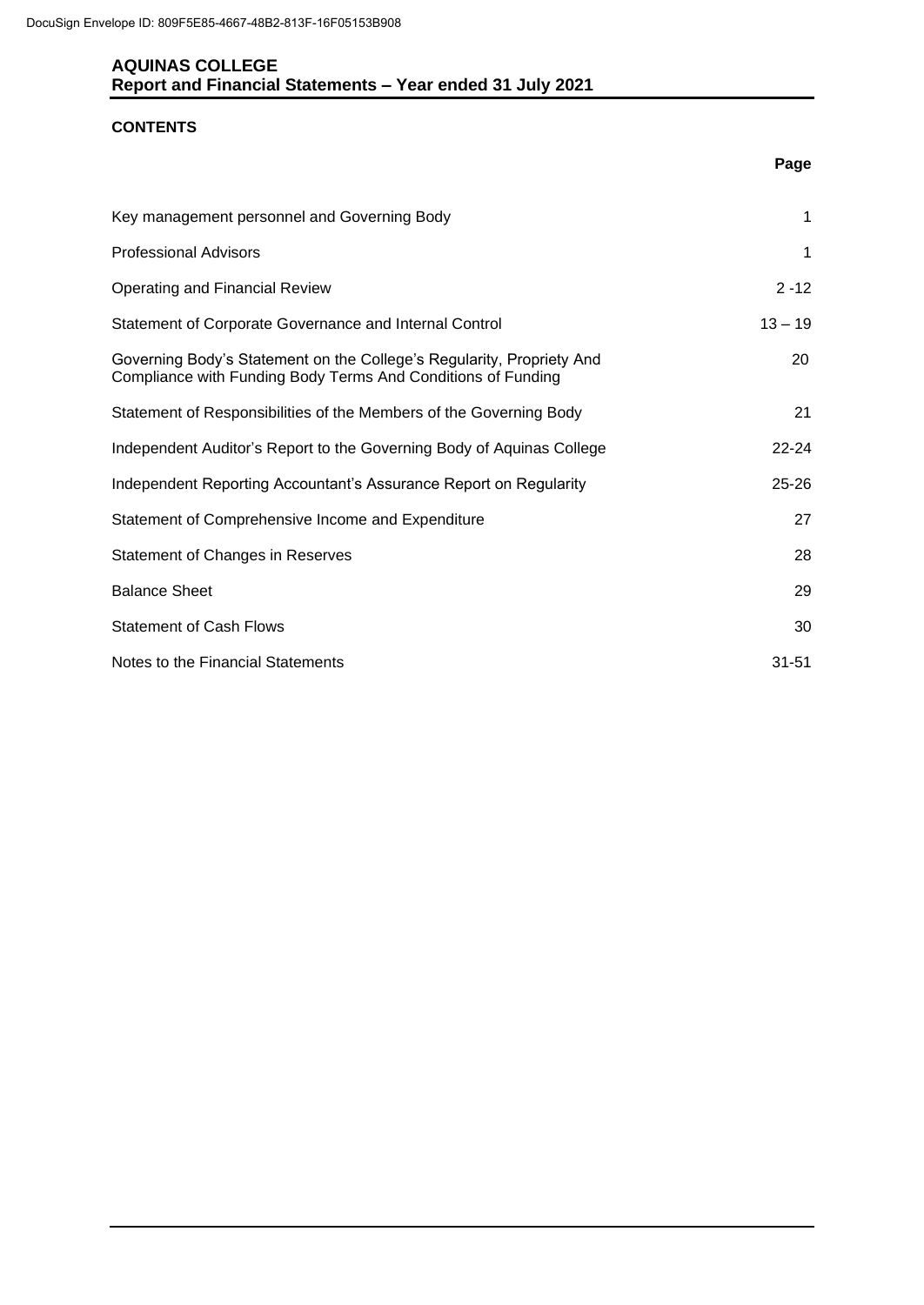## **KEY MANAGEMENT PERSONNEL & GOVERNING BODY**

## **KEY MANAGEMENT PERSONNEL**

 Key management personnel are defined as senior post holders/members of the College Leadership Team and were represented by the following in 2020/21:

Daniel Pearson: Principal and Accounting Officer Carina Vitti: Vice Principal (Left July 20) Andrew Bailey: Vice Principal (Acting and then appointed 1st June 2021) Debbie Blackburn: Senior Assistant Principal, Finance Andrew Bailey: Assistant Principal, Pastoral (Appointed to VP as above) Catherine Phillips: Assistant Principal, Quality and Curriculum (Appointed August 20)

### **GOVERNING BODY**

A full list of Governors is given on pages 13 and 14 of these financial statements.

Mr T Conlon acted as Clerk to the Governing Body throughout the period.

#### **PROFESSIONAL ADVISORS**

| <b>Financial Statement Auditors:</b> | Murray Smith LLP<br><b>Chartered Accountants</b><br>& Statutory Auditor<br>Darland House<br>44 Winnington Hill<br>Northwich<br>Cheshire<br>CW8 1AU<br>Tel: 01606 79411 |
|--------------------------------------|------------------------------------------------------------------------------------------------------------------------------------------------------------------------|
| <b>Internal Auditors:</b>            | <b>RSM</b><br>Festival Way,<br>Festival Park,<br>Stoke on Trent,<br><b>ST1 5BB</b>                                                                                     |
|                                      | Tel: 01782 216000                                                                                                                                                      |
| Bankers:                             | Lloyds Bank PLC<br>60-62 Merseyway,<br>Stockport,<br>SK1 1PL                                                                                                           |
|                                      | Tel: 0113 394 2192                                                                                                                                                     |
| Solicitors:                          | Gorvins<br>Tiviot House,<br>Stockport,<br>Cheshire,<br>SK11TA                                                                                                          |
|                                      | Tel: 0845 539 5151                                                                                                                                                     |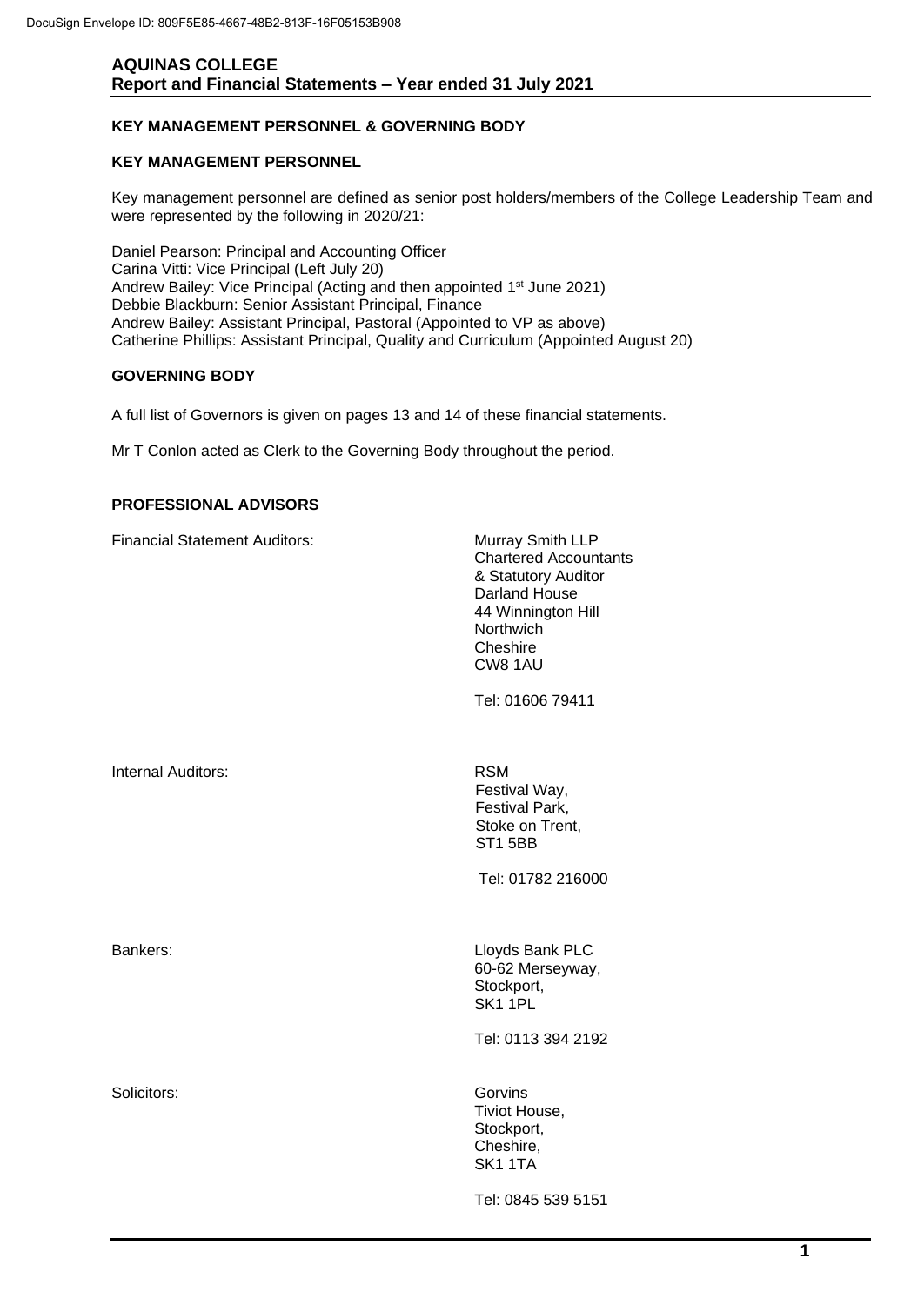# **Report and Financial Statements – Year ended 31 July 2021**

## **OPERATING AND FINANCIAL REVIEW:**

## **NATURE, OBJECTIVES AND STRATEGIES:**

The members present their report and the audited financial statements for the year ended 31 July 2021.

#### **Legal status**

 The College, founded in September 1980, was moved from the Schools to the FE sector under Section 28 of the Further and Higher Education Act (1992) as a College designated to receive FEFC funds. This was deemed necessary by Parliament in that as a voluntary aided College it did not own either its land or buildings. Although the governing body did not achieve Governing Body status under Further and Higher Education (1992), this has now been achieved under the Education Act 2000. The College is an exempt charity for the purposes of Part 3 of the Charities Act 2011.

#### **Mission**

 "At the very heart of our philosophy is the Gospel spirit of freedom, justice and love. We aim to affirm and value each member of the community, recognising the dignity and unique nature of each individual, whether student, support staff or teacher."

This extract from the College mission statement underpins the philosophy of the College.

### **COVID-19**

 The College continued to be affected by the Covid pandemic throughout 2020/21. This year had been more continue to be paid their full grant funding for the period of lockdown and beyond. All teaching, both 16-18 and adult education academic courses continued with on line delivery to all students. Support departments also worked from home delivering essential services. Management accounts were produced on time and distributed to Governors each month. Again this year the non-pay costs incurred were lower than a normal year. The most affected areas were again the canteen and the adult education leisure courses both of which were suspended at various points in the year. Staff were paid in full but the furlough income received partly mitigated the loss to **AQUINAS COLLEGE**<br> **Report and Financial**<br> **OPERATING AND FINA**<br> **NATURE, OBJECTIVES**<br>
The members present the<br>
Legal status<br>
The College, founded in<br>
the Further and Higher Einecessary by Parliament<br>
the governing body di fragmented than last with the two lockdown periods. The Government confirmed that Sixth form colleges would the College for these activities.

#### **Implementation of strategic plan**

 The College's objectives are set out in the strategic plan updated in July 2020 for the year ended July 2021. This plan includes the strategic direction of the College and financial forecasts. The Governing Body monitors the performance of the College against these plans. The plans are reviewed and updated each year. The College's continuing strategic objectives are:

- • To return to controlled student number growth. The revised number to be around 2,263 (FTE) in the year to July 2021.
- • To review and maintain the high achievement rates for students within College. The achievement rate will be affected by the move to linear courses but the target remains at around 90%.
- To review the provision for adult education in the light of funding cuts.
- To encourage students to take responsibility for their own learning and promote and develop relevant learning strategies.
- • Despite financial pressures, to make the necessary level of investment to maintain the high standards in learning resources in both the Learning Resource Centre and the IT Centre.

The College is on target for achieving these objectives.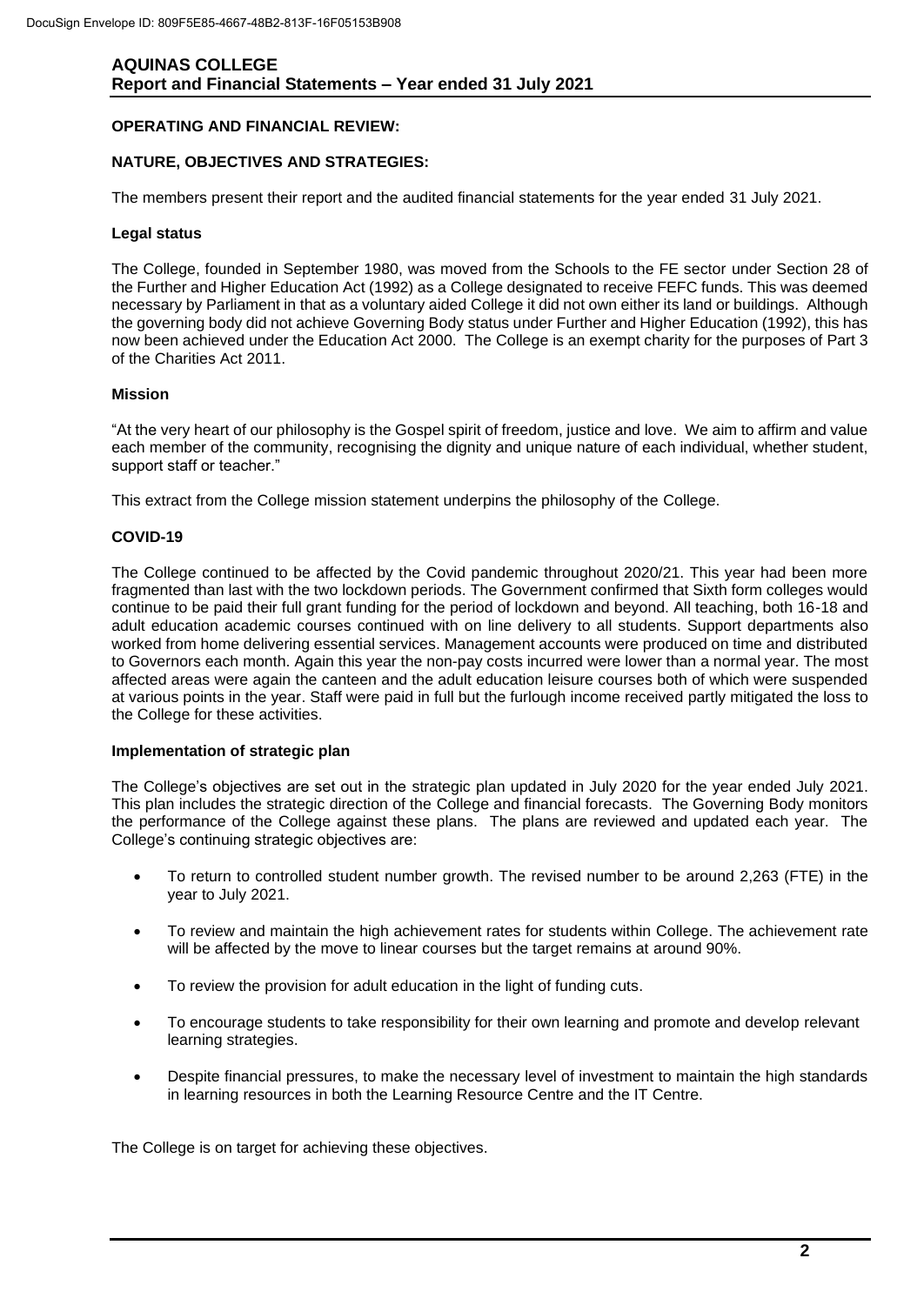## **OPERATING AND FINANCIAL REVIEW /Continued…**

#### **Implementation of strategic plan /Continued…**

The College's specific objectives for 2020/21 and achievement of those objectives is addressed below:

- • To achieve full time 16-19 students of 2,263 based on funding levels. Actual full time 16-19 student numbers were 2,251 learners. The fluctuation in numbers reflects the difficulty in managing the student numbers in the face of the large oversubscription and the risk of significantly under recruiting and the subsequent effect of funding in the following year. The College will continue to manage this area closely.
- Outcomes in July 2021 were derived from a mixture of the Government's algorithm and the Centre Assessed Grades (CAGS) due to the cancellation of the summer examinations. Achievement (formerly success) rates of 89.2% (19/20 90.0%) for all courses have been achieved in 2020/21. We have experienced an increase in pass rates with retention slightly down. This is due to the lockdown and our usual practices of support having to be amended.
- • To further improve attendance in core studies by further enhancements to the attendance policy. Further development of MyAquinas will allow targeted action and provides online monitoring of students' performance. This was achieved with an increase in attendance and retention.
- • To review the tutorial program in the light of further funding cuts to ensure it is effective and relevant and delivered concisely.
- • To develop the IT strategy group to oversee all IT strategy to enable the College to keep at the forefront of IT development and ensure that IT remains a support for curriculum delivery and is appropriate for the future. We continue to investigate innovative solutions like chromebooks for IT rich subjects.

#### **Financial plan**

The College governors approved a financial plan in July 2021 which sets objectives for the period to 2022.

#### **Financial Objectives**

The College's financial objectives are:

- To achieve an annual operating surplus; and
- To further improve the College's shorter term liquidity.

A series of performance indicators have been agreed to monitor the successful implementation of the policies.

#### **Performance indicators**

| <b>Key Performance indicators</b> | Target | Actual for 2020/21 |
|-----------------------------------|--------|--------------------|
| Student numbers                   | 2,263  | 2,251              |
| EBITDA as % of income             | 4.9%   | 12.1%              |
| Staff costs as % of income        | 78.2%  | 69.2%              |
| Operating cash flow               | 661    | 1757               |
| Adjusted current ratio            | 5.01   | 6.09               |
| Borrowing as % of income          | 23.1%  | 21.6%              |
| Reliance on ESFA income           | 92.6%  | 88.2%              |
| <b>Financial Health Score</b>     | Good   | Outstanding        |

The table above excludes the effect of the pension adjustments and the release of capital grant within income.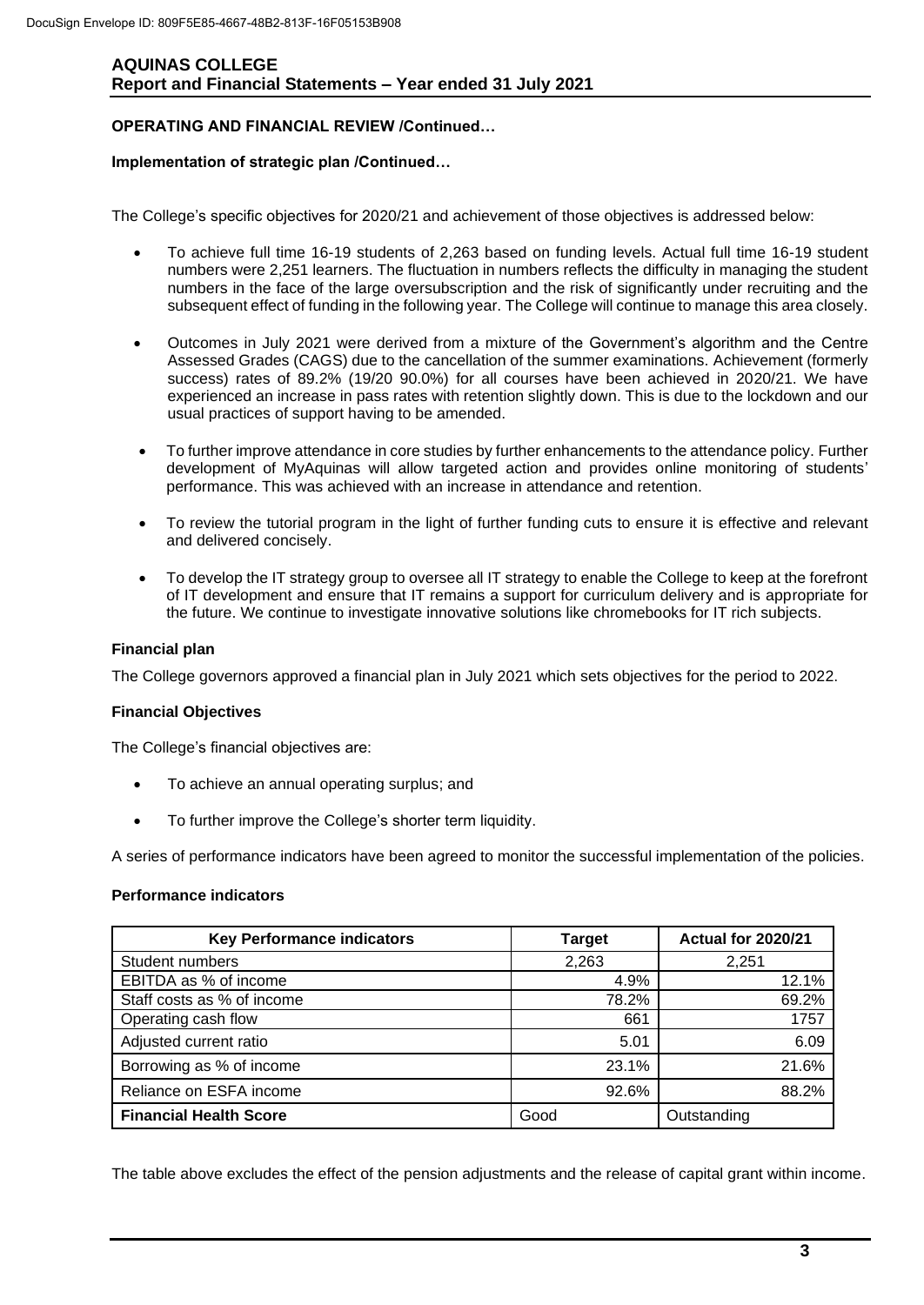# **Report and Financial Statements – Year ended 31 July 2021**

## **OPERATING AND FINANCIAL REVIEW /Continued…**

#### **Performance indicators/Continued…**

 The College uses a number of measures to assess and report on progress in both academic, pastoral and financial areas. These include but are not exclusively:

- Achievement rates, retention and attendance rates and Value Added.
- Learner destinations.
- Satisfaction survey (formerly "learner views").
- Accounting measures such as cash days in hand, current ratios and indebtedness measures.
- Financial health assessments and minimum standards ratios.

 The College is committed to observing the importance of sector measures and indicators and uses the FE Choices data available on the GOV.UK website which looks at measures such as achievement rates. The College is required to complete the annual Finance Record for the Education and Skills Funding Agency ("ESFA"). The College is assessed by the ESFA as having a "Good" financial health grading. The current rating **AQUINAS COLLEGE**<br> **Report and Financial Statements – Year ender<br>
OPERATING AND FINANCIAL REVIEW /Continued<br>
Performance indicators/Continued...<br>
The College uses a number of measures to assess<br>
financial areas. These incl** of "Outstanding" is considered an excellent outcome given the financial pressure on the sector.

#### **Public Benefit**

 Aquinas College is an exempt charity under the Part 3 of the Charities Act 2011 and is regulated by the Secretary pages 13 and 14. In setting and reviewing the College's strategic objectives, the Governing Body has had due regard for the Charity Commission's guidance on public benefit and particularly upon its supplementary A"). The<br>tstanding<br>**: Benefi**f<br>as Colleg<br>te for Ed<br>13 and of State for Education. The members of the Governing Body, who are trustees of the charity, are disclosed on guidance on the advancement of education.

 In delivering its mission, the College provides identifiable public benefits through the advancement of education to 2,251 students, including 50 students with high needs. The College provides courses without charge to young people, to those who are unemployed and adults taking English and maths courses. The College adjusts its courses to meet the needs of local employers. The College is committed to providing information, advice and guidance to the students it enrols and to finding suitable courses for as many students as possible regardless of their educational background.

## **FINANCIAL POSITION:**

#### **Financial Results**

 The College generated a surplus before other gains and losses in the year of £738k (2020: £54k), with total benefit actuarial adjustments. The adjustments have decreased the results for the year with additional accounting adjustments to salaries and interest charges and an actuarial gain of £473k. The College generated a trading surplus of £1,290k but cumulative adjustments posted due to the GMPF pension note were £79k which comprehensive income of £1,211k (2020: (£1,095k)). These set of results include the FRS102(28) defined has led to the reported total comprehensive surplus of £1,211k. Additional information is included in note 22.

 students. Reserves have again been affected by the FRS102(28) adjustments. A defined benefit obligation of The College has accumulated general reserves of £2.551m (2020: £1.340m) and cash balances and short term deposits of £8.263m (2020: £6.982m) of which £271k (2020: £224k) are amounts held as deposits on behalf of £4.647m as at the 31st July 2021 (2020: £4.568m) has reduced the reserves balance.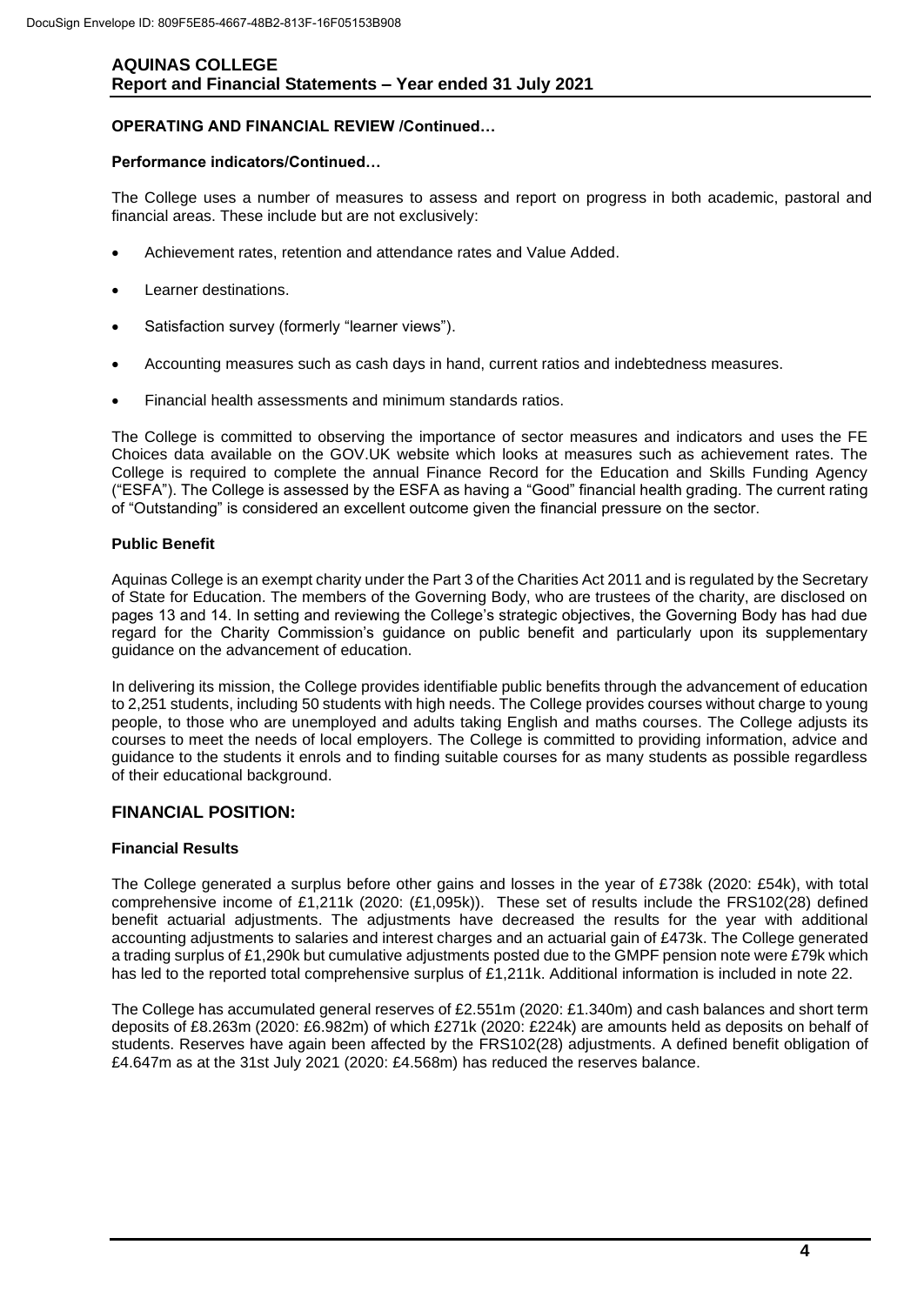# **Report and Financial Statements – Year ended 31 July 2021**

## **OPERATING AND FINANCIAL REVIEW /Continued…**

## **Financial Results/Continued….**

 Tangible fixed asset additions during the year amounted to £195k. Additions mainly relate to IT purchases although there have been small amounts spent on furniture and fixtures.

The College has significant reliance on the ESFA for its principal funding source, largely from recurrent grants.

In 2020/21 the ESFA provided 88.2% (2020: 85.8%) of the College's total income.

#### **Treasury policies and objectives**

 The College has treasury management arrangements in place to manage cash flows, banking arrangements and the risks associated with those activities. Short term deposits are authorised by the Principal. All borrowing requires the authorisation of the Governing Body.

 The College has no plans to increase borrowings and is confident that the loan taken out in 2010 will be repaid in line with the scheduled repayment plan.

 The College also has a gifts and hospitality policy which covers the procedure for the receipt of gifts / hospitality by staff.

#### **Cash flows**

 The total net cash inflow of £5.281m (2020: £2.012m) has arisen due to the maturing of £4m of funds on deposit into the cash or cash equivalent balance. The College loans crystallised in March 2011 and the full facility of £4.45m was drawn down. The outstanding balance is £2.69m, £1.54m remains on a fixed term with the balance of £1.15m on variable repayments.

### **Liquidity**

 The College has a loan with Lloyds Bank PLC. The size of the College's total borrowing and its approach to interest rate management have been calculated to ensure a reasonable cushion between the total cost of  servicing debt and operating cashflow. During the year this margin was comfortably exceeded.

#### **Reserves Policy**

 The College has no formal Reserves Policy but recognises the importance of reserves in the financial stability of any organisation, and ensures that there are adequate reserves to support the College's core activities. As at the balance sheet date the Income and Expenditure reserve stands at £2.458m (2020: £1.340m). It is the Governing Body's intention to increase reserves over the life of the strategic plan through the generation of annual operating surpluses to create a contingency fund. This is negatively affected by movements on the **AQUINAS COLLEGE**<br> **Report and Financial Statem**<br> **OPERATING AND FINANCIAL R**<br> **Financial Results/Continued....**<br>
Tangible fixed asset additions dualthough there have been small a<br>
The College has significant relian<br>
In 20 FRS102 pension fund adjustments.

#### **Current and Future development and Performance**

#### **Financial health**

 Aquinas College has Outstanding financial health in 2020/21. We continue to achieve the maximum score of 100 for the adjusted current ratio as our cash balances are healthy and we deliver cash surpluses each year. Our loan balances are £2.69m which generates a score of 70. However, we can pay off £1.25m of this without penalty and whilst this does not affect our current ratio measure it improves the loan ratio by 10 points. We maintain the loan balances as we can place them on deposit and cover any financing costs. During the last few years, the cuts have affected the surpluses delivered by College. The surplus for 2020/21 has also generated 100 and we have achieved "outstanding" financial health.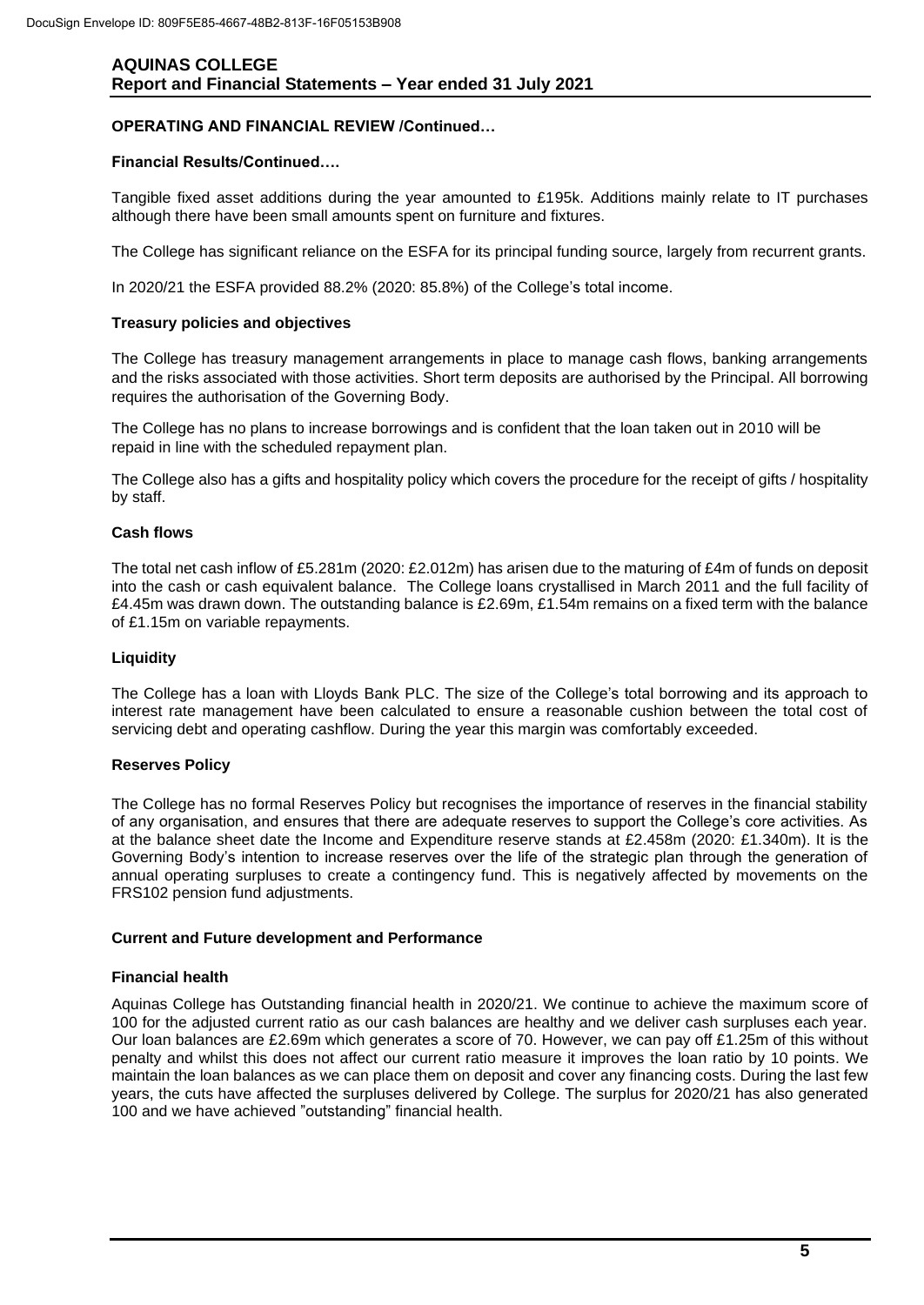## **OPERATING AND FINANCIAL REVIEW /Continued…**

## **Financial Health/Continued…..**

 established business model and set prudent budgets which are then exceeded in the year. We have always delivered fairly modest surpluses but feel that most of our resources should be used to support students and We still deliver annual trading and cash surpluses and consider that costs are well controlled. We have a welltheir progress.

#### **Student Numbers**

 In 2020/21 the College has delivered activity that has produced £10,370k in funding body main allocation funding (2019/20: £9,579k). This year has seen the first significant increase in funding rates for many years. The College had 2,297 16-18 students on role. The College was inspected in January 2017 by OfSTED. A short inspection was undertaken and the "good" grade was reconfirmed.

## **Student Achievements**

 Students continue to achieve well at the College. Results this year have been based on a combination of Centre Assessed grades (CAGs) and the Government algorithm. Retention is slightly down but has held up well considering the major disruption to college operations since March this year. These results are not to be included in the Ofsted judgement of colleges as they are not consistent with other examined years. There is likely to be a similar pattern of fluctuations in pass rates and retention throughout the country. In 2020/21 achievement is 89.2% (2020: 90.0%) We continue to strive for good outcomes for students.

 At Aquinas we closely monitor curriculum development in our feeder schools and attempt to adapt our curriculum provision to match the needs and aspirations of our students. In recent years this has led to an expansion of vocational subjects to complement a largely academic provision. Provision at levels I and II is modest and new courses at level III tend to be introduced at a rate of one or two a year with the least popular courses disappearing at the same rate.

disappearing at the same rate.<br>Clearly the impact on GCSE grades has led to more uncertainty this year. We have a particular focus on trying to get students on the most appropriate courses based on their prior attainment, whether this is the academic route or the vocational route. A great deal of time is spent with each student to assess their needs during several one to one interviews with a member of staff. This year we have had to place students on courses based on their grades but knowing that in some cases these may be inflated. We have introduced an additional series of checks and balances to further assess students in the early weeks of the course with a view to move them if they are finding it too difficult. Despite the resulting difficulties, we have supported students in securing a University place. Advice and guidance is also given to students looking for employment or apprenticeships and we have seen a growth in the number of students progressing to a Higher Level Apprenticeship. Our tutorial program evolves to support students in all aspects of their two year journey and their progression after college.

 We continue to encourage students to select broad programmes of study to provide challenge and diversity and offer a high level of support, advice and guidance to assist them in making good decisions. We actively engage with the Local Authority in ensuring the full range of provision is available to the local population and are represented on the Strategic Management Partnership and 14-19 Strategy Group. A particular strength is in making students ready for the next stage in their lives.

 The Adult and Continuing Education programme has a curriculum which is informed by local needs analysis in relation to regeneration and economic development. The programme features a curriculum which supports the ESFA-adult/GMCA national target to increase the number of adults with basic skills and offers a thriving curriculum for those wishing to return to work, upskill or get involved in leisure courses.

 In 2020/21 we continued to deliver a franchised PGCE on behalf of the University of Bolton and all 9 students were successful on that course in the year.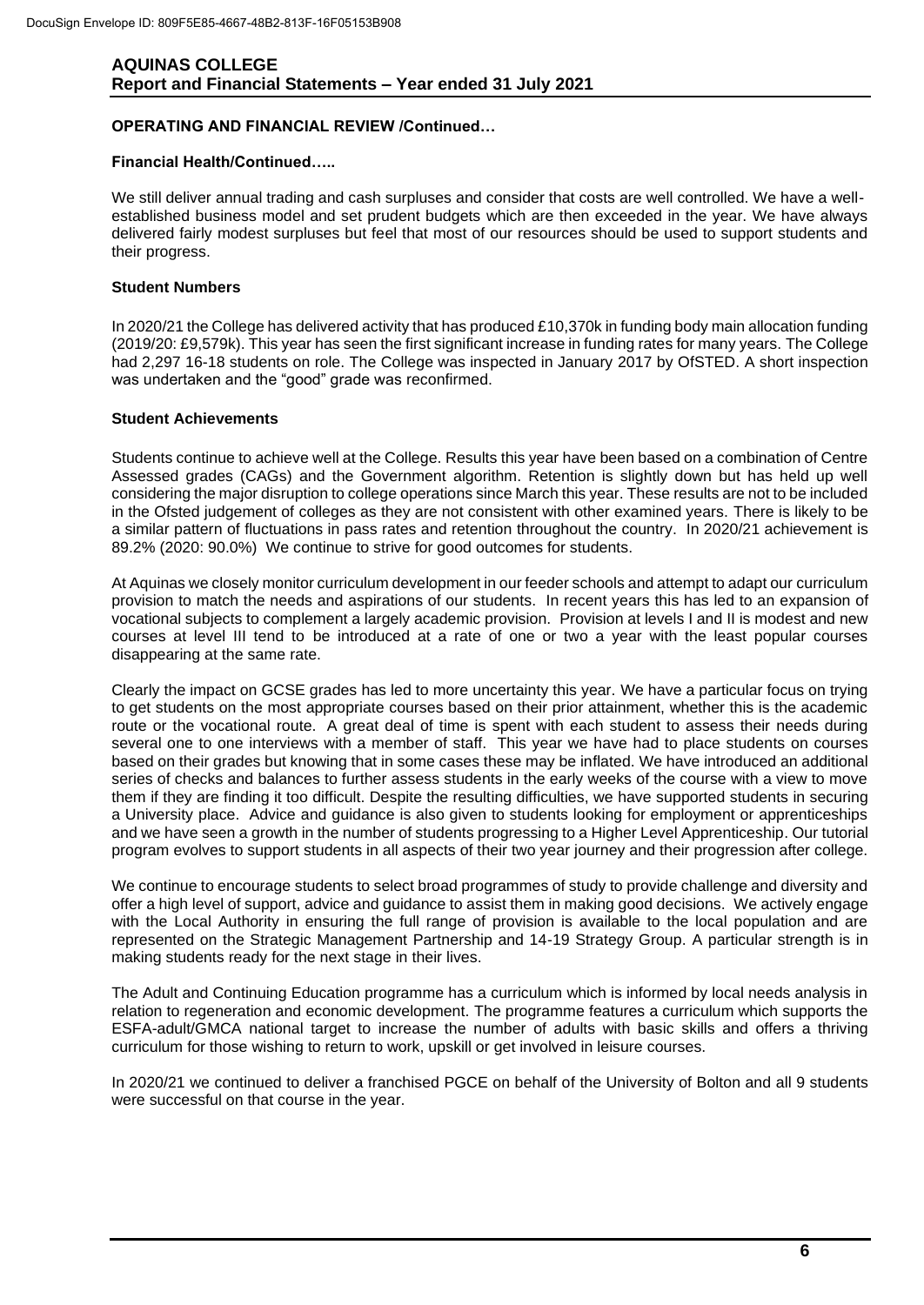## **OPERATING AND FINANCIAL REVIEW /Continued…**

#### **Payment Performance**

The Late Payment of Commercial Debts (Interest) Act 1998, in the absence of agreement to the contrary, requires organisations to settle debts within 30 days. During the accounting period 1 August 2020 to 31 July 2021, the College paid 95.8 per cent of its invoices within that 30 days. The College incurred no interest charges in respect of late payment for this period.

#### **Events after the end of the reporting period**

There are no post balance sheet events to note.

#### **Future Prospects**

 We have now occupied the new building for eleven years. The size of the building was determined by the number of students on roll at the time. Whilst numbers have grown the building is flexible enough to accommodate this.

 The plan was for creeping growth of 20 students per year. Because of the difficulties of managing the oversubscription and predicting conversion rates we do experience some fluctuation (growth or small reduction) year on year as managing static student numbers remains an issue. We grew by around 44 in September 2021 which was a reasonable outcome given the uncertainty around GCSEs due to the pandemic. We do not yet known if retention will be affected as students may find courses challenging and may change direction more than in previous years.

 We are getting close to the maximum number of students we feel is optimal for the College and whilst the large increase will help funding levels it is starting to put a strain on some specialist spaces in the building.

 The increase in funding for 2020/21 was welcome but not sufficient to support the sector for the coming years. We run the College efficiently and look for further efficiencies such as natural wastage and staff leaving and not being replaced in full. Annually work is undertaken to manage staffing, tutorial, ethics and enrichment to deliver small surpluses and remain solvent.

 Following the OfSTED inspection in January 2017 we received confirmation of the previous assessment of "Good". There were many positive comments about our care for students and student outcomes. We will opportunities for our students and staff and address the small number of areas which were highlighted as continue with our quality and pastoral program to ensure that the College continues to provide the best needing some attention.

 Greater Manchester was in the first wave of Area Review. The outcome was that all Catholic Sixth Forms would the Catholic Education Service are in negotiation with the DfE and we will consider this option when it becomes remain as stand-alone institutions. Catholic colleges are still not able to academise due to their legal status but available to us.

 The College has completed a two year plan in July 2021 and based on the new method of calculation of financial health, the College is assessed as Outstanding for 2020/21 and Good for 2021/22. The financial health measure is negatively affected by our level of borrowings. However around £1.15m of the total loan of £2.69m is repayable without penalty and should College decide to reduce this balance our financial health would obviously improve further. We usually place this balance on deposit and earn sufficient interest to cover any financing costs.

 The College continues to reorganise quality and pastoral teams and senior staff positions. Most students' program of study have now fallen from four to three subjects which has generated some further efficiencies which have been managed by natural wastage and staff asking for part time contracts. We anticipate that surpluses will be maintained in the coming years and our cash balances remain healthy so it is appropriate that we use the going concern method of accounting in the preparation of these accounts.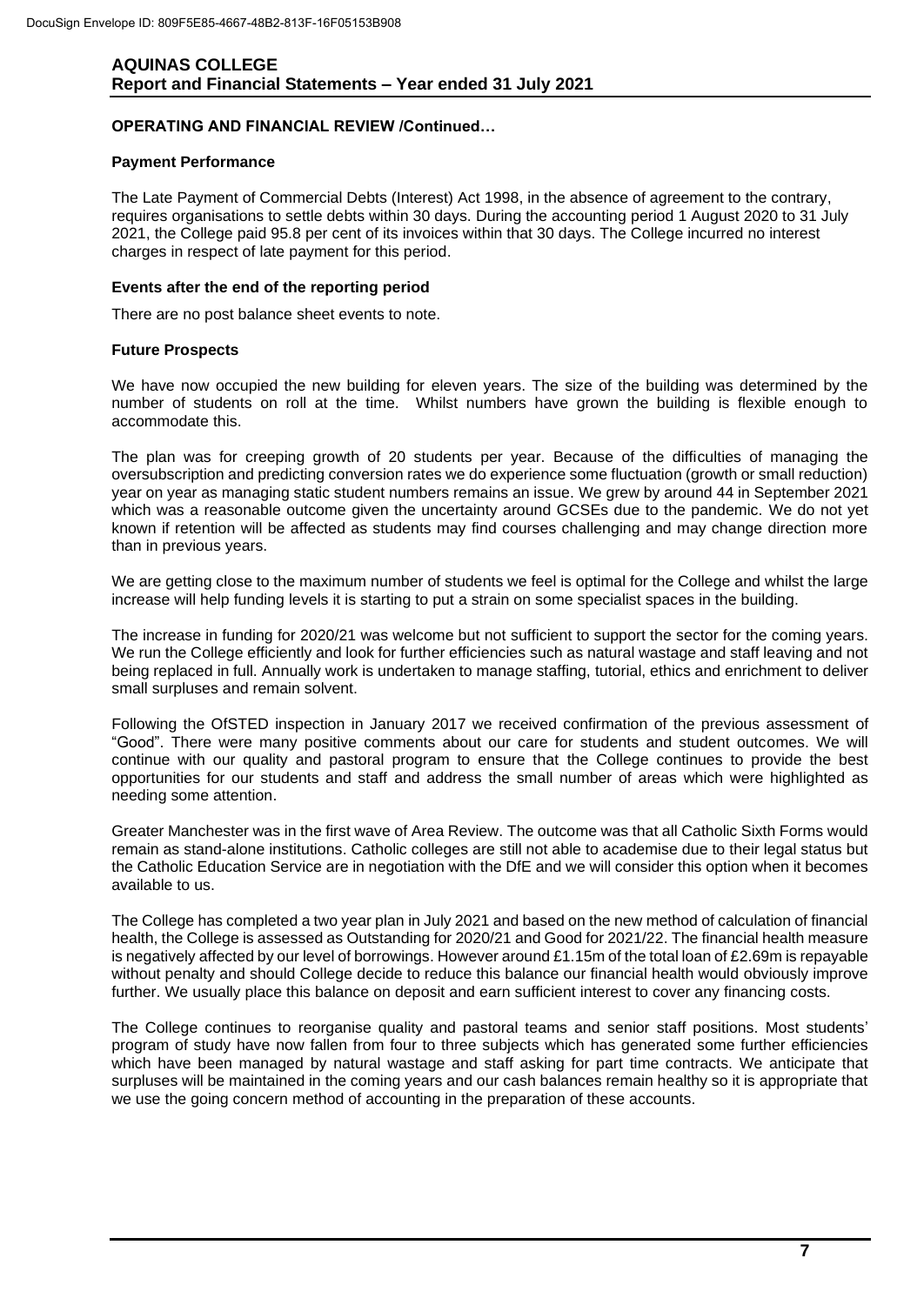## **OPERATING AND FINANCIAL REVIEW /Continued…**

### **Future Prospects/Continued….**

# **Staff and Student Involvement**

 The College is a vibrant community and surveys carried out as students leave constantly refer to the positive atmosphere and sense of respect which pervades the College. The College continues to grow and be successful. The College encourages staff and student involvement through membership of formal committees.

### **RESOURCES**

The College has various resources that it can deploy in pursuit of its strategic objectives.

Tangible resources include the main College site.

#### **Financial**

 The College has £3.389million (2020: £2.178million) of net assets. A defined benefit scheme obligation of £4.647million (2020: £4.568million) for the College's share of the net GMPF liability and long term debt of which consists of a £40million (2020: £40million) building completed in May 2010 and an associated sports hall net GMPF liability and long to<br>ble resources include the main (<br>i in May 2010 and an associated<br>er of heads), of whom 160 (2020<br>htaining a quality brand is esser<br>paint in the system of inter-<br>igned to protect the College's £2.692million (2020: £2.883million) exist as at 31st July 2021. Tangible resources include the main College site, and facilities.

#### **People**

The College employs 264 (2020: 274) people (expressed as number of heads), of whom 160 (2020: 166) are teaching staff.

#### **Reputation**

 The College has an excellent reputation locally and nationally. Maintaining a quality brand is essential for the College's success at attracting students and external relationships.

#### **Principal Risks and uncertainties**

 The College has undertaken further work during the year to develop and embed the system of internal control, including financial, operational and risk management which is designed to protect the College's assets and reputation. The governing body has overall responsibility for risk management and its approach to managing risks and internal controls is explained in the Statement on Corporate Governance.

 Based on the strategic plan, the Assistant Principal Finance along with Senior Management Team (SLT) identified, including specific preventable actions which should mitigate any potential impact on the College. The internal controls are then implemented and the subsequent year's appraisal will review their effectiveness and progress against risk mitigation actions. In addition to the annual review, SLT will also consider any risks which undertakes a comprehensive review of the risks to which the College is exposed. Systems and procedures are may arise as a result of a new area of work being undertaken by the College.

 A risk register is maintained at the College level which is reviewed at least annually by the Audit Committee and more frequently where necessary. The risk register identifies the key risks, the likelihood of those risks occurring, their potential impact on the College and the actions being taken to reduce and mitigate the risks. Risks are prioritised using a consistent scoring system.

 Outlined below is a description of the principle risk factors that may affect the College. Not all the factors are within the College's control. Other factors besides those listed below may also adversely affect the College.

#### *1. Government funding*

 The College has considerable reliance on continued government funding through the further education sector funding bodies. In 2020/21, 88.2% of the College's revenue was ultimately public funded and this level of requirement is expected to continue. There can be no assurance that government policy or practice will remain the same or that public funding will continue at the same levels or on the same terms.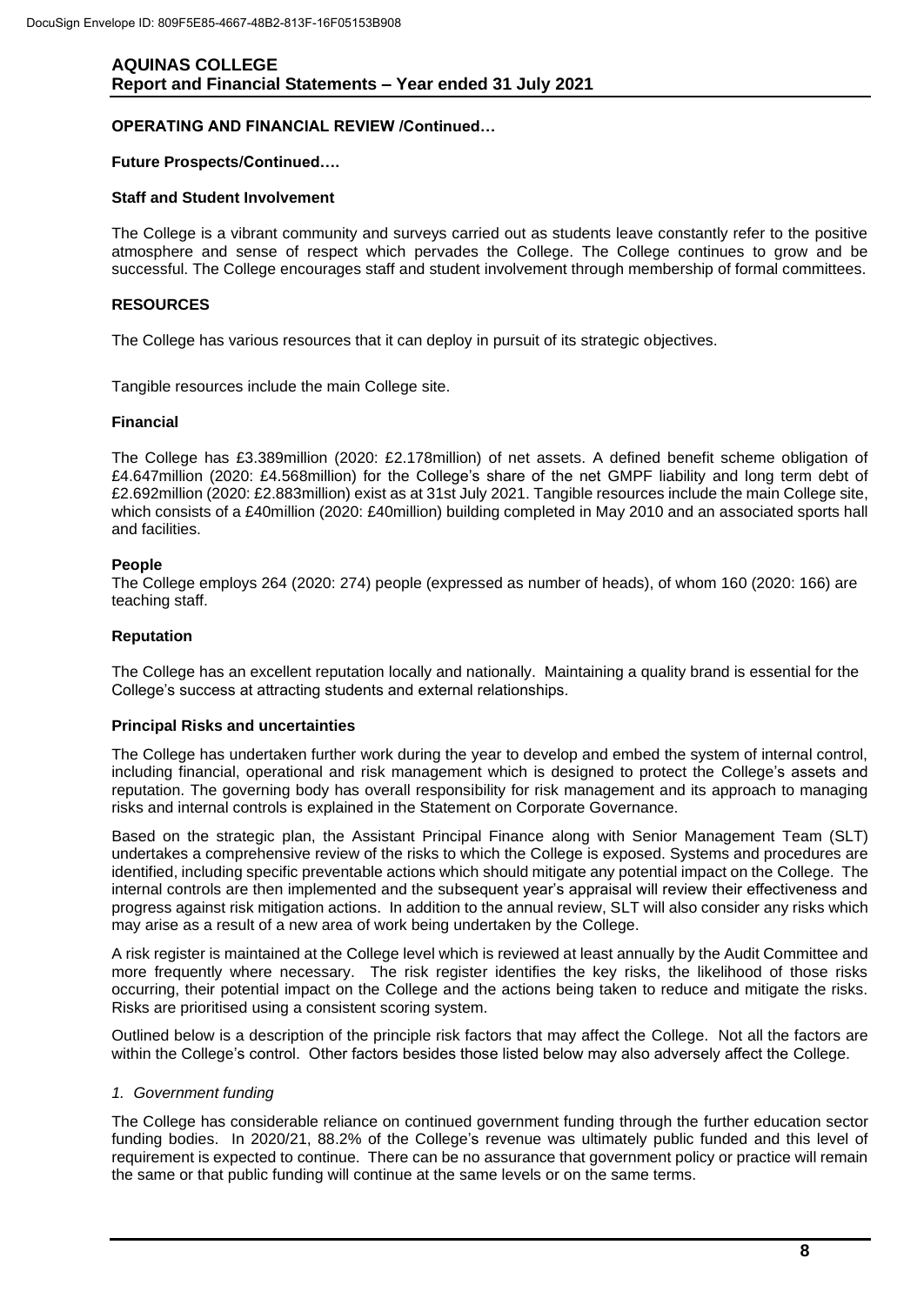# **Report and Financial Statements – Year ended 31 July 2021**

# **OPERATING AND FINANCIAL REVIEW /Continued…**

## **Principle risks and uncertainties/Continued….**

The College is aware of several issues which may impact on future funding:

- • The lagged student number formula means that managing our student numbers is important. There is some uncertainty in this regard as we try to manage our oversubscription.
- • The continued pressure on public finances with pre-school and post 16 being the only parts of the education budget that are not ring fenced. This means any future savings are likely to come from these areas.
- The continued political pressure to create more academies and free schools.
- The A level now being linear could affect funding such as retention and achievement.
- • The devolution of the adult education budget. The College, in conjunction with its key stakeholders, is developing a strategy in response to the devolution agenda.
- The funding of adult courses which is relying on the student to fund more of the course costs.
- • Further changes to pension employer contributions of both TP and GMPF which are not covered by Government grants.

The risk is mitigated in a number of ways:

- By ensuring the College is rigorous in delivering high quality education and training.
- • By managing the programs of study. The number of courses that students study has fallen to three as funding falls. With the tutorial program and Ethics course, students will still be full time as measured by the funding methodology.
- • By placing considerable focus and investment on maintaining and managing key relationships with various funding bodies.
- • By ensuring the College is focused on those priority sectors which will continue to benefit from public funding.
- By having regular dialogue with the local ESFA/GMCA/Local Authorities.

## *2. Maintain adequate funding of pension liabilities*

 by the GMPF to cover this cash deficit and no capital sums are required. **AQUINAS COLLEGE**<br> **ARUPY and Financial Statements – Year ended 31 July 2021<br>
<b>AREPOTE and FINANCIAL REVIEW /Continued...**<br>
The College is aware of several issues which may impact on future funding:<br>
The College is aware o The financial statements report the share of the Local Government Pension Scheme deficit on the College's balance sheet in line with the requirements of FRS 102. The employer's contribution rate has been increased

## 3. *Failure to maintain the financial viability of the College*

 The College's current financial health grade is classified as "Outstanding" as described above. This is largely the consequence of prudent budgeting and the continued close control of costs and adjustments made to staffing to reflect curriculum need. Notwithstanding that, the continuing challenge to the College's financial position remains the constraint on further education funding and maintaining the student experience. This risk is mitigated in a number of ways:

- By rigorous budget setting procedures and sensitivity analysis
- Regular in year budget monitoring
- Robust financial controls
- Exploring ongoing procurement efficiencies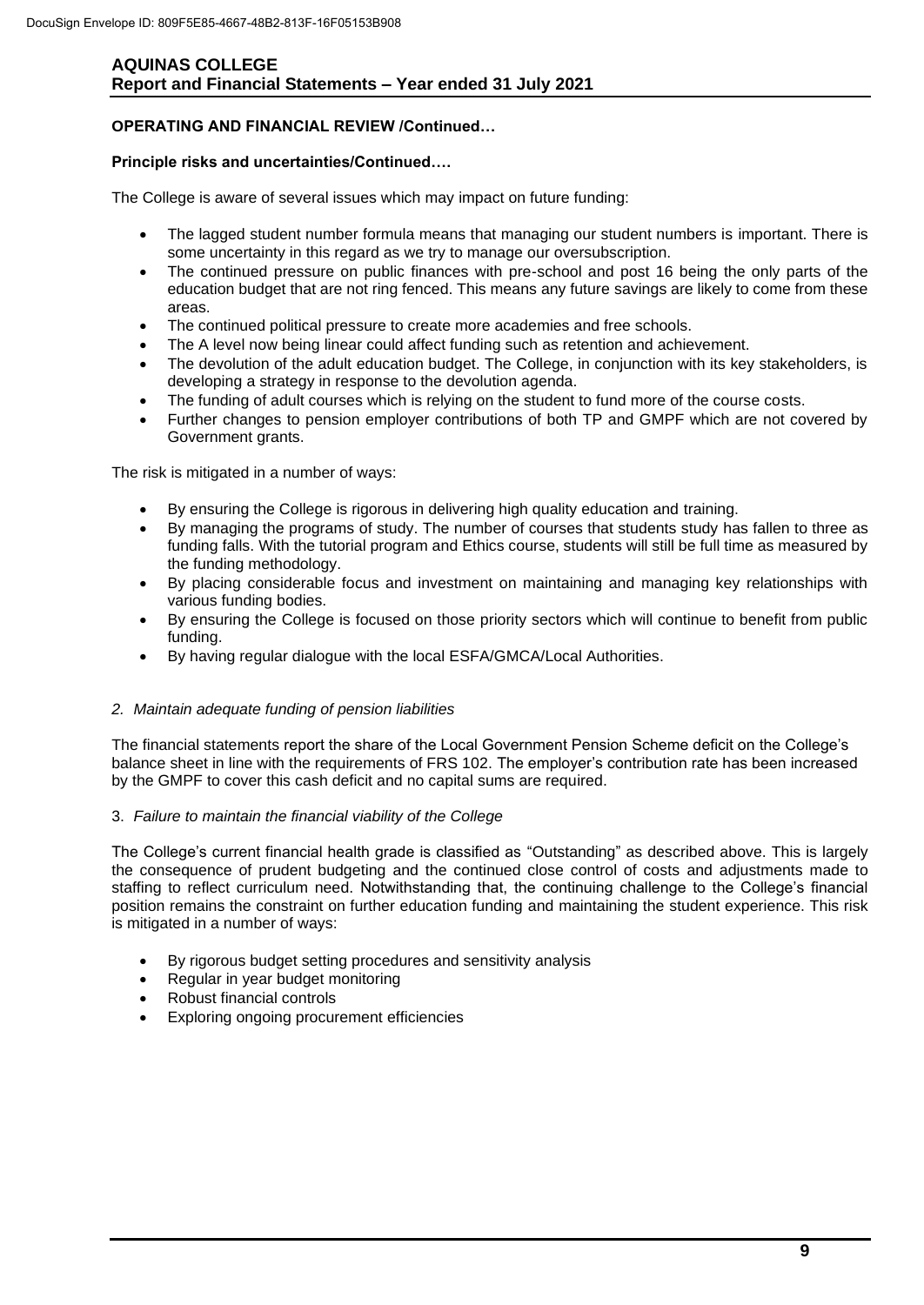## **OPERATING AND FINANCIAL REVIEW /Continued…**

### **Principle risks and uncertainties/Continued….**

#### *4 Covid 19*

 The College has had to react and adapt to the fundamental changes that the pandemic has brought. We have undertaken an extensive risk assessment process on all areas of the College operations. We have only included the main mitigations below:

- Addressed all areas of college to ensure that they are Covid compliant and socially distanced
- Assessed all staff especially those with additional risk factors and undertaken individual risk assessments
- • Changed the timetable creating two streams so that students are in college one week and receiving lessons at home the following thereby significantly reducing the number of students on site at any time.
- Communicated regularly the Government messages to staff and students

## **STAKEHOLDER RELATIONSHIPS**

In line with other Colleges and with universities, Aquinas College has many stakeholders. These include:

- Students:
- Staff
- Funding Councils;
- Local authorities and Greater Manchester Combined Authority;
- Government Offices/Local Enterprise Partnerships;
- The local community:
- Other Further Education institutions;
- Sixth Form /Further Education Commissioner;
- Trade unions;
- Professional bodies; and
- Diocese of Shrewsbury.

 The College recognises the importance of these relationships and engages in regular communication with them through the College Internet site and by meetings.

## **Taxation**

 The College is an exempt body as far as the Charity Act is concerned. The College is not liable for Governing Body tax.

## **Employment Policy**

 The employment policy of the College has been agreed by the Governing Body and reflects the mission statement. The College is aware of, and its practice is consistent with, the terms of the Disability Discrimination Act (2000) updated by the Special Education Needs and Disability Acts 2001 and 2005. The College has a Human Resources manager and where appropriate, checks its procedures with a Human Resources Service to ensure consistency in HR matters. The College accesses support from our insurance HR helpline and a local firm of solicitors should any legal advice be necessary. The College has increased both the teaching and support staff as student numbers have risen. Vacancies for teaching staff are advertised in The Times Educational Supplement and FE jobs. Support staff vacancies are advertised regionally or in professional journals.

 Teachers and support staff are paid using Sixth Form College Employers Scales. All staff are paid on a monthly basis.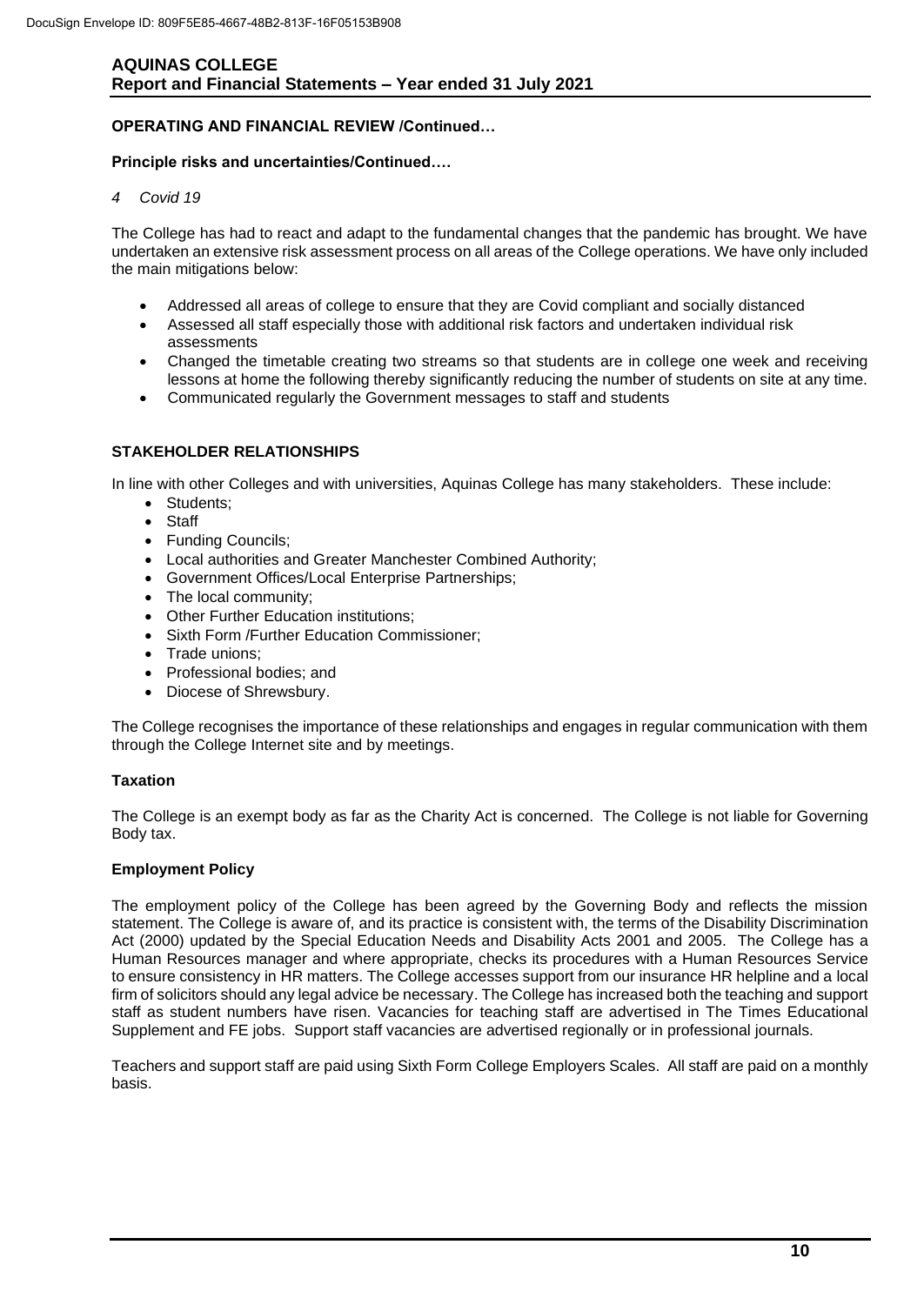## **OPERATING AND FINANCIAL REVIEW /Continued…**

### **Equal Opportunities and Employment of Disabled Persons**

 year. Staff are provided with briefings weekly. These are meetings at which matters of immediacy are discussed. Contributions come from anyone – they are not restricted to management announcements. Notes are written up and published. More formal meetings are staff meetings and curriculum leaders meetings. In addition, there are small groups dealing with pastoral, quality and curriculum. The senior leadership team meets weekly. The College is concerned to encourage staff to improve qualifications and support staff have been offered day release and their fees have been paid by the College. Teaching staff have five in service training days in each

 Aquinas College is committed to ensuring equality of opportunity for all those who learn and work here. We respect and value positively, differences in race, gender, sexual orientation, ability, class and age. We strive vigorously to remove conditions which place people at a disadvantage and we will actively combat bigotry. This policy will be resourced, implemented and monitored by managers and governors.

The College's Equality Policy and relevant data is published on the College's Internet site.

 The College considers all applications for employment from disabled persons, bearing in mind the aptitudes of the individual concerned and any reasonable adaptions required at interview or employment are considered and implemented where possible. Where an existing employee becomes disabled every effort is made to ensure that employment with the College continues. The College's policy is to provide training, career development and opportunities for promotion which are, as far as possible, identical to those for other employees.

#### **Disability Statement**

 The College seeks to achieve the objectives set down in the Equality Act 2010 and in particular makes the following commitments:

- The new College buildings are fully DDA compliant;
- There is a list of specialist equipment, which the College can make available for use by students;
- • The admissions policy for all students is described in the College prospectus. Appeals against a decision not to offer a place are dealt with under the complaints policy;
- • The College had made a significant investment in the appointment of specialist teachers to support students with learning difficulties and/or disabilities. There are a number of learning support assistants who can provide a variety of support for learning. There is a continuing programme of staff development to ensure the provision of a high level of appropriate support for students who have learning difficulties and/or disabilities;
- • Specialist programmes are described in programme information guides, and achievements and destination are recorded and published in the standard College format; and
- Counselling and welfare services are described on the student intranet.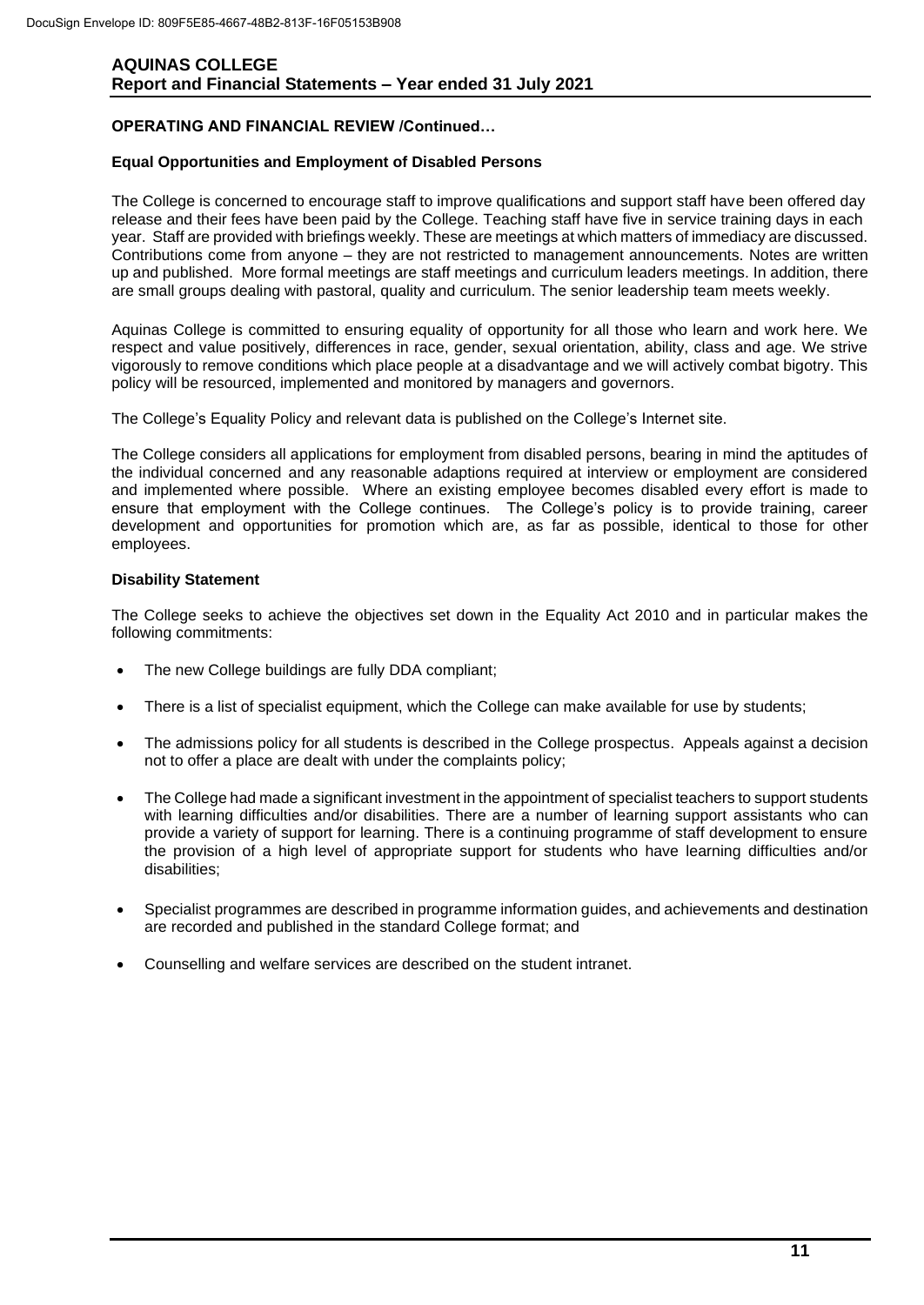## **OPERATING AND FINANCIAL REVIEW /Continued…**

## **Trade union facility time**

The Trade Union (Facility Time Publication Requirements) Regulations 2017 require the College to publish information on facility time arrangements for trade union officials at the College

| Numbers of employees who were relevant union official<br>during the period | FTE employee number |
|----------------------------------------------------------------------------|---------------------|
|                                                                            |                     |

| Percentage of time                                                                       | Number of employees |       |         |
|------------------------------------------------------------------------------------------|---------------------|-------|---------|
| 0%                                                                                       | 0                   |       |         |
| 1-50%                                                                                    | 2                   |       |         |
| 51-99%                                                                                   | 0                   |       |         |
| 100%                                                                                     | 0                   |       |         |
| Total cost of facility time                                                              |                     |       | £3k     |
| Total pay bill                                                                           |                     |       | £4,751k |
| Percentage of total bill spent on facility time                                          |                     | 0.06% |         |
| Time spent on paid trade union activities as a<br>percentage of total paid facility time |                     | N/A   |         |

 The report of the members of the Governing Body was approved by the members on 23 November 2021 and signed on its behalf by:

 $\sum_{10BFCCSB9E5F417.........}$ 

T P McGee

Chairperson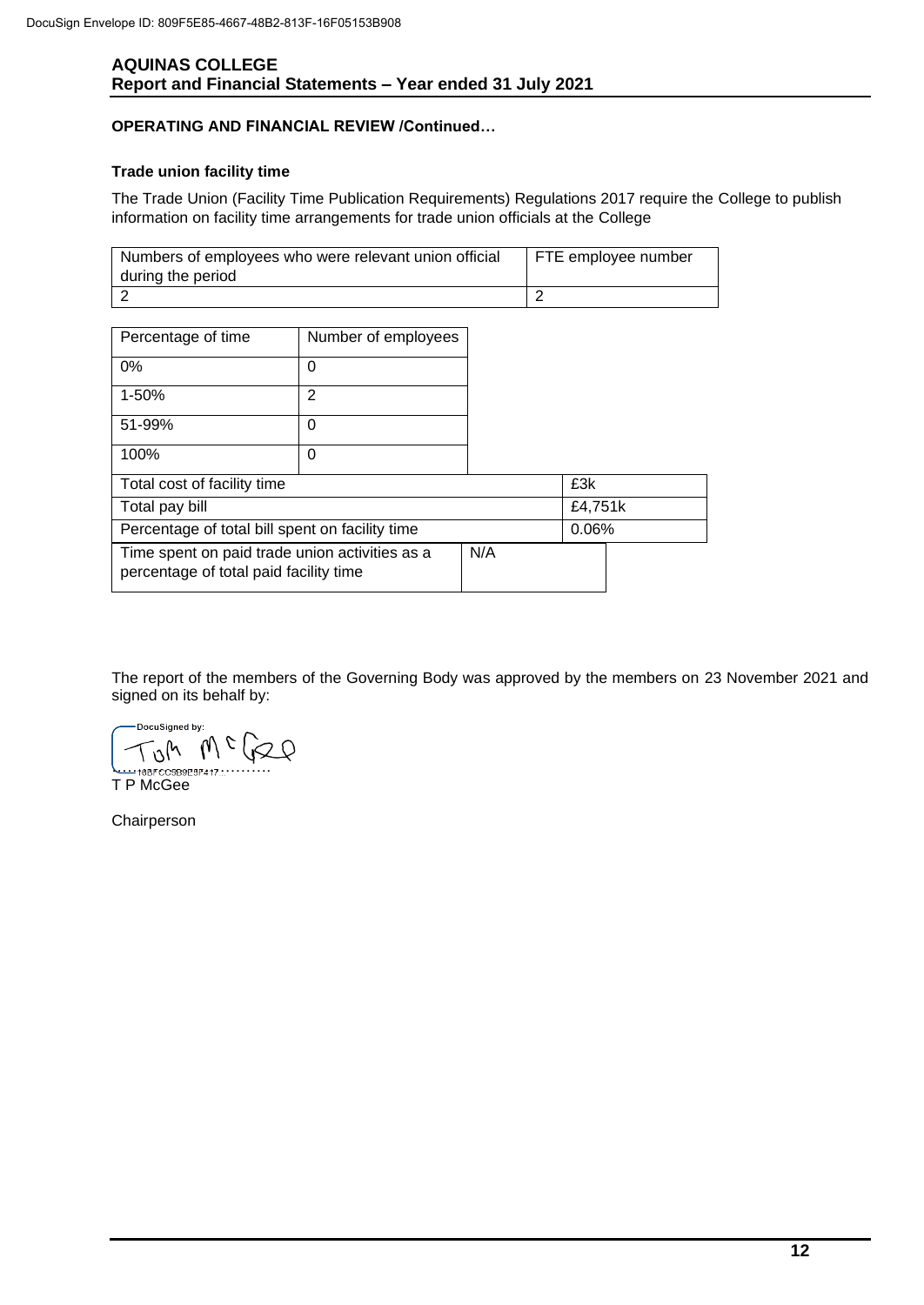## **STATEMENT OF CORPORATE GOVERNANCE AND INTERNAL CONTROL**

 The following statement is provided to enable readers of the annual report and accounts of the College to obtain a better understanding of its governance and legal structure.

The College endeavours to conduct its business:

- • in accordance with the seven principles identified by the Committee on Standards in Public Life (selflessness, integrity, objectivity, accountability, openness, honesty and leadership); and
- • in full accordance with the guidance to Colleges from the Association of Colleges in The English Colleges' Foundation Code of Governance ("the Code").

 The College is committed to exhibiting best practice in all aspects of corporate governance. We have not formally adopted the UK Corporate Governance Code as Catholic institutions were advised that some aspects of the Code conflicted with the Diocesan Trust Deed. However, we have reported on our Corporate Governance arrangements by drawing upon best practice available, including those aspects of the UK Corporate Governance Code we consider to be relevant to the further education sector and best practice. In the opinion of the Governors, the College complies with all the provisions of the Code, and it has complied throughout the year ended 31 July 2021. The Governing Body recognises that, as a body entrusted with both public and private funds, it has a particular duty to observe the highest standards of corporate governance at all times.

## **The Governing Body**

 The members who served the Governing Body during the year and up to the date of signature of this report were as listed in Table 1.

| <b>Name</b>   | Date of<br>Appointment/<br>Re-<br>appointment | Term<br>οf<br><b>Office</b> | <b>Status of</b><br><b>Appointment</b> | <b>Committees Served</b>                                                  | <b>Attendance</b> |
|---------------|-----------------------------------------------|-----------------------------|----------------------------------------|---------------------------------------------------------------------------|-------------------|
| T P McGee     | 01/09/20                                      | 4 years                     | Foundation                             | Chair Governing Body,<br>Resources,<br>General purposes and<br>Employment | 3/3               |
| L J Byrne     | 01/09/20                                      | 4 years                     | Foundation                             | Remuneration and Vice<br><b>Chair General Purposes</b><br>and Employment  | 3/3               |
| M Braithwaite | 19/10/20                                      | 4 years                     | Foundation                             | Chair Resources, Vice<br>Chair Remuneration,<br>Teaching and Learning     | 3/3               |
| D Pearson     | 01/06/11                                      | Term of<br>office           | Principal                              | Teaching and Learning,<br>Resources                                       | 3/3               |
| C H Dove      | 01/09/20                                      | 4 years                     | Foundation                             | Chair Remuneration,<br>Audit                                              | 3/3               |
| A Martin      | 01/09/19                                      | 4 years                     | Foundation                             | Chair Audit<br>Teaching and Learning                                      | 3/3               |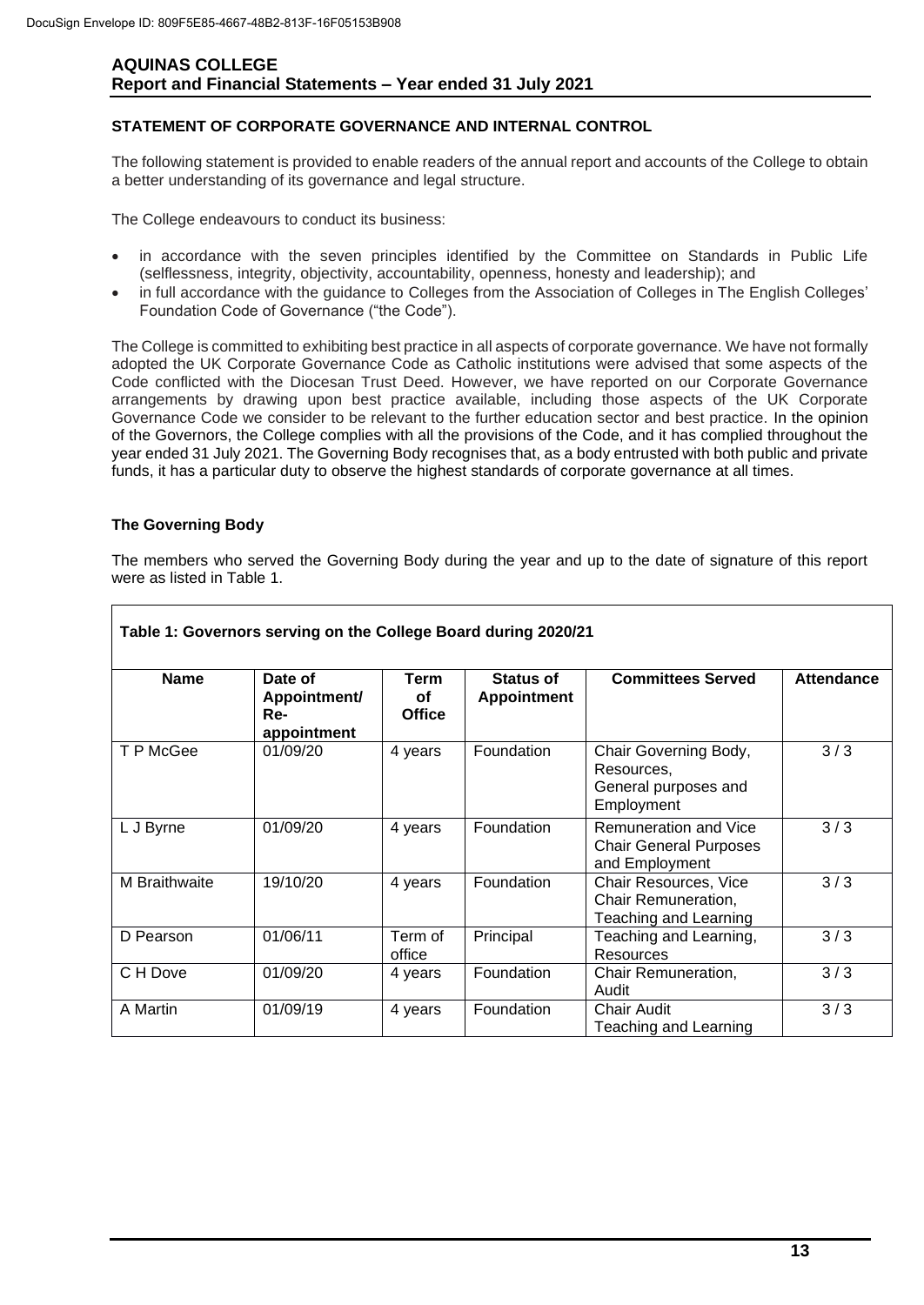# **STATEMENT OF CORPORATE GOVERNANCE AND INTERNAL CONTROL /Continued…**

## **Table 1: Governors serving on the College Board during 2020/21 Continued…..**

| <b>Name</b>     | Date of              | <b>Term</b>                                      | <b>Status of</b>      | <b>Committees Served</b>                     |                  |
|-----------------|----------------------|--------------------------------------------------|-----------------------|----------------------------------------------|------------------|
|                 | Appointment/         | <b>of</b>                                        | <b>Appointment</b>    |                                              |                  |
|                 | Re-                  | <b>Office</b>                                    |                       |                                              |                  |
|                 | appointment          |                                                  |                       |                                              |                  |
| <b>B</b> Hickey | 08/12/20 to          | As stated                                        | Foundation            | Resources, Teaching and                      | 2/2              |
| Mr M Taylor     | 31/08/24<br>11/12/18 |                                                  | Foundation            | Learning<br>Vice Chair Teaching and          | $\overline{2/3}$ |
|                 |                      | 4 years                                          |                       | Learning General                             |                  |
|                 |                      |                                                  |                       | Purposes & Employment                        |                  |
| G Hynes         | 01/09/18             | 4 years                                          | Foundation            | General Purposes &                           | 3/3              |
|                 |                      |                                                  |                       | Employment, Teaching                         |                  |
|                 |                      |                                                  |                       | and Learning                                 |                  |
| Dr A Smith      | 01/09/18             | 4 years                                          | Foundation            | Chair Teaching and                           | $\overline{3/3}$ |
|                 |                      |                                                  | Governors             | Learning, General                            |                  |
|                 |                      |                                                  |                       | Purposes & Employment                        |                  |
| J Miller        | 01/09/19             | 4 Years                                          | Foundation            | Vice Chair Governing                         | 2/3              |
|                 |                      |                                                  |                       | Body, Vice Chair Audit                       |                  |
|                 |                      |                                                  |                       | General Purposes and                         |                  |
|                 |                      |                                                  |                       | Employment                                   |                  |
| P Horton        | 01/09/20             | 4 years                                          | Foundation            | <b>Chair General Purposes</b>                | 3/3              |
|                 |                      |                                                  |                       | and Employment,<br>Vice Chair Resources,     |                  |
|                 |                      |                                                  |                       | Remuneration                                 |                  |
| Ms E Urbancova  | 01/09/18             | 3 years                                          | Parent                | General Purposes &                           | 3/3              |
|                 |                      |                                                  | Governor              | Employment                                   |                  |
| R Harris        | 01/09/17             | 4 years                                          | <b>Staff Governor</b> | Teaching and Learning                        | $\overline{3/3}$ |
|                 |                      |                                                  |                       |                                              |                  |
| J Siddall       | 01/03/20 to          | $\overline{4}$ years                             | <b>Staff Governor</b> | Resources                                    | $\overline{2/3}$ |
|                 | 31/08/21             |                                                  |                       |                                              |                  |
| Dr P C Beatty   | 01/09/20             | 4 years                                          | Co-opted              | Teaching and Learning,                       | 3/3              |
|                 |                      |                                                  | Governor              | General Purposes,                            |                  |
|                 |                      |                                                  |                       | Employment                                   |                  |
| Miss A Aspacio  | 01/03/20 to          | 1 year                                           | <b>Student</b>        | Resources, Teaching and                      | 2/3              |
|                 | 28/02/21             |                                                  | Member                | Learning. General                            |                  |
| Miss E          | 01/03/20 to          |                                                  | Student               | Purposes                                     | 3/3              |
| Shuttlewood     | 31/03/21             | As<br><b>Stated</b>                              | Member                | Resources, Teaching and<br>Learning. General |                  |
|                 |                      |                                                  |                       | Purposes                                     |                  |
| Mr D Quansah    | 01/04/21             | 1 year                                           | Student               | Resources, Teaching and                      | 1/1              |
|                 |                      |                                                  | Member                | Learning. General                            |                  |
|                 |                      |                                                  |                       | Purposes                                     |                  |
| Mr C Coker      | 01/03/21             | 1 year                                           | Student               | Resources, Teaching and                      | 1/1              |
|                 |                      |                                                  | Member                | Learning. General                            |                  |
|                 |                      |                                                  |                       | Purposes                                     |                  |
| I Anwar         | 01/01/17             | Not member of governing body/independent - Audit |                       |                                              |                  |
| M Garratt       | 01/03/17             | Not member of governing body/independent - Audit |                       |                                              |                  |

T Conlon acts as an independent clerk to the Governing Body.

 It is the Governing Body's responsibility to bring independent judgement to bear on issues of strategy, performance, resources and standards of conduct.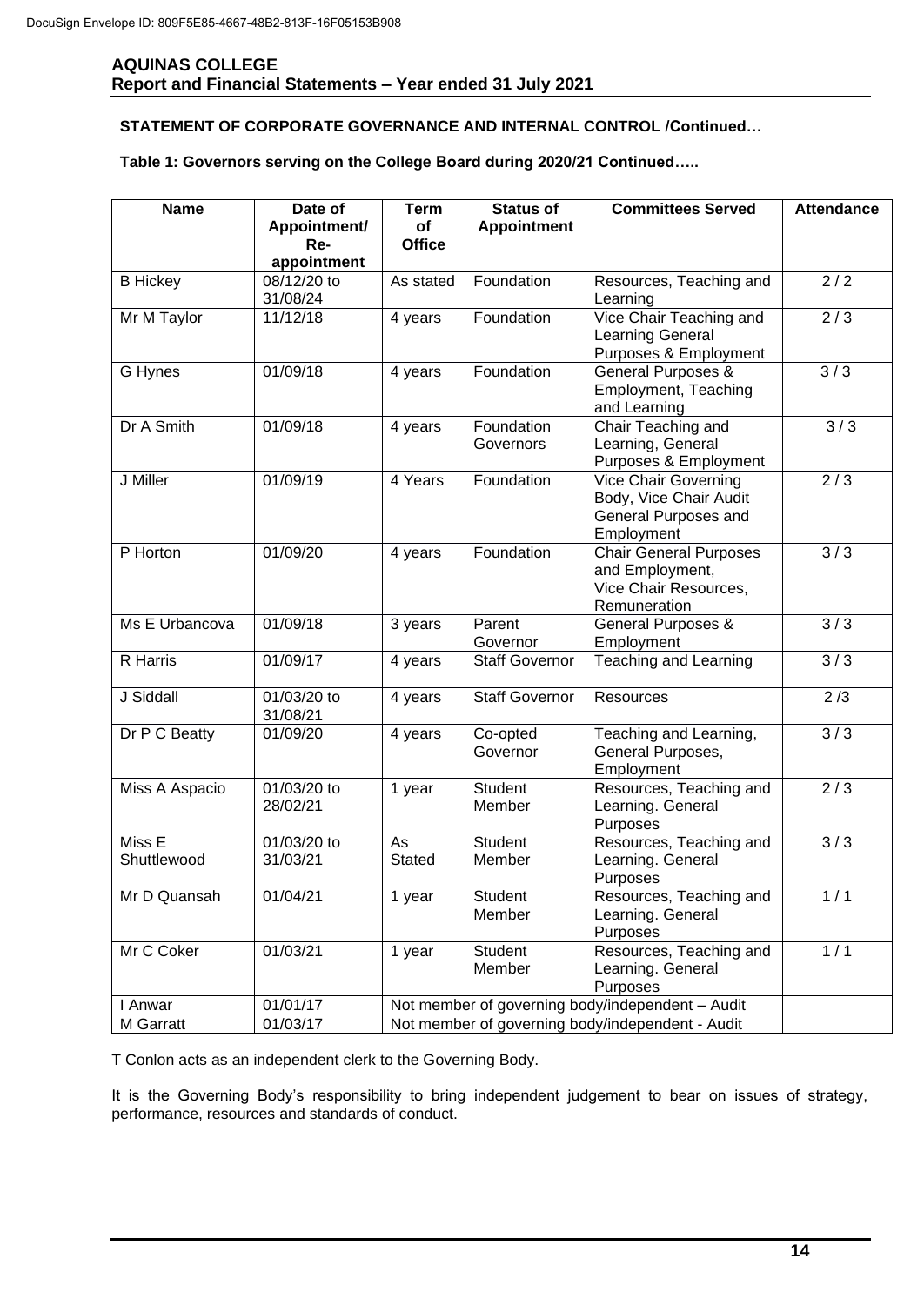## **STATEMENT OF CORPORATE GOVERNANCE AND INTERNAL CONTROL /Continued…**

The Governing Body is provided with regular and timely information on the overall financial performance of the College together with other information such as performance against funding targets, proposed capital expenditure, quality matters and personnel related matters such as health and safety and environmental issues. The Governing Body meets on a termly basis.

 The Governing Body conducts its business through a number of committees. Each committee has terms of reference, which have been approved by the Governing Body. These committees are teaching and learning, resources, general purposes and employment, remuneration and audit. Full minutes of all meetings are available on the College's website at <www.aquinas.ac.uk>or from the clerk to the Governing Body at:-

Aquinas College Nangreave Road Stockport, SK2 6TH

 The clerk to the Governing Body maintains a register of financial and personal interests of the governors. The register is available for inspection at the above address.

 All governors are able to take independent professional advice in furtherance of their duties at the College's expense and have access to the clerk to the Governing Body, who is responsible to the Board for ensuring that all applicable procedures and regulations are complied with. The appointment and removal of the clerk are matters for the Governing Body as a whole.

 Formal agendas, papers and reports are supplied to governors in a timely manner, prior to Board meetings. Briefings are also provided on an ad-hoc basis.

 The Governing Body has a strong and independent non-executive element and no individual or group dominates its decision making process. The Governing Body considers that each of its non-executive members is independent of management and free from any business or other relationship which could materially interfere with the exercise of their independent judgement.

There is a clear division of responsibility in that the roles of the Chairman and Principal are separate.

During 2020/21 due to Covid all meetings were held virtually but in the normal pattern of business. Attendance was very good and ancillary meetings such as Governor training also took place.

 The College was able to reengage with all suppliers in 2020/21. The only service which required the Procurement policy notice issued by Government in 2019/20 was the cleaning contract. That contract has been fully delivered in 2020/21.

## **Appointments to the Governing Body**

 The Foundation Governors are appointed by the Bishop of Shrewsbury. The two staff governors, the parent governor and two student governors are elected by their respective groups. There remains only two co-opted governors for which a search committee would be required and this would be instigated on an as necessary basis when new co-opted governors were needed. The Governing Body is responsible for ensuring that appropriate training is provided as required.

Members of the Governing Body are appointed for a term of office not exceeding four years.

#### **Governing Body performance**

 The Governing Body has undertaken a self-assessment review and evaluation of performance for the year ended 31 July 2021. They have undertaken a review on Effective Governance and self-assessed their performance for the year. Outcomes were extremely positive with an action plan being compiled for any areas identified for improvement. Outcomes were documented in the meeting of 23 November 2021.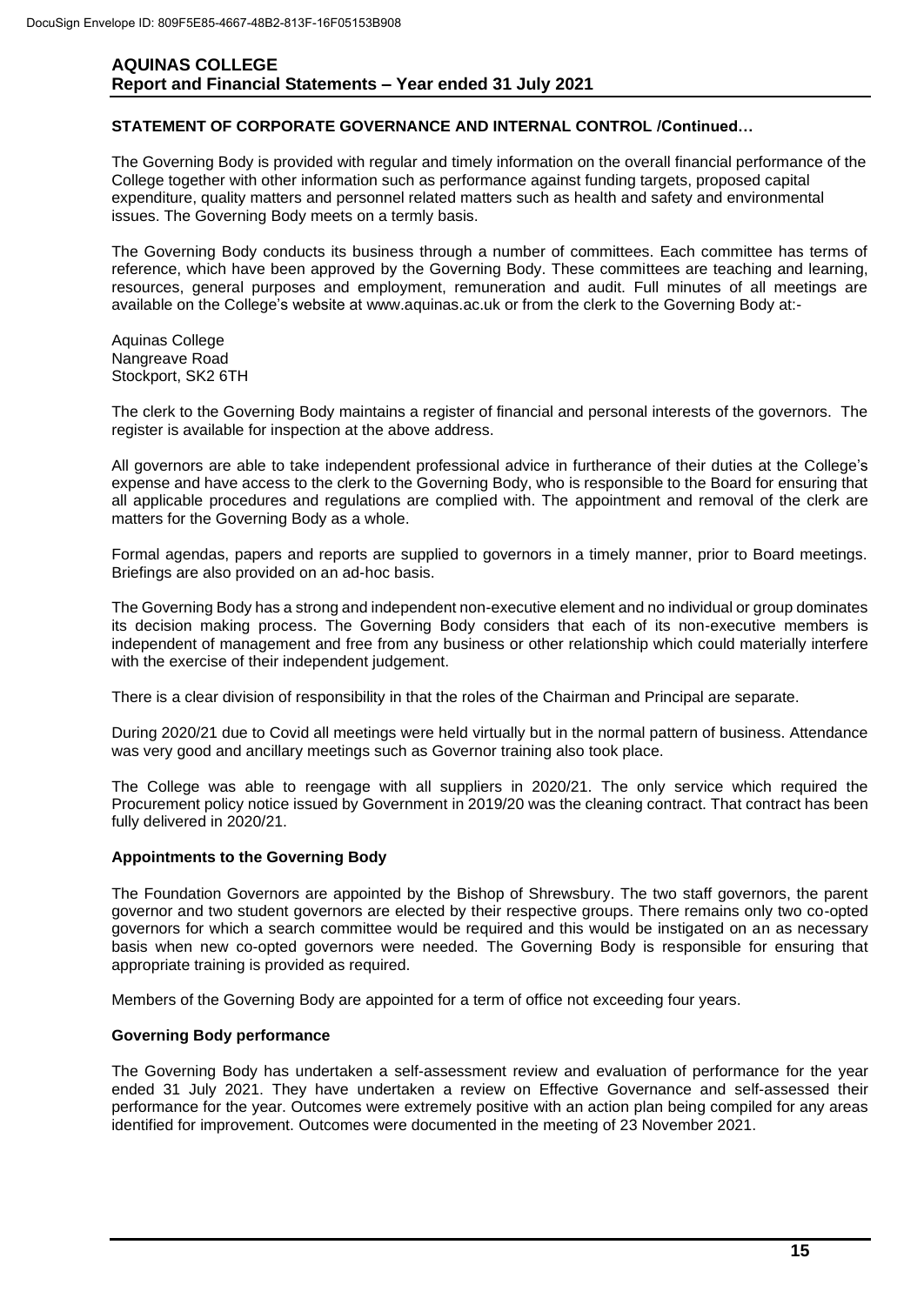## **STATEMENT OF CORPORATE GOVERNANCE AND INTERNAL CONTROL /Continued…**

#### **Governing Body performance/Continued…**

 Each committee also self-assessed their performance in the year with respect to their effectiveness and provision of information received from College and external parties.

#### **Remuneration Committee**

 Throughout the year ended 31 July 2021, the College's remuneration committee comprised a Chairman and three other members of the Governing Body. The committee's responsibilities are to make recommendations to the Board on the remuneration and benefits of the Principal and other key management personnel.

Details of remuneration for the year ended 31 July 2021 are set out in Notes 7 to the financial statements.

#### **Audit Committee**

 The audit committee comprises a Chairman and two other members of the Governing Body (excluding the Principal and Chair). In addition, there are two independent co-opted members, who are not on the Governing Body. The committee operates in accordance with written terms of reference approved by the Governing Body.

 The audit committee meets on a termly basis and provides a forum for reporting by the College's internal, regularity and financial statements auditors, who have access to the Committee for independent discussion, without the presence of College management. The Committee also receives and considers reports from the e other members of the Governing Body. The committee's<br>
e Board on the remuneration and benefits of the Principal a<br>
ails of remuneration for the year ended 31 July 2021 are set<br> **iit Committee**<br>
audit committee<br>
audit com main FE funding bodies as they affect the College's business.

 The College's internal auditors review the systems of internal control, risk management controls and governance processes in accordance with an agreed plan of input and report their findings to management and the Audit Committee. Management are responsible for the implementation of agreed recommendations and internal audit undertake periodic follow up reviews to ensure such recommendations have been implemented.

 The audit committee also advises the Governing Body on the appointment of internal and financial statement auditors and their remuneration for both audit and non-audit work as well as reporting annually to the Governing Body.

## **Internal Control**

#### **Scope of responsibility**

 The Governing Body is ultimately responsible for the College's system of internal control and for reviewing its effectiveness. However, such a system is designed to manage rather than eliminate the risk of failure to achieve business objectives, and can provide only reasonable and not absolute assurance against material misstatement or loss.

 The Governing Body has delegated the day to day responsibility to the Principal, as Accounting Officer for maintaining a sound system of internal control that supports the achievement of the College's policies, aims and objectives, whilst safeguarding the public funds and assets for which he is personally responsible, in accordance with the responsibilities assigned to him in the Financial Agreement between the College and the funding bodies. He is also responsible for reporting to the Governing Body any material weaknesses or breakdowns in internal financial control.

#### **The Purpose of the System of Internal Control**

 The system of internal control is designed to manage risk to a reasonable level rather than to eliminate all risk of failure to achieve policies, aims and objectives; it can therefore only provide reasonable and not absolute assurance of effectiveness. The system of internal control is based on an on-going process designed to identify those risks being realised and the impact should they be realised, and to manage them efficiently, effectively and economically. The system of internal control has been in place in Aquinas College for the year ended 31 and prioritise the risks to the achievement of College policies, aims and objectives, to evaluate the likelihood of July 2021 and up to the date of approval of the annual report and accounts.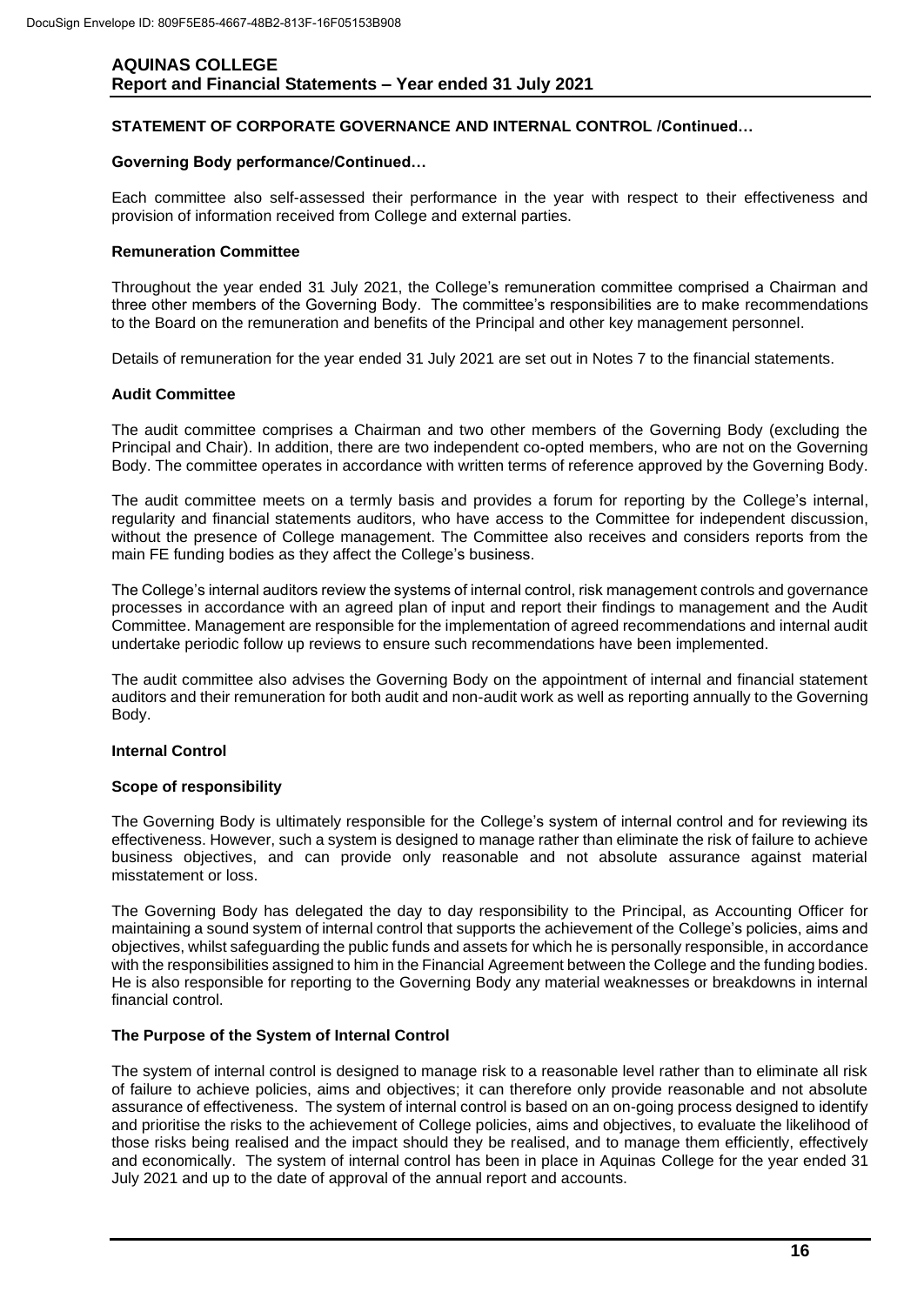## **STATEMENT OF CORPORATE GOVERNANCE AND INTERNAL CONTROL /Continued…**

### **Capacity to Handle Risk**

 The Governing Body has reviewed the key risks to which the College is exposed, together with the operating, financial and compliance controls that have been implemented to mitigate those risks. The Governing Body is of the view that there is a formal on-going process for identifying, evaluating and managing the College's significant risks that has been in place for the period ending 31 July 2021 and up to the date of approval of the annual report and accounts. This process is regularly reviewed by the Governing Body.

#### **The Risk and Control Framework**

 The system of internal control is based on a framework of regular management information, administrative procedures including the segregation of duties, and a system of delegation and accountability. In particular, it includes:

- • Comprehensive, budgeting systems with an annual budget, which is reviewed and agreed by the governing body
- Regular reviews by the governing body of periodic and annual financial reports which indicate financial performance against forecasts
- Setting targets to measure financial and other performance
- Clearly defined capital investment control guidelines
- The adoption of formal project management disciplines, where appropriate.

 The College has an internal audit service, which operates in accordance with the requirements of the ESFA's Post 16 Audit Code of Practice. The work of the internal audit service is informed by an analysis of the risks to and the internal audit plans are endorsed by the Governing Body on the recommendation of the audit committee. At minimum annually, the Chair of Internal Audit (CIA) provides the governing body with a report on internal audit activity in the College. The report includes the CIA's independent opinion on the adequacy and which the College is exposed, and annual internal audit plans are based on this analysis. The analysis of risks effectiveness of the College's system of risk management controls and governance processes.

 The audit committee approves the risk policy, risk register and the College's assessment of risks and mitigation annually. At each subsequent meeting the College produces a risk report to reflect the active management of pertinent risks as the College year progresses. In addition, the Principal and Chair of Governors have very regular meetings to discuss the management of the College and the mitigation of risks faced.

#### **Control weaknesses identified**

 The College normally undertakes a full program of internal audit. However in 2020/21, this was suspended as auditors were unable to attend on site. The system of internal control has not significantly changed during the year and we have never had any significant control weaknesses raised by either internal or external auditors. The audit committee has obtained comfort over the control environment through a combination of the following:

- • ensuring previous control weaknesses identified by internal audit have been addressed in a timely manner
- ensuring control weaknesses identified by management have been acted upon in a timely basis
- ensuring the control environment and underlying processes have remained consistent and stable
- obtaining comfort from the external audit performed and their findings
- reviewing the control findings from other assurance processes employed within the College
- obtaining up to date overviews of all the controls in place around the finance function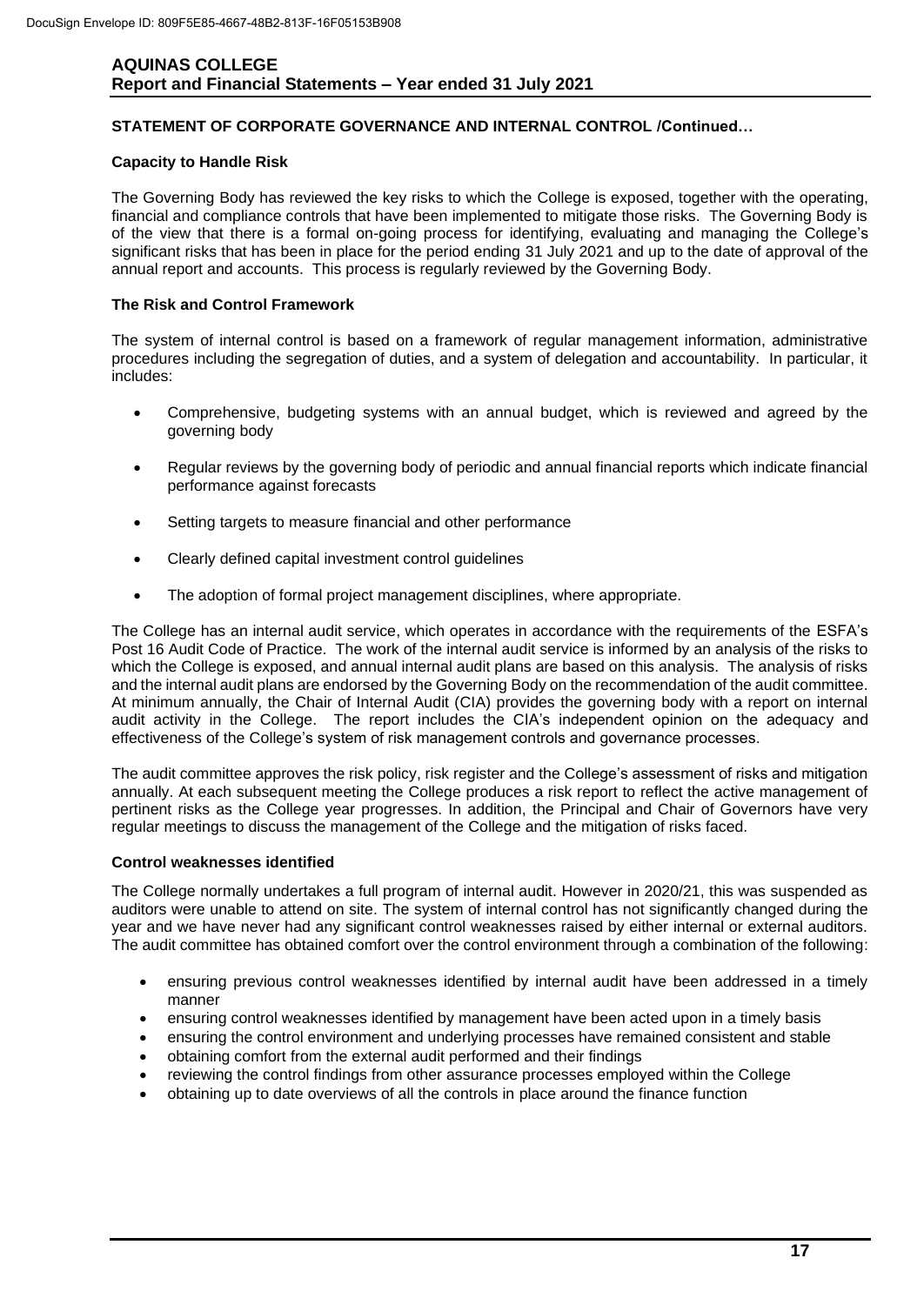## **STATEMENT OF CORPORATE GOVERNANCE AND INTERNAL CONTROL /Continued…**

#### **Statement from the audit committee**

 The audit committee has received management reports detailing the system of internal controls and the mitigation of risk within the finance process in place of internal audit reporting in the year. They were confident in the robustness of the controls given the many years of clean audit reports and the adherence of the College to the controls in place. The audit committee has advised the governors that the Governing Body has an effective framework for governance and risk management in place. The audit committee believes the Governing Body has effective internal controls in place.

#### **Review of Effectiveness**

 As Accounting Officer, the Principal has responsibility for reviewing the effectiveness of the system of internal control. The Principal's review of the effectiveness of the system of internal control is informed by:

- The work of the internal auditors carried out in prior years
- • The work of the executive managers within the College who have responsibility for the development and maintenance of the internal control framework.
- Comments made by the College's financial statements and regularity auditors in their management letter and other reports.

 The Principal has been advised on the implications of the result of his review of the effectiveness of the system of internal control by the audit committee which oversees the work of the internal auditor and other sources of assurance, and a plan to address weaknesses and ensure continuous improvement of the system is in place.

 The senior management team receives reports setting out key performance and risk indicators and considers possible control issues brought to their attention by early warning mechanisms, which are embedded within the departments and reinforced by risk awareness training. The senior management team and the audit committee also receive regular reports from internal audit and other sources of assurance which include recommendations for improvement.

 The audit committee's role in this area is confined to a high-level review of the arrangements for internal control. The Governing Body's agenda includes a regular item for consideration of risk and control and receives reports thereon from the senior management team and the audit committee. The emphasis is on obtaining the relevant degree of assurance and not merely reporting by exception. At its 23 November 2021 meeting, the Governing Body carried out the annual assessment for the year ended 31 July 2021 by considering documentation from r<br>in<br>ar<br>ar<br>in the senior management team and internal audit, and taking account of events since 31 July 2021.

 The Audit Committee's Terms of reference were reviewed at the Spring term meetings. It is the view of the Audit Committee that it has fulfilled its terms of reference and operated in an effective and efficient manner.

 Based on the advice of the Audit Committee and the Principal, the Governing Body is of the opinion that the College has an adequate and effective framework for governance, risk management and control, and has fulfilled its statutory responsibility for "the effective and efficient use of resources, the solvency of the institution and the body and the safeguarding of their assets".

## **Going Concern**

 The College has undertaken a thorough review in producing the 2 year plan. The College continues to enjoy a strong reputation for supporting students and achieving excellent results. This in turn means that the College is heavily oversubscribed for places so whilst not complacent we feel that student numbers are robust. The plan is predicated on a small growth of 20 students each year. For the last number of years the College has delivered good surpluses and a healthy positive cash flow. We now hold a good cash balance and have flexibility to reduce our debts should we choose to do so.

 reactive. We will continue to review Programs of study and allow most students to only study three courses We continue to review staffing and structures so that we can make management teams more efficient and which is consistent with the new linear A levels. This in turn will allow further efficiencies.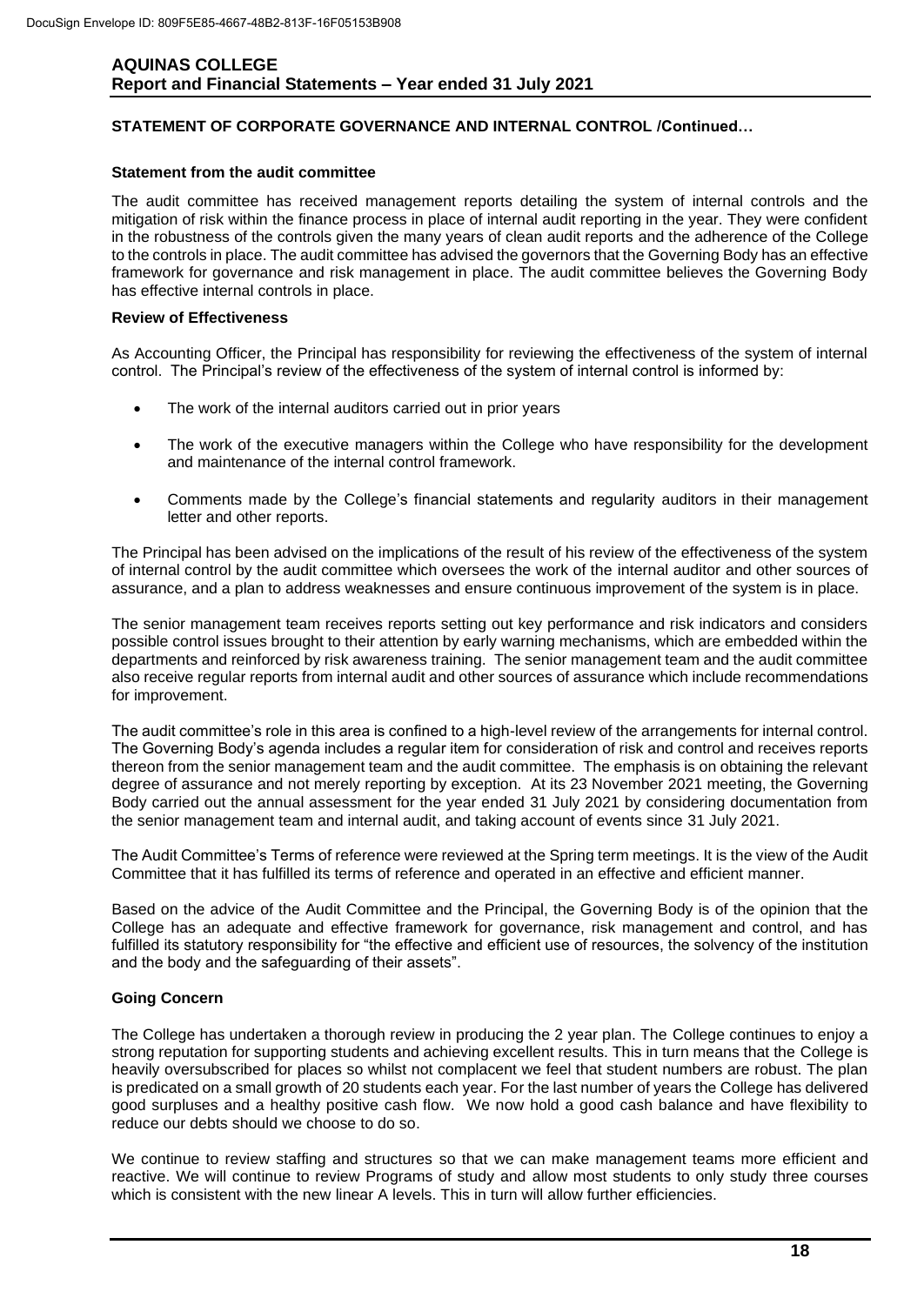## **STATEMENT OF CORPORATE GOVERNANCE AND INTERNAL CONTROL /Continued…**

#### **Going Concern/Cont….**

 The regular review of the bank covenants has been undertaken and all results are comfortably within the covenants set. These have been shared with the bank who are comfortable with the information.

 in non pay costs. That together with the first increase in funding for many years has meant that the College has Due to the continuation of the impact of the pandemic and the closure of College, we have again seen savings

 delivered a significant surplus and therefore cash balances continue to improve. We have also recruited 150 more students than we had budgeted for which will improve funding for 2022/23. There is some uncertainty with these students due to the predicted rather than examined outcome for summer 2021 but we have good processes in place to support them.

 The initial budget surplus set for 2021/22 is higher than the usual starting point and is based on very prudent budgeting with more contingency within it than has been possible in prior years. This should ensure that we again produce a cash positive outcome in 2021/22 to add to the already healthy cash balances held.

 After making appropriate enquiries, the Governing Body therefore considers that the College has adequate resources to continue in operational existence for the foreseeable future. For this reason they continue to adopt the going concern basis in preparing the financial statements.

#### **Disclosure of information to auditors**

 The members who held office at the date of approval of this report confirm that so far as they are each aware, there is no relevant audit information of which the College's auditors are unaware and each member has taken all the steps that he or she ought to have taken to be him or herself aware of any relevant audit information and to establish that the College's auditors are aware of that information.

Signed on behalf of the Governing Body:

r<br>Enercosespese  $\mathbf{N}$ 

Chair: T P McGee

Date: 23 November 2021

DocuSigned by: …………………………………… Principal: D Pearson (Accounting Officer)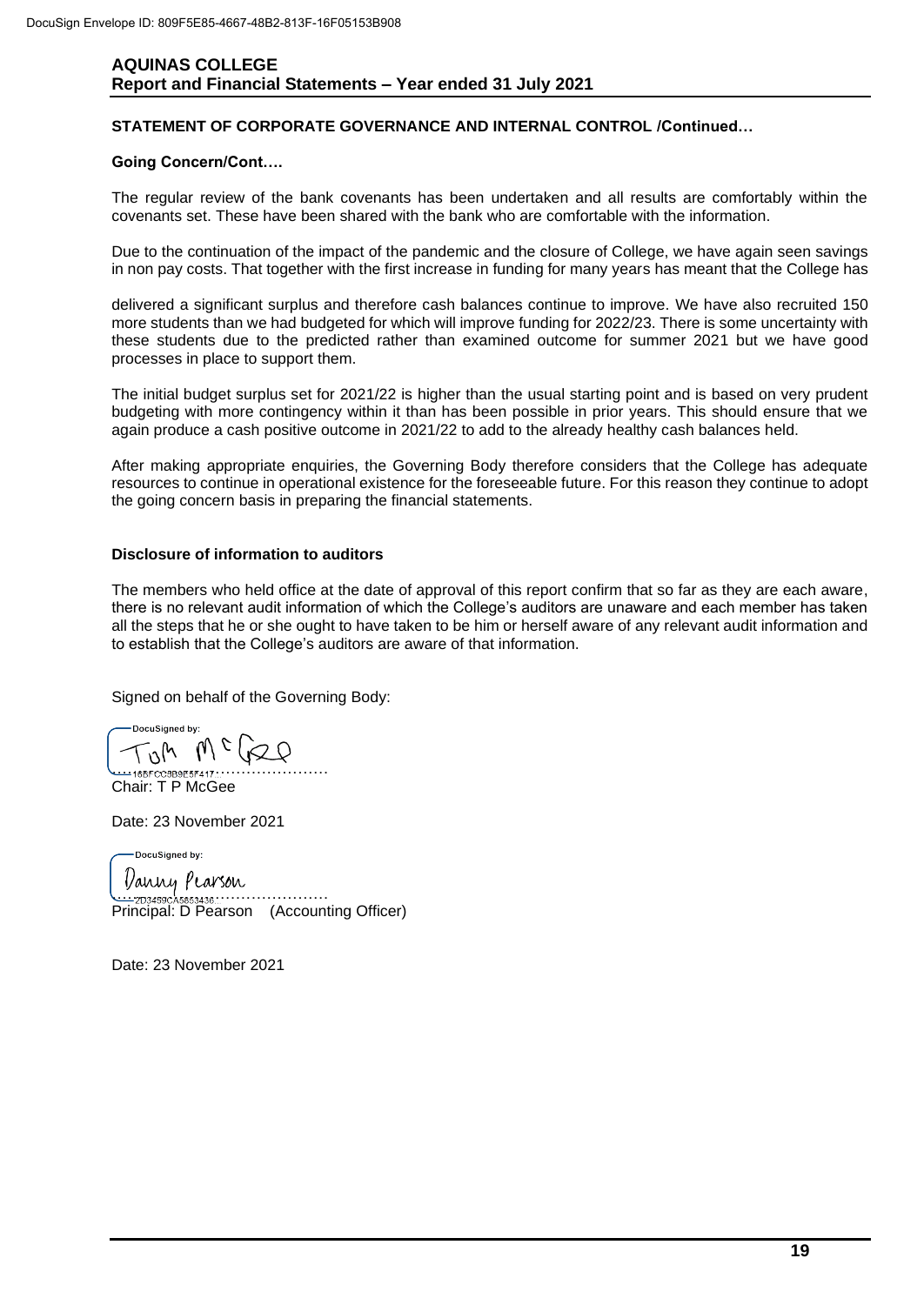# **AQUINAS COLLEGE Report and Financial Statements – Year ended 31 July 2021**

### **GOVERNING BODY'S STATEMENT ON THE COLLEGE'S REGULARITY, PROPRIETY AND COMPLIANCE WITH FUNDING BODY TERMS AND CONDITIONS OF FUNDING**

 The Governing Body has considered its responsibility to notify the Education and Skills Funding Agency (ESFA) of material irregularity, impropriety and non-compliance with terms and conditions of funding, under the College's Grant Funding agreement with the ESFA. As part of its consideration the Governing Body has had due regard to the requirements of the Grant Funding Agreement with the ESFA.

We confirm on behalf of the Governing Body, that after due enquiry, and to the best of our knowledge, we are able to identify any material irregular or improper use of funds by the College, or material non-compliance with the terms and conditions of funding under the College's grant funding agreements and contract with ESFA.

 We confirm that no instances of material irregularity, impropriety or funding non-compliance have been discovered to date. If any instances are identified after the date of this statement, these will be notified to the ESFA.

Signed on behalf of the Governing Body:

DocuSianed by: .<br>16BFCC5B9E5F417

Chair: T P McGee

Date: 23 November 2021

DocuSianed by:  $\frac{1}{2}$ Principal: D Pearson (Accounting Officer)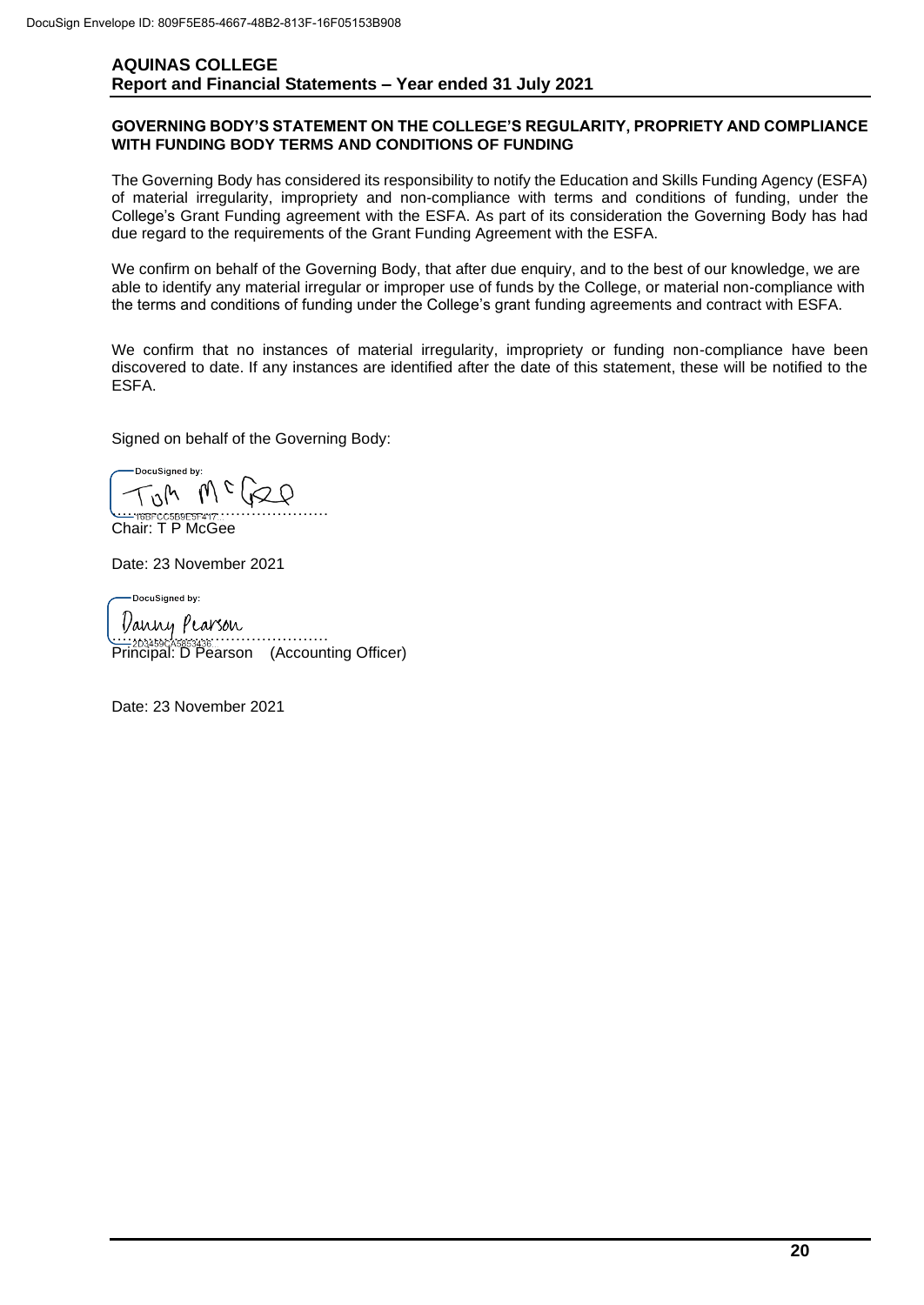# **Report and Financial Statements – Year ended 31 July 2021**

## **STATEMENT OF RESPONSIBILITIES OF THE MEMBERS OF THE GOVERNING BODY**

The members of the Governing Body, as charity trustees, are required to present audited financial statements for each financial year.

 Within the terms and conditions of the College's grant funding agreements and contracts with ESFA, the Governing Body – through its accounting officer – is required to prepare financial statements and an operating and financial review for each financial year in accordance with the Statement of Recommended Practice – Accounting for Further and Higher Education, ESFA's college accounts direction and the UK's Generally Accepted for Further and Higher Education, ESFA's college<br>Practice, and which give a true and fair view of th<br>eficit of income over expenditure for that period.<br>g the financial statements, the Governing Body is<br>ect suitable account Accounting Practice, and which give a true and fair view of the state of affairs of the College and its surplus / deficit of income over expenditure for that period.

In preparing the financial statements, the Governing Body is required to:

- select suitable accounting policies and apply them consistently
- make judgements and estimates that are reasonable and prudent
- • state whether applicable UK Accounting Standards have been followed, subject to any material departures disclosed and explained in the financial statements
- • assess whether the corporation is a going concern, noting the key supporting assumptions qualifications or mitigating actions as appropriate
- prepare financial statements on the going concern basis, unless it is inappropriate to assume that the College will continue in operation.

 The Governing Body is also required to prepare a Members' Report which describes what it is trying to do and how it is going about it, including information about the legal and administrative status of the College.

 The Governing Body is responsible for keeping proper accounting records which disclose, with reasonable accuracy at any time, the financial position of the College and which enable it to ensure that the financial 1992 and Charities Act 2011, and relevant accounting standards. It is responsible for taking steps that are reasonably open to it to safeguard its assets and to prevent and detect fraud and other irregularities. statements are prepared in accordance with relevant legislation including the Further and Higher Education Act

 The Governing Body is responsible for the maintenance and integrity of the College's website; the work carried out by auditors does not involve consideration of these matters and, accordingly, the auditors accept no responsibility for any changes that may have occurred to the financial statements since they were initially statements presented on the website. Legislation in the United Kingdom governing the preparation and dissemination of financial statements may differ from legislation in other jurisdictions.

 Members of the Governing Body are responsible for ensuring that expenditure and income are applied for the purposes intended by Parliament and that the financial transactions conform to the authorities that govern them. In addition, they are responsible for ensuring that funds from the ESFA and any other public funds are used only in accordance with the ESFA's grant funding agreements and contracts and any other conditions that may be prescribed from time to time by the ESFA or any other public funder. Members of the Governing Body must ensure that there are appropriate financial and management controls in place to safeguard public and other funds and ensure they are used properly. In addition, members of the Governing Body are responsible for securing economical, efficient and effective management of the College's resources and expenditure so that the benefits that should be derived from the application of public funds from the ESFA and other public bodies **AQUINAS COLLEGE**<br> **ARPORT and Financial Statements – Year ended 31 July 2021**<br> **ARPORT and Financial Statements – Year ended 31 July 2021**<br> **STATEMENT OF RESPONSIBILITIES OF THE MEMBERS OF THE GOV**<br>
The members of the Gov are not put at risk.

Approved by order of the Governing Body on 23 November 2021. and signed on its behalf by:<br>
pocusigned by:<br>
pocusigned by:

…………………………… Chair: T P McGee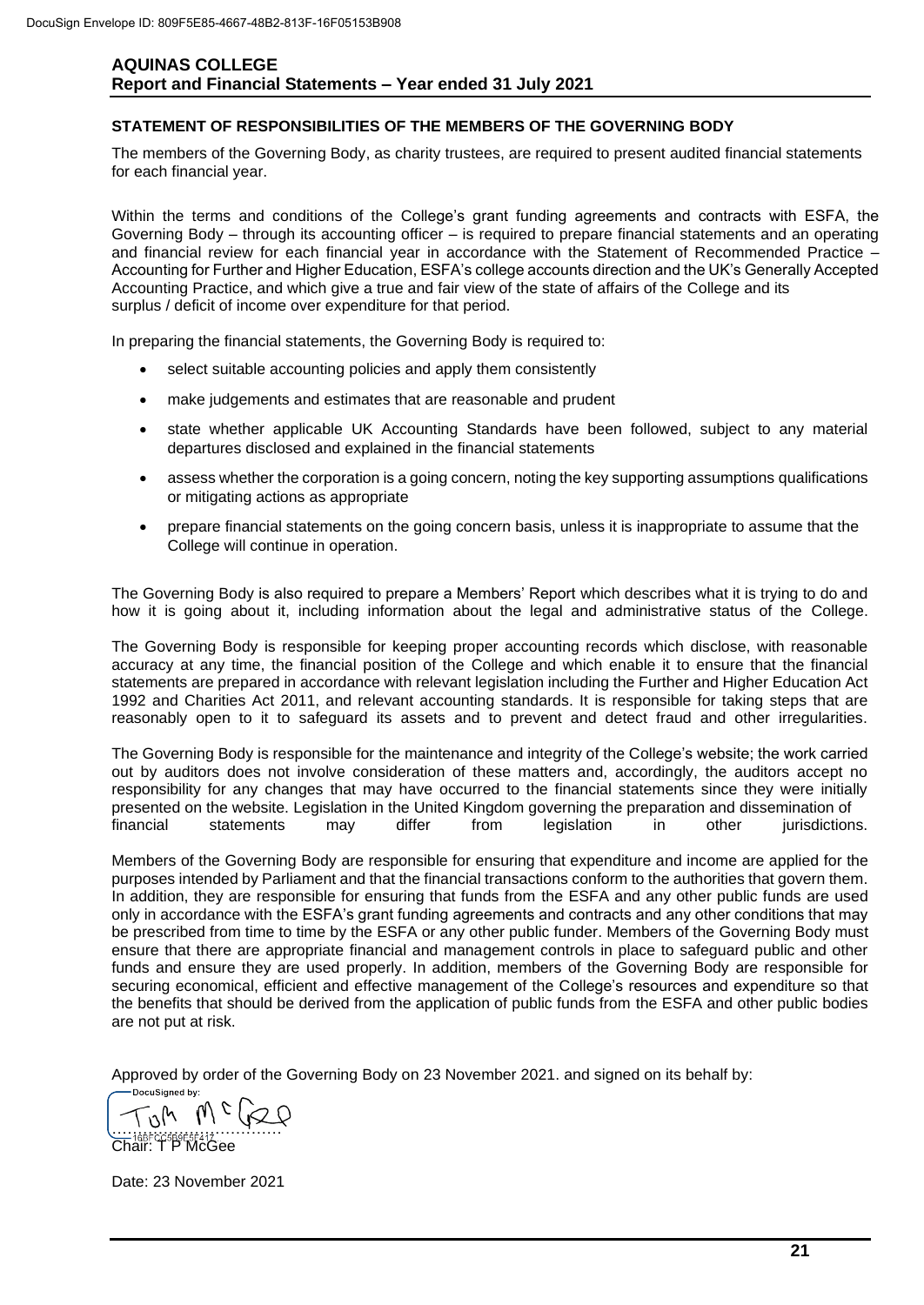## **INDEPENDENT AUDITOR'S REPORT TO THE MEMBERS OF AQUINAS COLLEGE**

#### **Opinion**

 We have audited the financial statements of Aquinas College (the 'College') for the year ended 31 July 2021 which comprise the Statement of Comprehensive Income and Expenditure, the Statement of Changes in Reserves, the Balance Sheet, the Cash Flow Statement and notes to the financial statements, including a summary of significant accounting policies. The financial reporting framework that has been applied in their preparation is applicable law and United Kingdom Accounting Standards, including FRS 102 "The Financial We have audited the financial statements of Aquinas College (the 'College') for the year ended 31 July 2021<br>which comprise the Statement of Comprehensive Income and Expenditure, the Statement of Changes in<br>Reserves, the Ba Accounting Practice) and the Accounts Direction 2020 to 2021 issued by the Education and Skills Funding Agency (ESFA).

In our opinion, the financial statements:

- • give a true and fair view of the state of the College's affairs as at 31 July 2021 and of its income and expenditure for the year then ended;
- have been properly prepared in accordance with United Kingdom Generally Accepted Accounting Practice;
- have been prepared in accordance with the Statement of Recommended Practice; Accounting for Further and Higher Education (the 2019 FE HE SORP) and the Accounts Direction 2020 to 2021 issued by the ESFA.

#### **Basis for opinion**

 We conducted our audit in accordance with International Standards on Auditing (UK) (ISAs (UK)) and applicable law. Our responsibilities under those standards are further described in the Auditor's responsibilities for the audit of the financial statements section of our report. We are independent of the College in accordance with the ethical requirements that are relevant to our audit of the financial statements in the UK, including the FRC's Ethical Standard, and we have fulfilled our other ethical responsibilities in accordance with these requirements. We believe that the audit evidence we have obtained is sufficient and appropriate to provide a basis for our ir view of the state of the Comparent Comparation<br>The year then ended;<br>They prepared in accordance with the Star Education (the 2019 FE H<br>They Education (the 2019 FE H<br>in accordance with Internation<br>In accordance with Inte opinion.

#### **Conclusions relating to going concern**

We have nothing to report in respect of the following matters in relation to which the ISAs (UK) require us to report to you where:

- the Governing Body's use of the going concern basis of accounting in the preparation of the financial statements is not appropriate; or
- • the Governing Body have not disclosed in the financial statements any identified material uncertainties that may cast significant doubt about the College's ability to continue to adopt the going concern basis of accounting for a period of at least twelve months from the date when the financial statements are authorised for issue.

#### **Other information**

 The members of the Governing Body are responsible for the other information. The other information comprises the information included in the annual report, other than the financial statements and our Independent Auditor's Report thereon.

 Our opinion on the financial statements does not cover the other information and, except to the extent otherwise explicitly stated in our report, we do not express any form of assurance conclusion thereon.

 In connection with our audit of the financial statements, our responsibility is to read the other information and, in doing so, consider whether the other information is materially inconsistent with the financial statements or our knowledge obtained in the audit or otherwise appears to be materially misstated. If, based on the work we have performed, we conclude that there is a material misstatement of this other information, we are required to report that fact. We have nothing to report in this regard.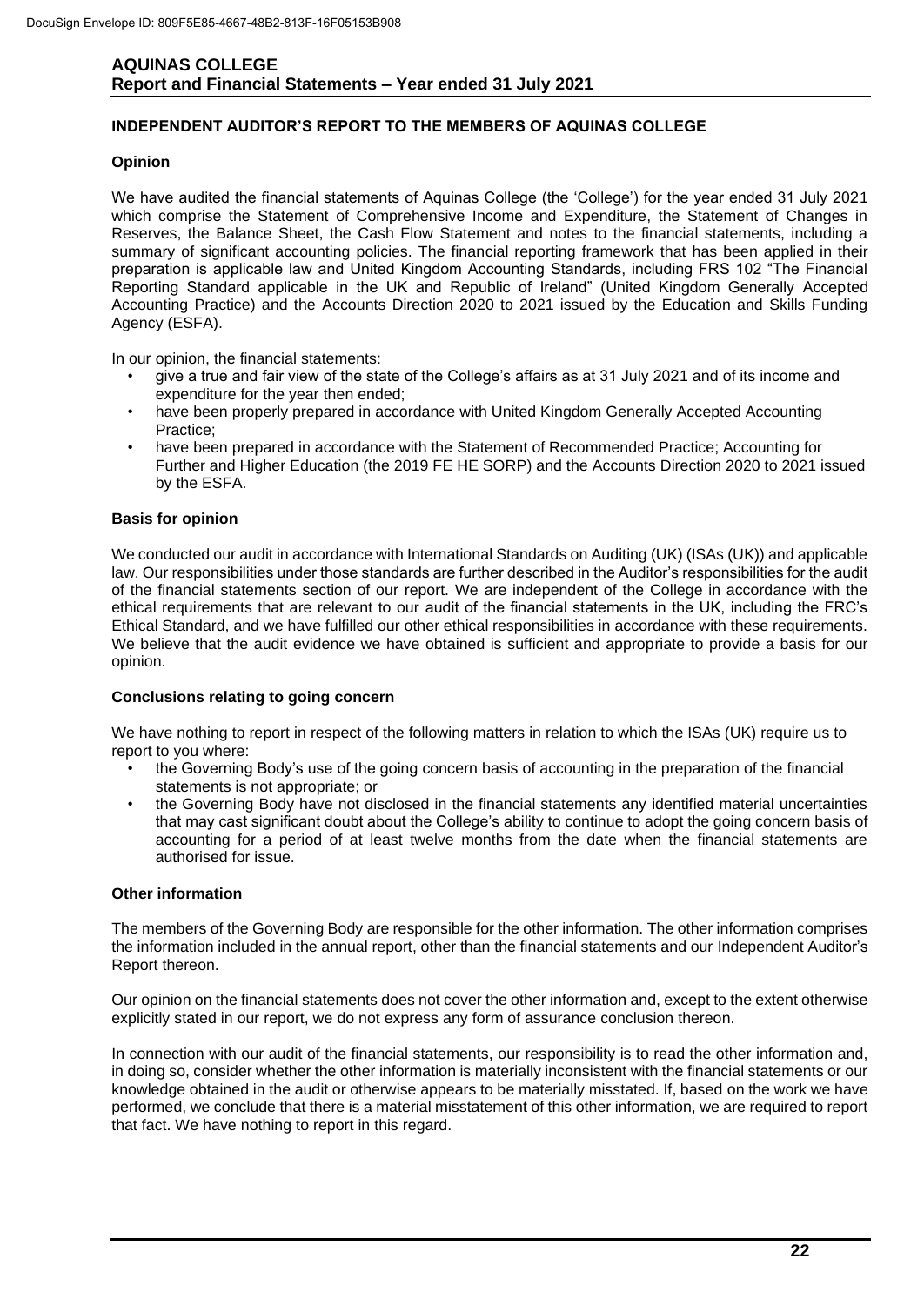## **INDEPENDENT AUDITOR'S REPORT TO THE MEMBERS OF AQUINAS COLLEGE /Continued...**

#### **Opinion on other matters**

In our opinion, based on the work undertaken in the course of the audit:

- • the information given in the Report of the Governing Body for the financial year for which the financial statements are prepared is consistent with the financial statements; and
- the Report of the Governing Body has been prepared in accordance with applicable legal requirements.

#### **Matters on which we are required to report by exception**

In the light of the knowledge and understanding of the College and its environment obtained in the course of the audit, we have not identified material misstatements in the Report of the Governing Body.

 issued by the Education and Skills Funding Agency which requires us to report to you if, in our opinion: We have nothing to report in respect of the following matters prescribed by the Post 16 Audit Code of Practice

- proper accounting records have not been kept;
- the financial statements are not in agreement with the accounting records and returns; or
- all of the information and explanations required for the audit were not received.

#### **Responsibilities of the Governing Body**

 As explained more fully in the Statement of Responsibilities of the Members of the Governing Body set out on page 21, the Governing Body is responsible for the preparation of the financial statements and for being satisfied that they give a true and fair view, and for such internal control as the Governing Body determines is necessary to enable the preparation of financial statements that are free from material misstatement, whether due to fraud or error.

 In preparing the financial statements, the Governing Body is responsible for assessing the College's ability to continue as a going concern, disclosing, as applicable, matters related to going concern and using the going concern basis of accounting unless the Governing Body either intends to liquidate the College or to cease operations, or has no realistic alternative but to do so.

#### **Auditor's responsibilities for the audit of the financial statements**

 Our objectives are to obtain reasonable assurance about whether the financial statements as a whole are free from material misstatement, whether due to fraud or error, and to issue an Independent Auditor's Report that includes our opinion. Reasonable assurance is a high level of assurance, but is not a guarantee that an audit conducted in accordance with ISAs (UK) will always detect a material misstatement when it exists. Misstatements can arise from fraud or error and are considered material if, individually or in aggregate, they could reasonably be expected to influence the economic decisions of users taken on the basis of these financial statements.

 Irregularities, including fraud, are instances of non-compliance with laws and regulations. We design procedures including fraud. The extent to which our procedures are capable of detecting irregularities, including fraud is in line with our responsibilities, outlined above, to detect material misstatements in respect of irregularities, detailed below:

The audit procedures designed to identify irregularities included:

- • enquiry of management and those charged with governance around actual and potential litigation and claims
- • enquiry of College staff with responsibilities for tax and compliance matters to identify any instances of non-compliance with laws and regulations
- reviewing any minutes available of meetings of those charged with governance
- reviewing financial statement disclosures and testing to supporting documentation to assess compliance with applicable laws and regulations
- • Auditing the risk of management override of controls, including through testing journal entries and other adjustments for appropriateness, and evaluating the business rationale of significant transactions outside the normal course of business.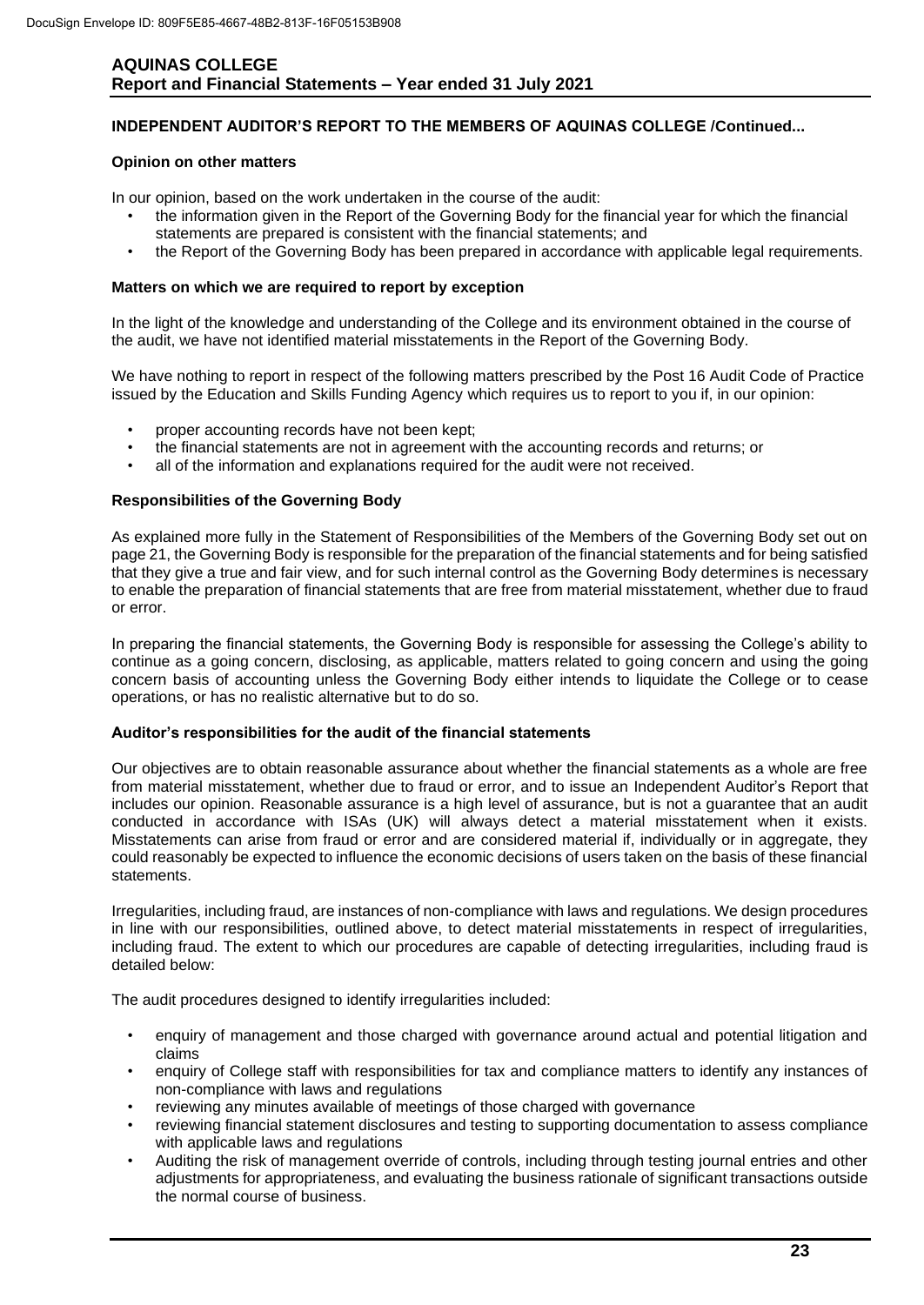# **Report and Financial Statements – Year ended 31 July 2021**

## **INDEPENDENT AUDITOR'S REPORT TO THE MEMBERS OF AQUINAS COLLEGE /Continued...**

 There are inherent limitations in the audit procedures described above and, the further removed non-compliance with laws and regulations is from the events and transactions reflected in the financial statements, the less likely we would become aware of it. Also, the risk of not detecting a material misstatement due to fraud is higher than **AQUINAS COLLEGE<br>
Report and Financial**<br> **INDEPENDENT AUDITC**<br>
There are inherent limitat<br>
with laws and regulations<br>
we would become aware<br>
the risk of not detecting c<br>
forgery, intentional misre<br>
A further description of the risk of not detecting one resulting from error, as fraud may involve deliberate concealment by, for example, forgery, intentional misrepresentations or through collusion.

 A further description of our responsibilities for the audit of the financial statements is located on the Financial Reporting Council's website at <www.frc.org.uk/auditorsresponsibilities>. This description forms part of our Independent Auditor's Report.

#### **Use of our report**

 This report is made solely to the Governing Body, as a body, in accordance with Article 22 of the College's a body, those matters we are required to state to them in an auditor's report and for no other purpose. To the fullest extent permitted by law, we do not accept or assume responsibility to anyone other than the College and the Governing Body, as a body, for our audit work, for this report, or for the opinions we have formed. Articles of Government. Our audit work has been undertaken so that we might state to the Governing Body, as

DocuSianed by: Murray Smith UP -746A2245B30B444...

**Murray Smith LLP Chartered Accountants and Statutory Auditor Darland House 44 Winnington Hill Northwich Cheshire CW8 1AU**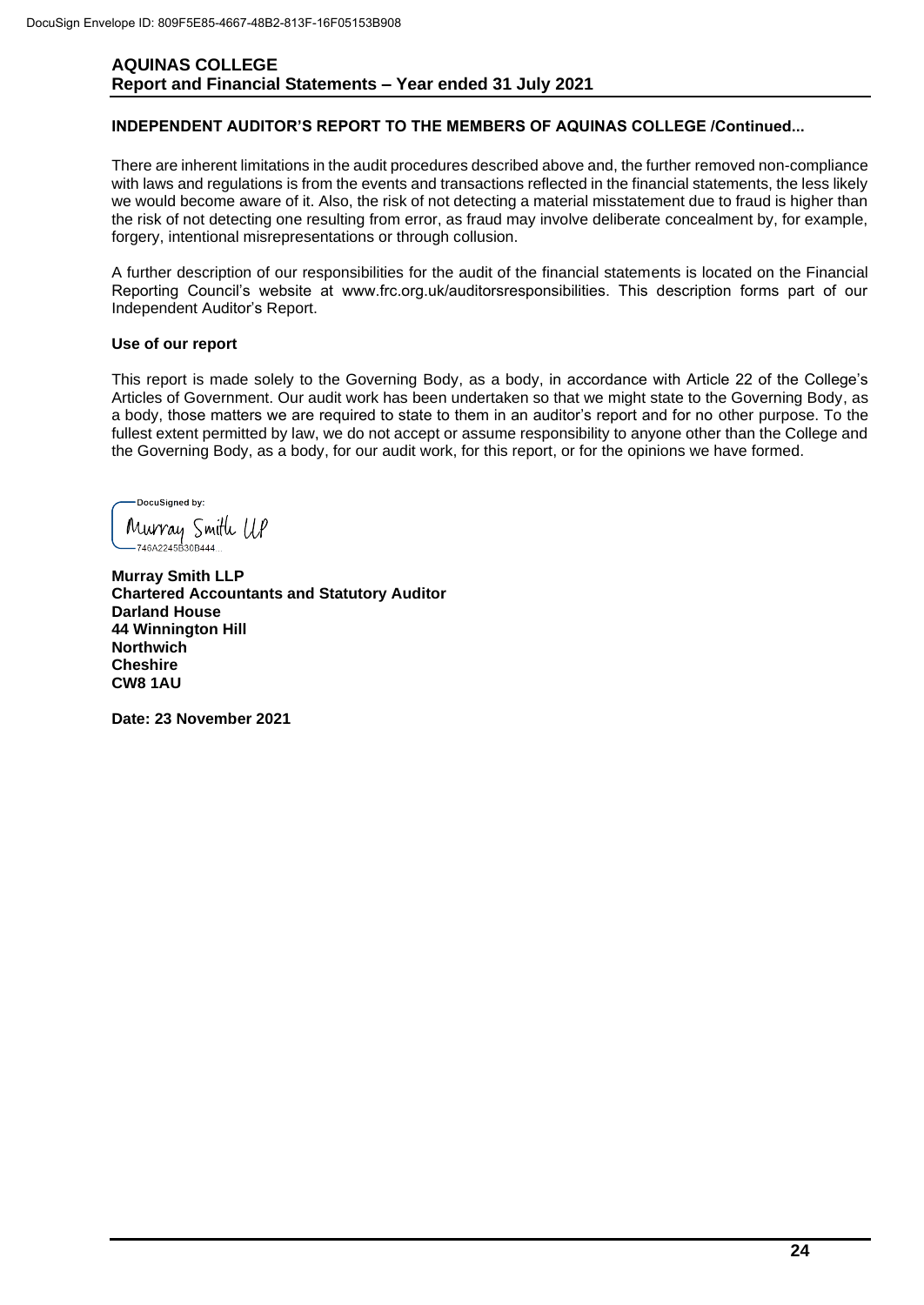## **REPORTING ACCOUNTANT'S ASSURANCE REPORT ON REGULARITY**

## **To: The Governing Body of Aquinas College and Secretary of State for Education acting through the Education and Skills Funding Agency (ESFA)**

 In accordance with the terms of our engagement letter dated 1 June 2021 and further to the requirements and conditions of funding in ESFA's grant funding agreements and contracts, or those of any other public funder, we have carried out an engagement to obtain limited assurance about whether anything has come to our attention that would suggest, in all material respects, the expenditure disbursed and income received by Aquinas College during the period 1 August 2020 to 31 July 2021 have not been applied to the purposes identified by Parliament and the financial transactions do not conform to the authorities which govern them.

 The framework that has been applied is set out in the Post 16 Audit Code of Practice ("the Code") issued by the ESFA and in any relevant conditions of funding concerning adult education notified by a relevant funder. In line with this framework, our work has specifically not considered income received from the main funding grants generated through the Individualised Learner Record data returns, for which the ESFA or devolved authority has other assurance arrangements in place.

 This report is made solely to the Governing Body of Aquinas College and ESFA in accordance with the terms of our engagement letter. Our work has been undertaken so that we might state to the Governing Body of Aquinas College and the ESFA those matters we are required to state in a report and for no other purpose. To the fullest extent permitted by law, we do not accept or assume responsibility to anyone other than the Governing framework that has been applied is set out in the Post<br>FA and in any relevant conditions of funding concerning<br>this framework, our work has specifically not conside<br>erated through the Individualised Learner Record data<br>oth Body of Aquinas College and the ESFA for our work, for this report, or for the conclusion we have formed.

#### **Respective responsibilities of Aquinas College and the reporting accountant**

 The Governing Body of Aquinas College is responsible, under the requirements of the Further & Higher Education Act 1992, subsequent legislation and related regulations and guidance, for ensuring that expenditure disbursed and income received is applied for the purposes intended by Parliament and the financial transactions conform to the authorities which govern them.

 Our responsibilities for this engagement are established in the United Kingdom by our profession's ethical guidance and are to obtain limited assurance and report in accordance with our engagement letter and the requirements of the Code. We report to you whether anything has come to our attention in carrying out our work which suggests that in all material respects, expenditure disbursed and income received during the period 1 August 2020 to 31 July 2021 have not been applied to purposes intended by Parliament or that the financial transactions do not conform to the authorities which govern them.

## **Approach**

 We conducted our engagement in accordance with the Code issued by the ESFA. We performed a limited assurance engagement as defined in that framework.

 The objective of a limited assurance engagement is to perform such procedures as to obtain information and explanations in order to provide us with sufficient appropriate evidence to express a negative conclusion on regularity.

 A limited assurance engagement is more limited in scope than a reasonable assurance engagement and consequently does not enable us to obtain assurance that we would become aware of all significant matters that might be identified in a reasonable assurance engagement. Accordingly, we do not express a positive opinion.

 Our engagement includes examination, on a test basis, of evidence relevant to the regularity of the College's income and expenditure.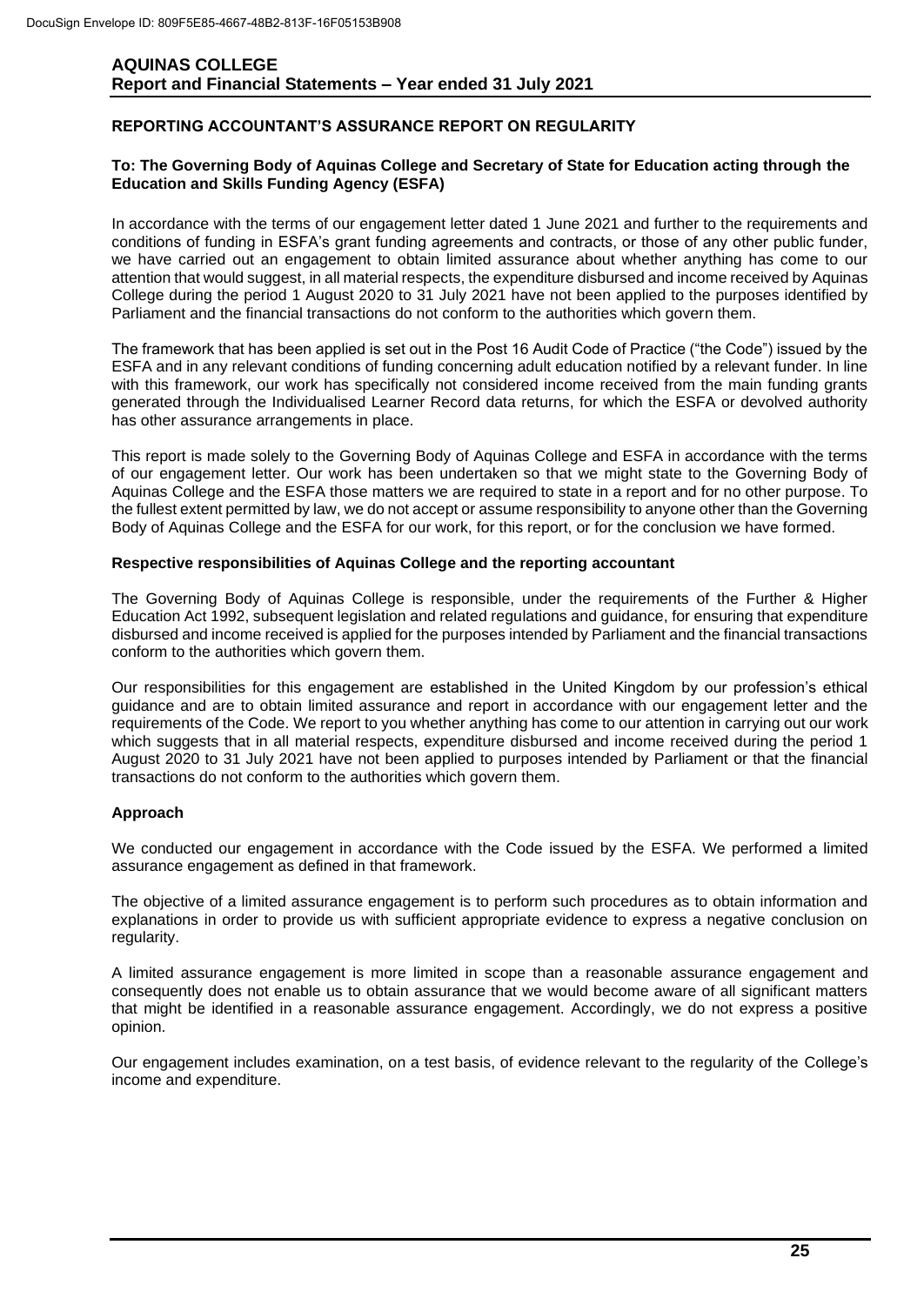## **REPORTING ACCOUNTANT'S ASSURANCE REPORT ON REGULARITY /Continued…**

The work undertaken to draw to our conclusion includes:

- review of evidence supporting the College's Regularity Self-Assessment; and
- review of the College's expenditure during the year

#### **Conclusion**

 In the course of our work, nothing has come to our attention which suggests that in all material respects the expenditure disbursed and income received during the period 1 August 2020 to 31 July 2021 has not been applied to purposes intended by Parliament and the financial transactions do not conform to the authorities which govern them.

-DocuSigned by:

Murray Smith UP

Murray Smith LLP Chartered Accountants Statutory Auditors Darland House 44 Winnington Hill Northwich CW8 1AU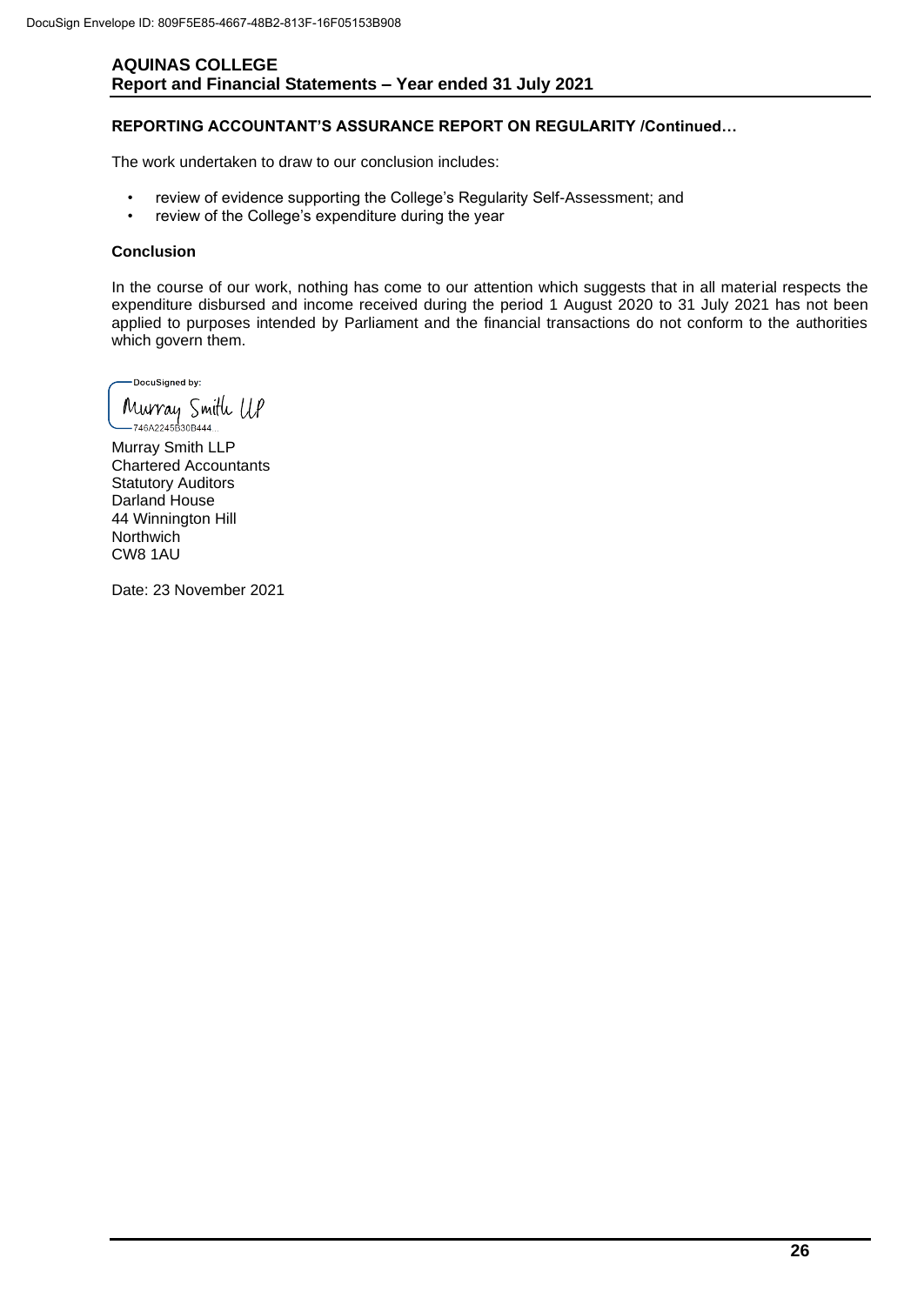### **STATEMENT OF COMPREHENSIVE INCOME AND EXPENDITURE for the year ended 31 July 2021**

|                                                         | <b>Note</b>    | 2021<br>£'000 | 2020<br>£'000 |
|---------------------------------------------------------|----------------|---------------|---------------|
| <b>Income</b>                                           |                |               |               |
| Funding body grants                                     | $\overline{2}$ | 11,596        | 10,523        |
| Tuition fees and education contracts                    | 3              | 139           | 168           |
| Other grants and contracts                              | 4              | 498           | 41            |
| Other income                                            | 5              | 731           | 1,024         |
| Investment income                                       | 6              | 21            | 65            |
| <b>Total income</b>                                     |                | 12,985        | 11,821        |
| <b>Expenditure</b>                                      |                |               |               |
| Staff costs                                             | 7              | 9,112         | 8,721         |
| Other operating expenses                                | 8              | 2,147         | 2,038         |
| Depreciation                                            | 11             | 831           | 830           |
| Interest and other finance costs                        | 9              | 157           | 178           |
| <b>Total expenditure</b>                                |                | 12,247        | 11,767        |
| Surplus before other gains and losses                   |                | 738           | 54            |
| Surplus for the year                                    |                | 738           | 54            |
| Actuarial gain/(loss) in respect of pensions            |                | 473           | (1, 149)      |
| Total Comprehensive Income and Expenditure for the year |                | 1,211         | (1,095)       |

The statement of comprehensive income and expenditure is in respect of continuing activities.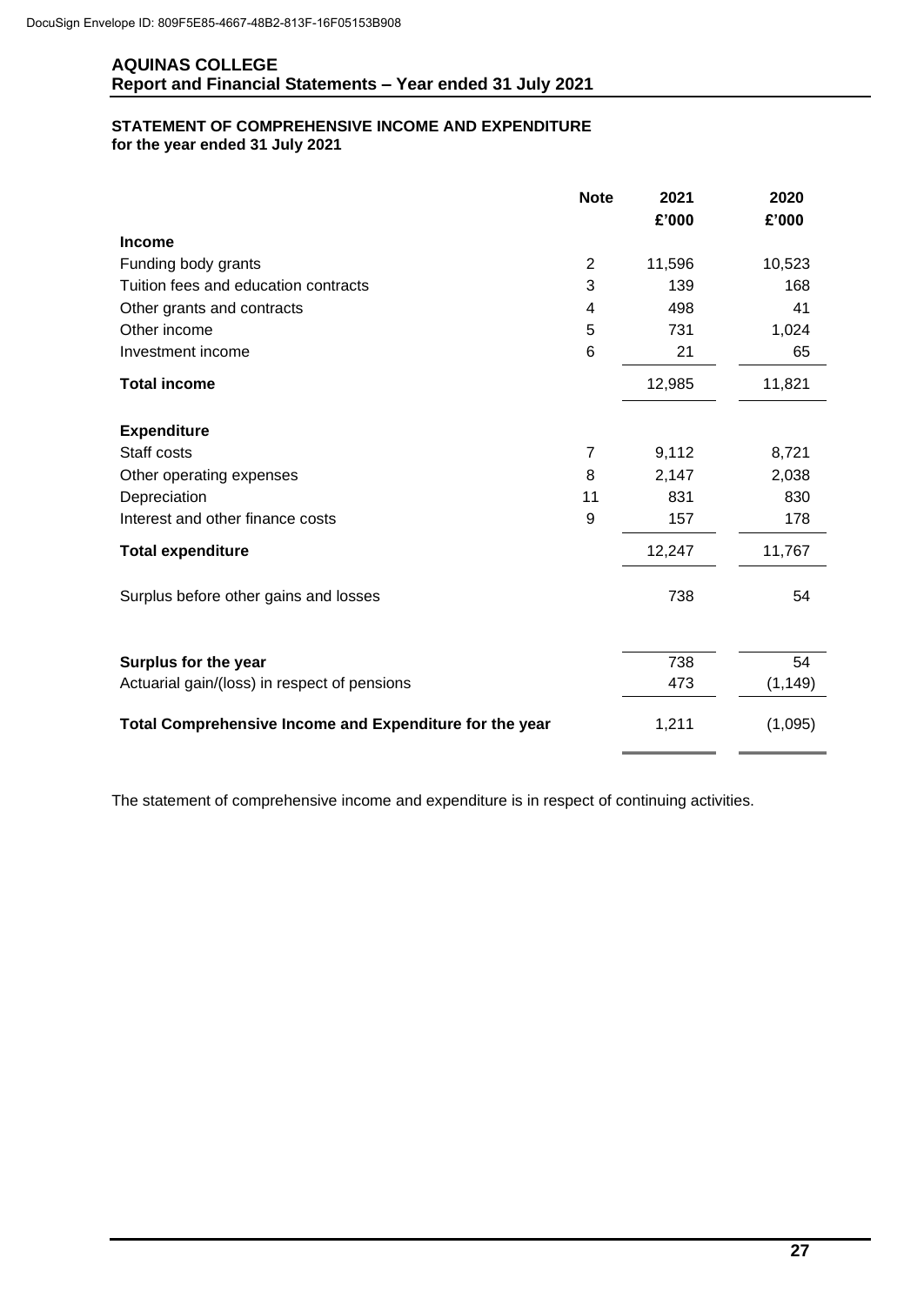#### **COLLEGE STATEMENT OF CHANGES IN RESERVES for the year ended 31 July 2021**

|                                                                      | <b>Note</b> | Income and<br><b>Expenditure</b><br>account | <b>Revaluation</b><br>reserve | Total    |
|----------------------------------------------------------------------|-------------|---------------------------------------------|-------------------------------|----------|
|                                                                      |             | £'000                                       | £'000                         | £'000    |
| Balance at 31 July 2019                                              |             | 2,435                                       | 838                           | 3,273    |
| Surplus from statement of<br>comprehensive income and<br>expenditure |             | 54                                          |                               | 54       |
| Other comprehensive income<br>and expenditure                        |             | (1, 149)                                    | ۰                             | (1, 149) |
| <b>Total comprehensive income</b><br>for the year                    |             | (1,095)                                     | $\overline{\phantom{0}}$      | (1,095)  |
| Balance at 31 July 2020                                              |             | 1,340                                       | 838                           | 2,178    |
| Surplus from statement of<br>comprehensive income and<br>expenditure |             | 738                                         |                               | 738      |
| Other comprehensive income<br>and expenditure                        |             | 473                                         |                               | 473      |
| <b>Total comprehensive income</b><br>for the year                    |             | 1,211                                       | $\frac{1}{2}$                 | 1,211    |
| Balance at 31 July 2021                                              |             | 2,551                                       | 838                           | 3,389    |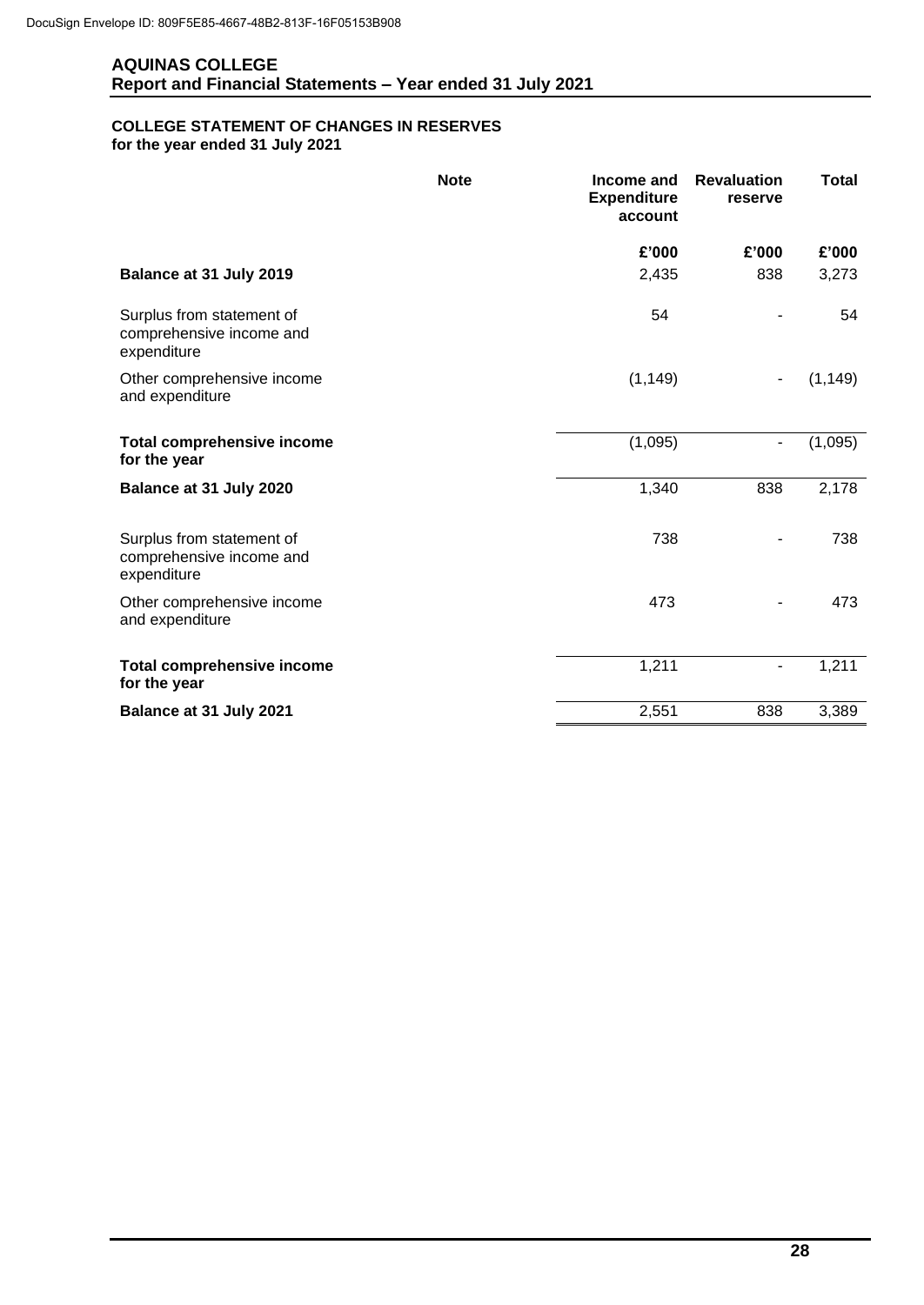#### **BALANCE SHEET as at 31 July 2021**

|                                                         | <b>Note</b> | 2021<br>£'000 | 2020<br>£'000  |
|---------------------------------------------------------|-------------|---------------|----------------|
| <b>Non-current assets</b>                               |             |               |                |
| Tangible fixed assets                                   | 11          | 34,009        | 34,646         |
| <b>Current assets</b>                                   |             |               |                |
| Trade and other receivables                             | 12          | 110           | 126            |
| <b>Current Investments</b><br>Cash and cash equivalents | 13<br>20    | 8,263         | 4,000<br>2,982 |
|                                                         |             |               |                |
|                                                         |             | 8,373         | 7,108          |
| Creditors: amounts falling due within one year          | 14          | (2, 398)      | (2, 213)       |
| <b>Net current assets</b>                               |             | 5,975         | 4,895          |
| <b>Total assets less current liabilities</b>            |             | 39,984        | 39,541         |
| Creditors: amounts falling due after more than one year | 15          | (31, 948)     | (32, 795)      |
| <b>Provisions: Defined benefit obligations</b>          | 16          | (4,647)       | (4, 568)       |
| <b>TOTAL NET ASSETS</b>                                 |             | 3,389         | 2,178          |
| <b>Reserves</b>                                         |             |               |                |
| <b>Revaluation reserve</b>                              | 17          | 838           | 838            |
| Income and expenditure account                          | 17          | 2,551         | 1,340          |
| <b>TOTAL RESERVES</b>                                   |             | 3,389         | 2,178          |
|                                                         |             |               |                |

The financial statements on pages 27 to 51 were approved by the governing body on 23 November 2021 and were signed on its behalf by:-

T P McGee D Pearson

…………………………………………. ……………………………

Chairperson **Principal (Accounting Officer) Principal (Accounting Officer)** 

-DocuSigned by: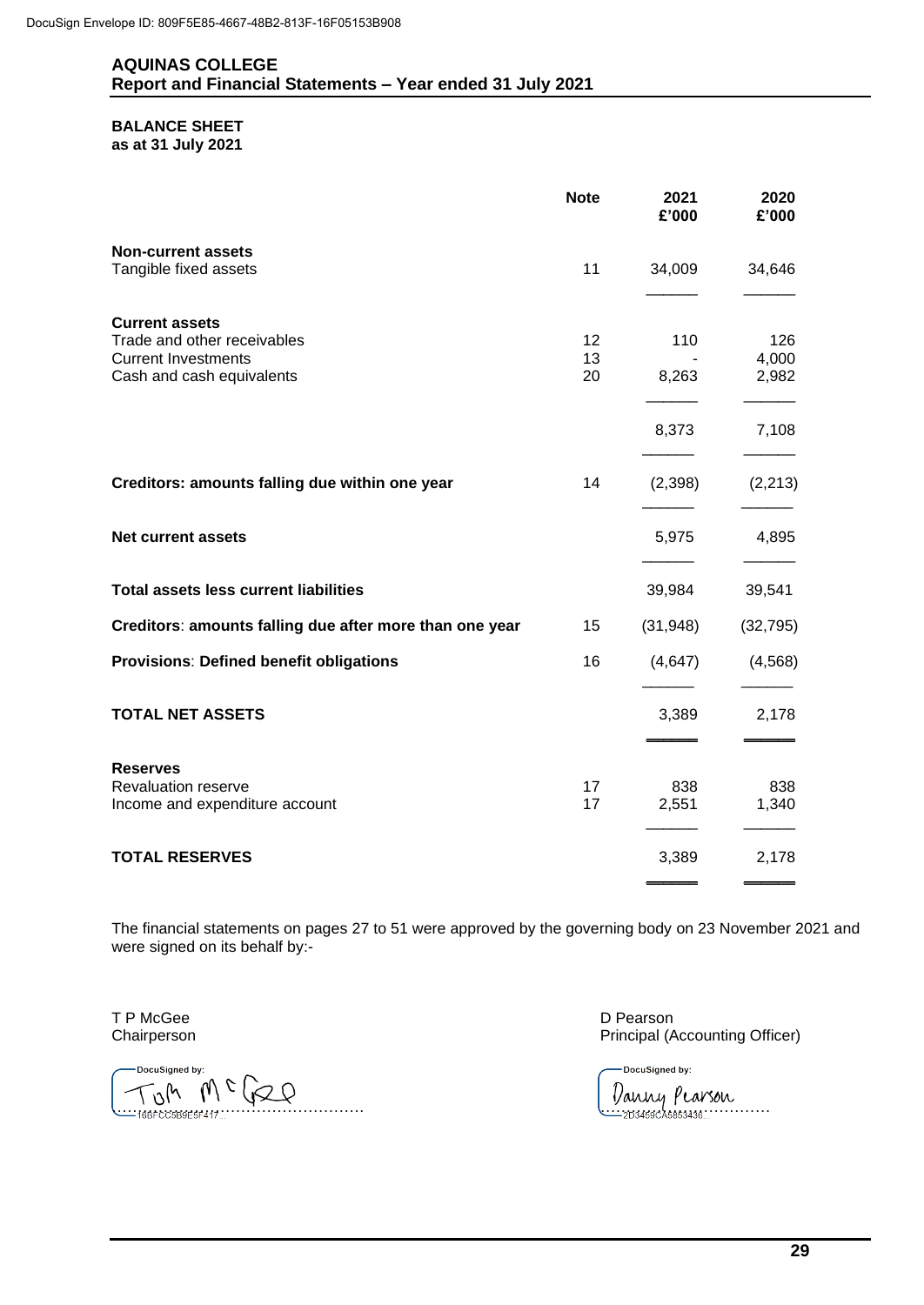# **STATEMENT OF CASH FLOWS**

|                                                      | <b>Notes</b> | 2021  | 2020  |
|------------------------------------------------------|--------------|-------|-------|
|                                                      |              | £'000 | £'000 |
| Cash flow from operating activities                  |              |       |       |
| Surplus/(Deficit) for the year                       |              | 738   | 54    |
| <b>Adjustment for non-cash items</b>                 |              |       |       |
| Depreciation and loss on disposal                    |              | 832   | 830   |
| Decrease/(increase) in debtors                       |              | 16    | (27)  |
| Increase/(decrease) in creditors due within one year |              | 181   | (164) |
| Release of deferred government capital grant         |              | (651) | (646) |
| Pensions costs less contributions payable            |              | 552   | 443   |
|                                                      |              | 930   | 436   |
| Adjustment for investing or financing activities     |              |       |       |
| Investment income                                    |              | (21)  | (65)  |
| Interest payable                                     |              | 90    | 111   |
| Capital grant receipt                                |              |       |       |
|                                                      |              | 69    | 46    |
| Net cash flow from operating activities              |              | 1,737 | 536   |
| Cash flows from investing activities                 |              |       |       |
| Investment income                                    |              | 21    | 65    |
| Reduction/(increase) in new deposits                 |              | 4,000 | 1,750 |
| Payments made to acquire fixed assets                |              | (195) | (43)  |
|                                                      |              | 3,826 | 1,772 |
| <b>Cash flows from financing activities</b>          |              |       |       |
| Interest paid                                        |              | (90)  | (111) |
| Repayments of amounts borrowed                       |              | (192) | (185) |
|                                                      |              | (282) | (296) |
| Increase in cash and cash equivalents in the year    |              | 5,281 | 2,012 |
|                                                      |              |       |       |
| Cash and cash equivalents at beginning of the year   | 20           | 2,982 | 970   |
| Cash and cash equivalents at end of the year         | 20           | 8,263 | 2,982 |

New deposits

 The College has placed cash on deposit for many years. However the interest rates are presently so low that as deposits have matured they have not been recommitted and remain as cash in bank. We will look to place funds on 32 day deposit accounts post the year end but the accounts reflect the fact that £4m of deposits have matured into cash or cash equivalent within the year and have not been reinvested.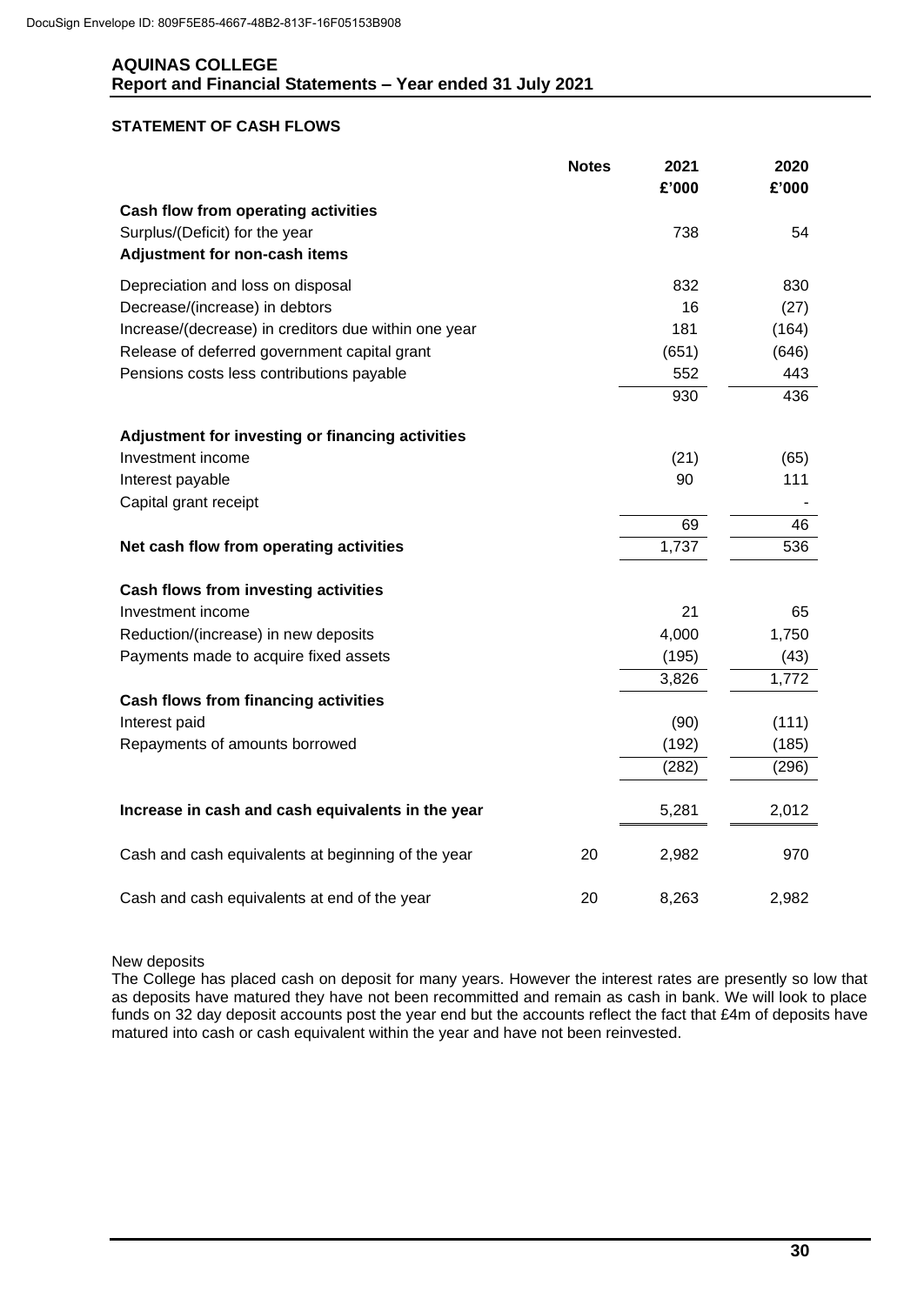## **NOTES TO THE FINANCIAL STATEMENTS**

## **1. ACCOUNTING POLICIES**

#### **Statement of accounting policies**

 The following accounting policies have been applied consistently in dealing with items which are considered material in relation to the financial statements.

#### **Basis of preparation**

 These financial statements have been prepared in accordance with the Statement of Recommended Practice: Accounting for Further and Higher Education 2019 (the 2019 FE HE SORP), the College Financial Reporting Standard applicable in the United Kingdom and Republic of Ireland" (FRS 102). The College is a public benefit entity and has therefore applied the relevant public benefit requirements of Accounts Direction for 2020 to 2021 and in accordance with Financial Reporting Standard 102 – "The FRS 102.

 The preparation of financial statements in compliance with FRS 102 requires the use of certain critical accounting estimates. It also requires management to exercise judgement in applying the College's accounting policies.

#### **Basis of accounting**

 These financial statements are prepared in accordance with the historical cost convention as modified by the use of previous valuations as deemed cost at transition for certain non-current assets.

#### **Going concern**

 The activities of the College, together with the factors likely to affect its future development and performance are set out in the Strategic Report. The financial position of the College, its cashflow, liquidity and borrowings are presented in the Financial Statements and accompanying Notes.

 The College currently has £2.69m of loans outstanding with bankers on terms negotiated in 2008. The repaid without penalty before the end of the term. The College's forecasts and financial projections indicate that it will be able to operate within this existing facility and covenants for the foreseeable future. terms of the existing agreement are for up to another 11 years. Around £1.15m of these loans may be

 Accordingly the College has a reasonable expectation that it has adequate resources to continue in operational existence for the foreseeable future, and for this reason will continue to adopt the going concern basis in the preparation of its Financial Statements.

## **Recognition of income**

 Government revenue grants include funding body recurrent grants and other grants and are accounted for under the accrual model as permitted by FRS 102. Funding body recurrent grants are measured in line with best estimates for the period of what is receivable and depend on the particular income stream involved. Any under or over achievement for the Adult Education Budget is adjusted for and reflected in the level of recurrent grant recognised in the statement of comprehensive income and expenditure. The final grant income is normally determined with the conclusion of the year end reconciliation process with the funding body following the year end, and the results of any funding audits. 16-18 funding is not subject to reconciliation and is therefore not subject to contract adjustments.

 Grants (including research grants) from non-government sources are recognised in income when the College is entitled to the income and performance related conditions have been met. Income received in advance of performance related conditions being met is recognised as deferred income within creditors on the balance sheet and released to income as the conditions are met.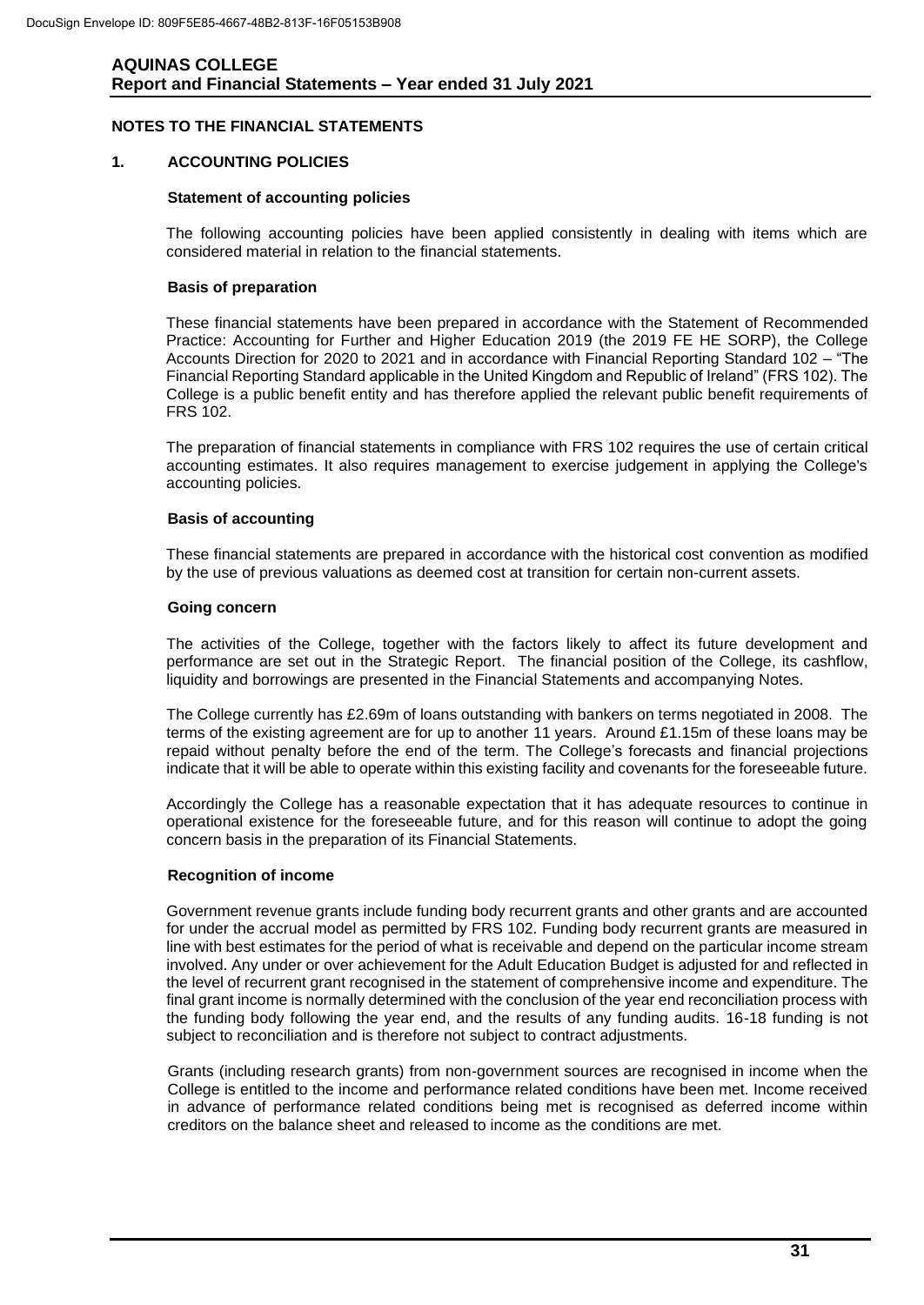# **Report and Financial Statements – Year ended 31 July 2021**

## **NOTES TO THE FINANCIAL STATEMENTS /Continued…**

#### **1. ACCOUNTING POLICIES /Continued…**

#### **Capital grant funding**

 Government capital grants are capitalised, held as deferred income and recognised in income over the expected useful life of the asset, under the accrual method as permitted by FRS 102. Other, non- governmental, capital grants are recognised in income when the College is entitled to the funds subject **AQUINAS COLLEGE**<br> **Report and Financial Statemer**<br> **NOTES TO THE FINANCIAL STAT**<br> **ACCOUNTING POLICIES**<br> **Capital grant funding**<br>
Government capital grants are expected useful life of the<br>
governmental, capital grant<br>
to to any performance related conditions being met.

 The recurrent grants from the ESFA represent the funding allocations attributable to the current financial year and are credited directly to the statement of comprehensive income and expenditure. Recurrent grants are recognised in line with planned activity.

 Non-recurrent grants from the funding bodies received in respect of the acquisition of fixed assets are treated as deferred capital grants and amortised in line with depreciation over the life of the assets.

#### **Fee income**

 Income from tuition fees is stated gross of any expenditure which is not a discount and is recognised in the period for which it is received.

#### **Investment income**

 All income from short-term deposits is credited to the statement of comprehensive income and expenditure in the period in which it is earned on a receivable basis.

#### **Accounting for post-retirement benefits**

 Retirement benefits to employees of the College are provided by the Teachers' Pension Scheme (TPS) and the Local Government Pension Scheme (LGPS). These are defined benefit schemes which are externally funded and contracted out of the State Second Pension.

Teachers' Pension scheme (TPS)

 The TPS is an unfunded scheme. Contributions to the TPS are calculated so as to spread the cost of pensions over employees' working lives with the College in such a way that the pension cost is a substantially level percentage of current and future pensionable payroll. The contributions are determined by qualified actuaries on the basis of valuations using a prospective benefit method. The TPS is a multi-employer scheme and there is insufficient information available to use defined benefit accounting. The TPS is therefore treated as a defined contribution plan and the contributions recognised as an expense in the income statement in the periods during which services are rendered by employees.

#### Greater Manchester Pension Fund (LGPS)

 The LGPS is a funded scheme. The assets of the LGPS are measured using closing fair values. LGPS liabilities are measured using the projected unit credit method and discounted at the current rate of return on a high-quality corporate bond of equivalent term and currency to the liabilities. The actuarial valuations are obtained at least triennially and are updated at each balance sheet date. The amounts charged to operating surplus are the current service costs and the costs of scheme introductions, benefit changes, settlements and curtailments. They are included as part of staff costs as incurred.

 Comprehensive Income and comprises the interest cost on the defined benefit obligation and interest income on the scheme assets, calculated by multiplying the fair value of the scheme assets at the interest income on the scheme assets and the actual return on the scheme assets is recognised in Net interest on the net defined benefit liability/asset is also recognised in the Statement of beginning of the period by the rate used to discount the benefit obligations. The difference between the interest and other finance costs.

Actuarial gains and losses are recognised immediately in actuarial gains and losses.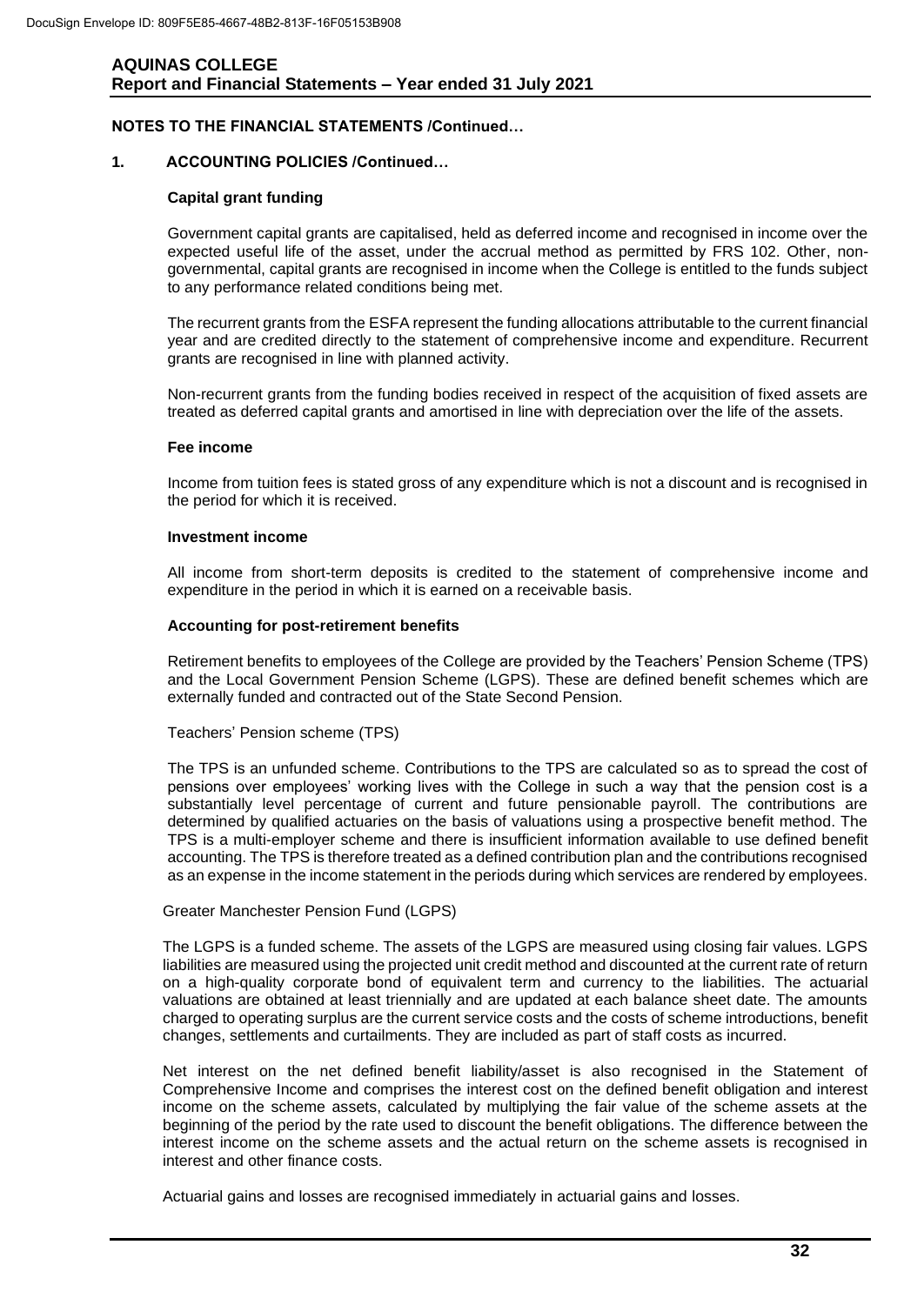## **NOTES TO THE FINANCIAL STATEMENTS /Continued …**

## **1. ACCOUNTING POLICIES /Continued …**

#### **Short term Employment benefits**

 Short term employment benefits such as salaries and compensated absences (holiday pay) are recognised as an expense in the year in which the employees render service to the College. Any unused benefits are accrued and measured as the additional amount the College expects to pay as a result of the unused entitlement.

#### **Tangible fixed assets**

 Tangible fixed assets are stated at cost less accumulated depreciation and accumulated impairment losses. Certain items of fixed assets that had been revalued to fair value on or prior to the date of transition to the FE HE SORP, are measured on the basis of deemed cost, being the revalued amount at the date of that revaluation.

 Where parts of a fixed asset have different useful lives, they are accounted for as separate items of fixed assets.

#### *a. Land and buildings*

 The College's buildings are specialised buildings and therefore it is not appropriate to value them on the basis of open market value. Land and buildings are included in the balance sheet at cost. Leasehold land is not depreciated due to terms of the lease. Freehold buildings are depreciated over their expected useful economic life of 60 years.

 All land and other College buildings belong to the Shrewsbury Diocesan Trustees and they remain the property of the Shrewsbury Diocese. This agreement operates under a Trust Deed between the College and the Diocese. No rent is paid by the College for the use of the facilities. On adoption of FRS 102, the College followed the transitional provision to retain the book value of land and buildings, as deemed buildir<br>en mai<br>preciate<br>inc life<br>ther Co<br>Shrew<br>se. No<br>red the<br>adopt<br>buildir<br>llege's cost but not to adopt a policy of revaluation of these land and buildings in the future.

 within the College's accounts at historic cost. Expenditure on these buildings of a capital nature is capitalised by the College and included in the accounts at cost subject to depreciation being charged in If the land and buildings belonging to the Diocese had not been valued they would have been included accordance with the College's accounting policy.

 Where land and buildings are acquired with the aid of specific grants they are capitalised and depreciated as above. The related grants are credited to a deferred capital grant account and are released to the statement of comprehensive income and expenditure over the expected useful economic life of the related asset and on a basis consistent with the depreciation policy.

 Finance costs which are directly attributable to the construction of land and buildings are not capitalised as part of the cost of those assets.

 A review for impairment of a fixed asset is carried out if events or changes in circumstances indicate that the carrying amount of the fixed asset may not be recoverable.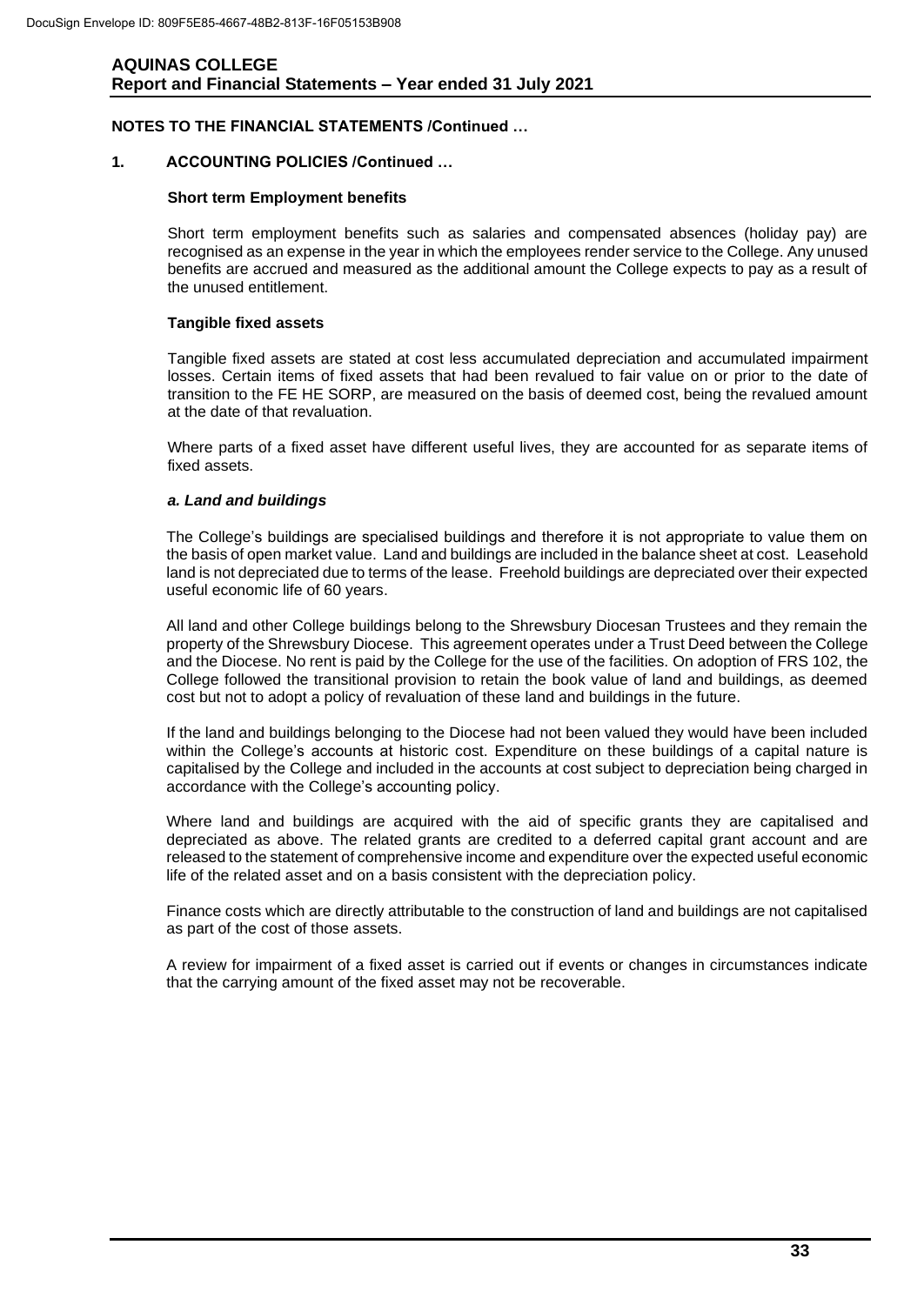## **NOTES TO THE FINANCIAL STATEMENTS /Continued …**

## **1. ACCOUNTING POLICIES /Continued …**

#### *Subsequent expenditure on existing fixed assets*

 Where significant expenditure is incurred on tangible fixed assets it is charged to the statement of comprehensive income and expenditure in the period it is incurred, unless it meets one of the following criteria, in which case it is capitalised and depreciated on the relevant basis:

- Market value of the fixed asset has subsequently improved
- Asset capacity increases
- Substantial improvement in the quality of output or reduction in operating costs
- Significant extension of the asset's life beyond that conferred by repairs and maintenance

#### *b. Equipment*

 Equipment costing less than £1,000 per individual item is written off to the income and expenditure account in the period of acquisition. All other equipment is capitalised at cost. All assets are depreciated over their useful economic life as follows:

| Fixtures and fittings           | 10% straight line |
|---------------------------------|-------------------|
| Motor vehicles and other assets | 20% straight line |
| Computer and other equipment    | 25% straight line |

 Where equipment is acquired with the aid of specific grants, it is capitalised and depreciated in accordance with the above policy, with the related grant being credited to a deferred capital grant account and released to statement of comprehensive income and expenditure over the expected useful economic life of the related equipment.

 A review for impairment of a fixed asset is carried out if events or changes in circumstances indicate that the carrying value of any fixed asset may not be recoverable. Shortfalls between the carrying value of fixed assets and their recoverable amounts are recognised as impairments. Impairment losses are recognised in the Statement of Comprehensive Income and Expenditure.

#### **Leased assets**

 Costs in respect of operating leases are charged on a straight-line basis over the lease term to the Statement of Comprehensive Income and Expenditure.

 Leasing agreements which transfer to the College substantially all the benefits and risks of ownership of an asset are treated as if the asset had been purchased outright and are capitalised at their fair value at the inception of the lease and depreciated over the shorter of the lease term or the useful economic lives of equivalently owned assets. The capital element outstanding is shown as obligations under finance leases.

 The finance charges are allocated over the period of the lease in proportion to the capital element outstanding. Where finance lease payments are funded in full from funding council capital equipment grants, the associated assets are designated as grant-funded assets.

#### **Maintenance of premises**

The cost of long term and routine corrective maintenance is charged to the statement of comprehensive income and expenditure in the period it is incurred.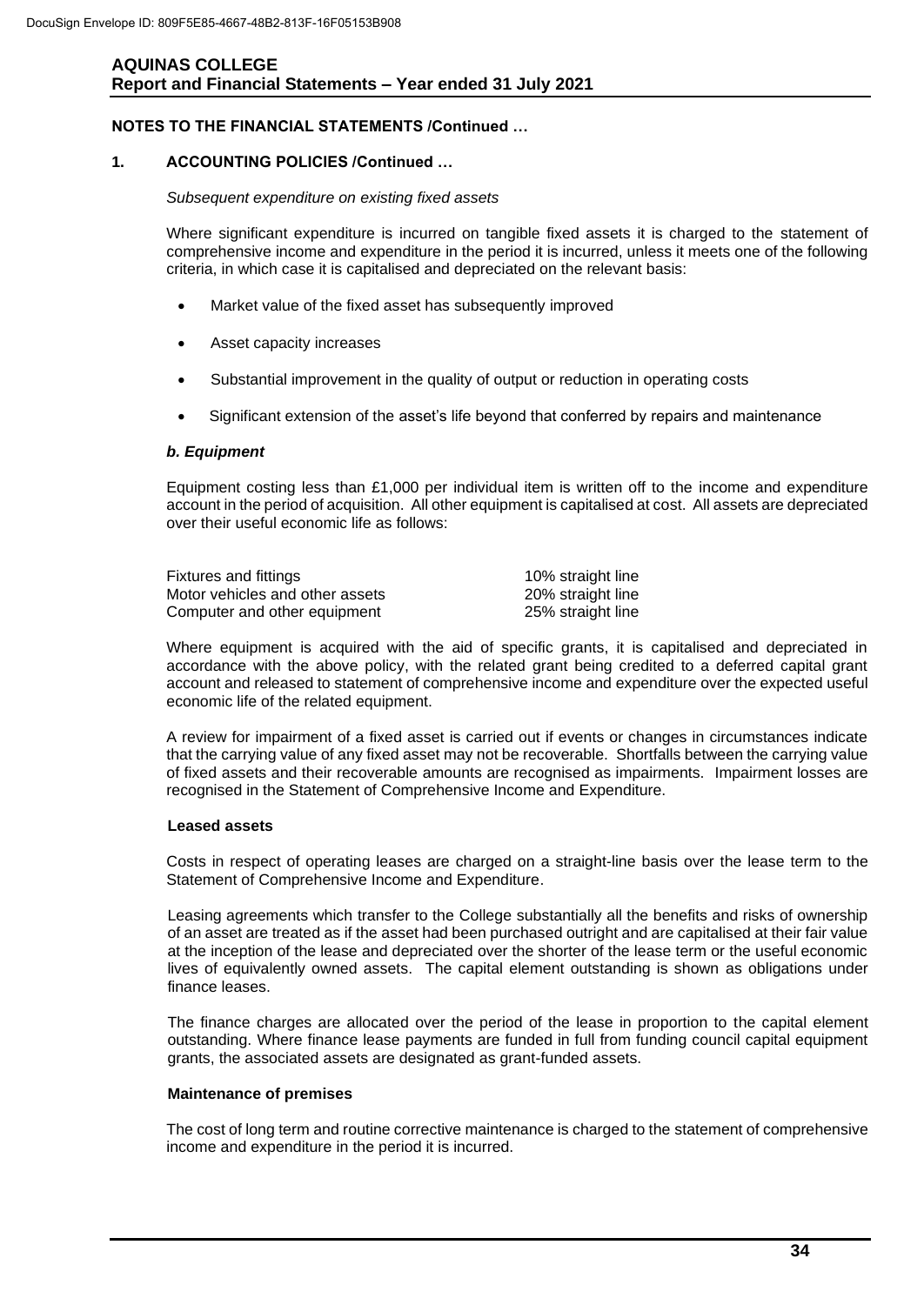# **Report and Financial Statements – Year ended 31 July 2021**

## **NOTES TO THE FINANCIAL STATEMENTS /Continued …**

## **1. ACCOUNTING POLICIES /Continued …**

#### **Provisions and contingent liabilities**

 Provisions are recognised when the College has a present or legal or constructive obligation as a result of a past event, it is probable that a transfer of economic benefit will be required to settle the obligation and a reliable estimate can be made of the amount of the obligation.

 Where the effect of the time value of money is material, the amount expected to be required to settle the obligation is recognised at present value using a pre-tax discount rate. The unwinding of the discount is recognised as a finance cost in the statement of comprehensive income in the period it arises.

 A contingent liability arises from a past event that gives the College a possible obligation whose existence will only be confirmed by the occurrence or otherwise of uncertain future events not wholly within the control of the College. Contingent liabilities also arise in circumstances where a provision would otherwise be made but either it is not probable that an outflow of resources will be required or the amount of the obligation cannot be measured reliably.

 Contingent liabilities are not recognised in the balance sheet but are disclosed in the notes to the financial statements.

#### **Agency arrangements**

 The College acts as an agent in the collection and payment of certain discretionary support funds, the Bursary and free College meals. Related payments received from the funding bodies and subsequent disbursements to students are excluded from the Statement of Comprehensive Income and Expenditure of the College where the College is exposed to minimal risk or enjoys minimal economic benefit related to the transaction and are shown separately in Note 23, except for the 5 per cent of the grant received **AQUINAS COLLEGE**<br> **Report and Financial Statement**<br> **ACCOUNTING POLICIES** *IC***<br>
<b>ACCOUNTING POLICIES** *IC*<br> **Provisions and contingent1**<br> **Provisions are recognised which and a reliable estimate can be where the effect of** which is available to the College to cover administration costs relating to the grant.

### **Taxation**

 The College is considered to pass the tests set out in Paragraph 1 Schedule 6 Finance Act 2010 and the College is potentially exempt from taxation in respect of income or capital gains received within categories covered by sections 478-488 of the Corporation Tax Act 2010 or Section 256 of the Taxation of Chargeable Gains Act 1992, to the extent that such income or gains are applied exclusively to therefore it meets the definition of a charitable company for UK corporation tax purposes. Accordingly, charitable purposes.

 The College is partially exempt in respect of Value Added Tax, so that it can only recover a minor element of VAT charged on its inputs. Irrecoverable VAT on inputs is included in the costs of such inputs and added to the cost of tangible fixed assets as appropriate, where the inputs themselves are tangible fixed assets by nature. The College's subsidiary companies, if such existed, would be subject to corporation tax and VAT in the same way as any commercial organisation.

#### **Cash and cash equivalents**

 Cash includes cash in hand, deposits repayable on demand and overdrafts. Cash equivalents are short term, highly liquid investments that are readily convertible to known amounts of cash with insignificant risk of change in value. An investment qualifies as a cash equivalent when it has maturity of 3 months or less from the date of acquisition.

#### **Financial liabilities and equity**

 Financial liabilities and equity are classified according to the substance of the financial instrument's contractual obligations, rather than the financial instrument's legal form.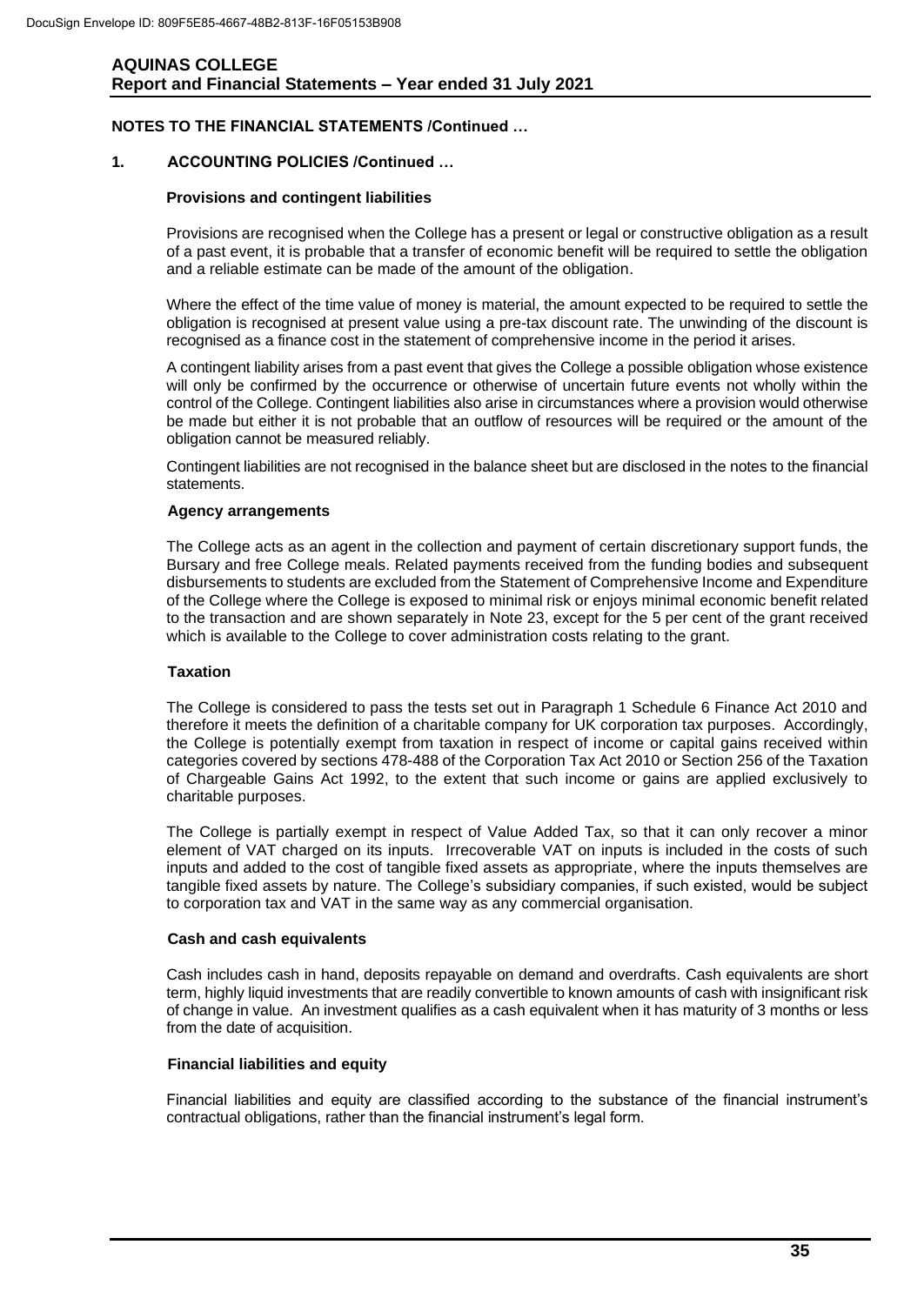## **NOTES TO THE FINANCIAL STATEMENTS /Continued …**

## **1. ACCOUNTING POLICIES /Continued …**

#### **Financial liabilities and equity**

 All loans, investments and short-term deposits held by the College are classified as basic financial instruments in accordance with FRS 102. These instruments are initially recorded at the transaction price less any transaction costs (historical cost). FRS 102 requires that basic financial instruments are subsequently measured at amortised cost, however the College has calculated that the difference between the historical cost and amortised cost basis is not material and so these financial instruments are stated on the balance sheet at historical cost. Loans and investments that are payable or receivable within one year are not discounted.

#### **Judgements in applying accounting policies and key sources of estimation uncertainty**

In preparing these financial statements, management have made the following judgements:

- • Determine whether leases entered into by the College either as a lessor or a lessee are operating or finance leases. These decisions depend on an assessment of whether the risks and rewards of ownership have been transferred from the lessor to the lessee on a lease by lease basis.
- • Determine whether there are indicators of impairment of the College's tangible assets. Factors taken into consideration in reaching such a decision include the economic viability and expected future financial performance of the asset and where it is a component of a larger cash-generating unit, the viability and expected future performance of that unit.

*Other key sources of estimation uncertainty* 

• *Tangible fixed assets* 

 Tangible fixed assets, other than investment properties, are depreciated over their useful lives taking into account residual values, where appropriate. The actual lives of the assets and residual values are assessed annually and may vary depending on a number of factors. In re-assessing asset lives, factors such as technological innovation and maintenance programmes are taken into account. Residual value assessments consider issues such as future market conditions, the remaining life of the asset and projected disposal values.

#### • *Local Government Pension Scheme*

 number of factors that are determined on an actuarial basis using a variety of assumptions. The assumptions used in determining the net cost (income) for pensions include the discount rate. Any changes in these assumptions, which are disclosed in note 22, will impact the carrying amount of the pension liability. Furthermore a roll forward approach which projects results from the latest full actuarial valuation performed at 31 March 2019 has been used by the actuary in valuing the pensions assets and liability at 31 July 2021. Any differences between the figures derived from the roll forward approach and a full actuarial valuation would impact on the carrying amount of the The present value of the Local Government Pension Scheme defined benefit liability depends on a pension liability.

#### • *Capitalisation of land and buildings*

 The College operates from a site comprising two buildings, the main college building and the sports hall. Each of these buildings are owed by the Diocese of Shrewsbury for the benefit of the college. resources. The main building received 93% government funding support. As the buildings were completed the costs were capitalised and the grant received was included in the balance sheet. As these buildings age, they are depreciated and the appropriate portion of the grant released. If the handed back to the funding bodies to realise any proceeds. As a consequence of this it is felt that the most appropriate treatment is to include the buildings as fixed assets and depreciate them over They were paid for by a combination of funding council grant support, bank loans and college Diocese were to change the use of the building, the grant amount would be repayable and the site their useful life.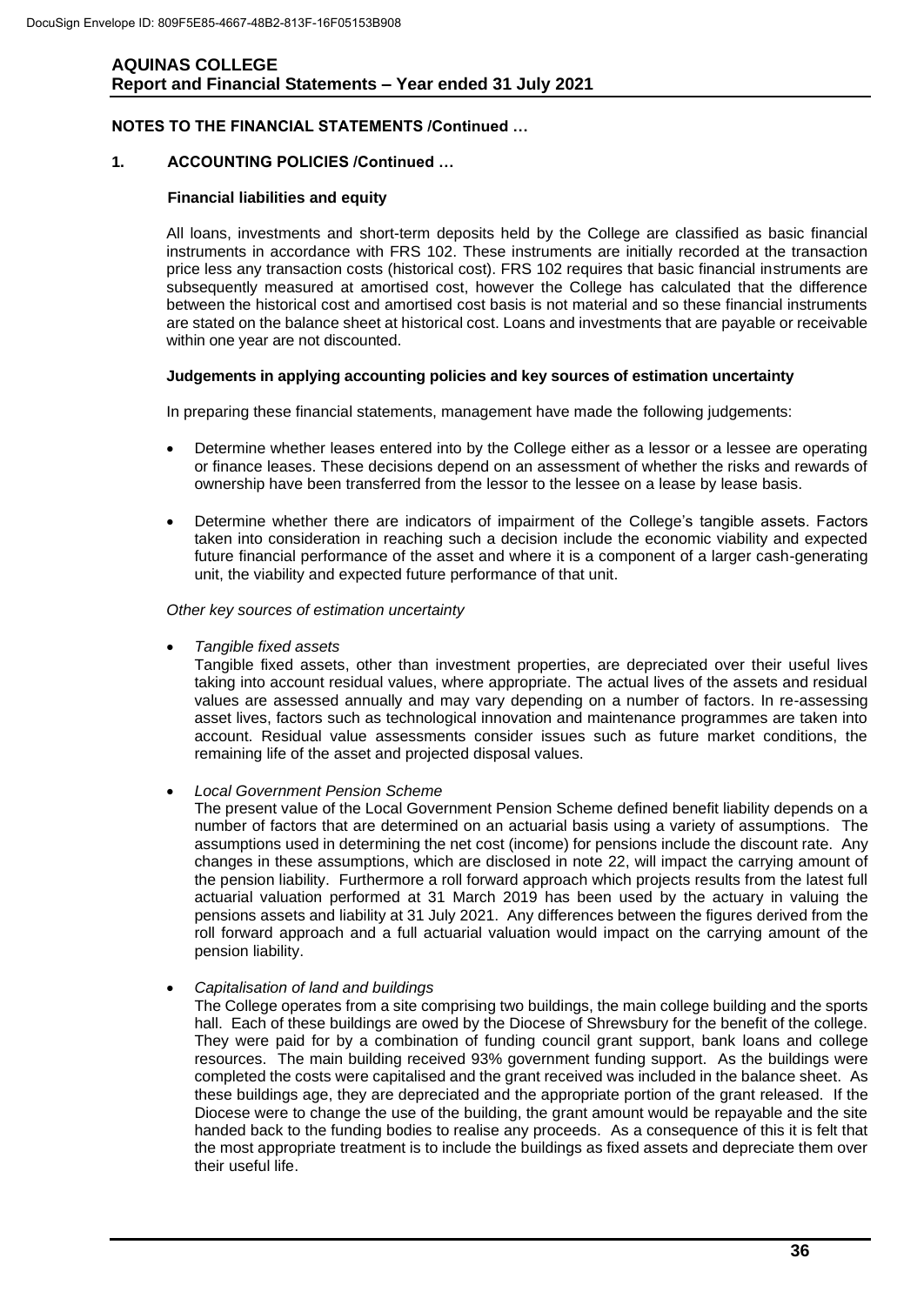## **NOTES TO THE FINANCIAL STATEMENTS /Continued…**

## **2. FUNDING BODY GRANTS**

|                                                 | 2021<br>£'000 | 2020<br>£'000 |
|-------------------------------------------------|---------------|---------------|
| <b>Recurrent grants</b>                         |               |               |
| Education and Skills Funding Agency - 16 -18    | 10,370        | 9,410         |
| Education and Skills Funding Agency - adult     |               | 3             |
| <b>Specific grants</b>                          |               |               |
| GMCA devolved adult income grant                | 57            | 85            |
| Teacher's pension grant                         | 369           | 324           |
| Releases of government capital grants (Note 15) | 651           | 646           |
| Devolved capital grant                          | 57            | 55            |
| <b>ESFA Tuition Fund</b>                        | 54            |               |
| <b>Covid Testing Support</b>                    | 38            |               |
|                                                 |               |               |
|                                                 | 11,596        | 10,523        |
|                                                 |               |               |

## **3. TUITION FEES AND EDUCATION CONTRACTS**

| from that date.            |                                             |               |               |  |  |  |
|----------------------------|---------------------------------------------|---------------|---------------|--|--|--|
|                            | <b>TUITION FEES AND EDUCATION CONTRACTS</b> |               |               |  |  |  |
|                            |                                             | 2021<br>£'000 | 2020<br>£'000 |  |  |  |
| <b>Tuition fees</b>        |                                             | 85            | 126           |  |  |  |
|                            | Franchised PGCE with University of Bolton   | 54            | 42            |  |  |  |
|                            |                                             | 139           | 168           |  |  |  |
|                            | OTHER GRANTS AND CONTRACTS                  |               |               |  |  |  |
|                            |                                             | 2021<br>£'000 | 2020<br>£'000 |  |  |  |
|                            | Coronavirus Job Retention scheme            | 57            | 41            |  |  |  |
| Salix LED lighting upgrade |                                             | 441           |               |  |  |  |
|                            |                                             | 498           | 41            |  |  |  |

 The college furloughed the canteen staff and the adult education staff who deliver full cost recovery leisure courses for periods of lockdown during 2020/21 under the government's Coronavirus Job Retention Scheme. The funding received of £57k relates to staff costs which are included within the staff costs note below as appropriate.

## **5. OTHER INCOME**

|                                                                                         | 2021<br>£'000 | 2020<br>£'000 |
|-----------------------------------------------------------------------------------------|---------------|---------------|
| Element 3 High needs income from Local Authorities<br>Catering and residence operations | 358<br>119    | 330<br>266    |
| Other income generating activities                                                      | 254           | 428           |
|                                                                                         |               |               |
|                                                                                         | 731           | 1.024         |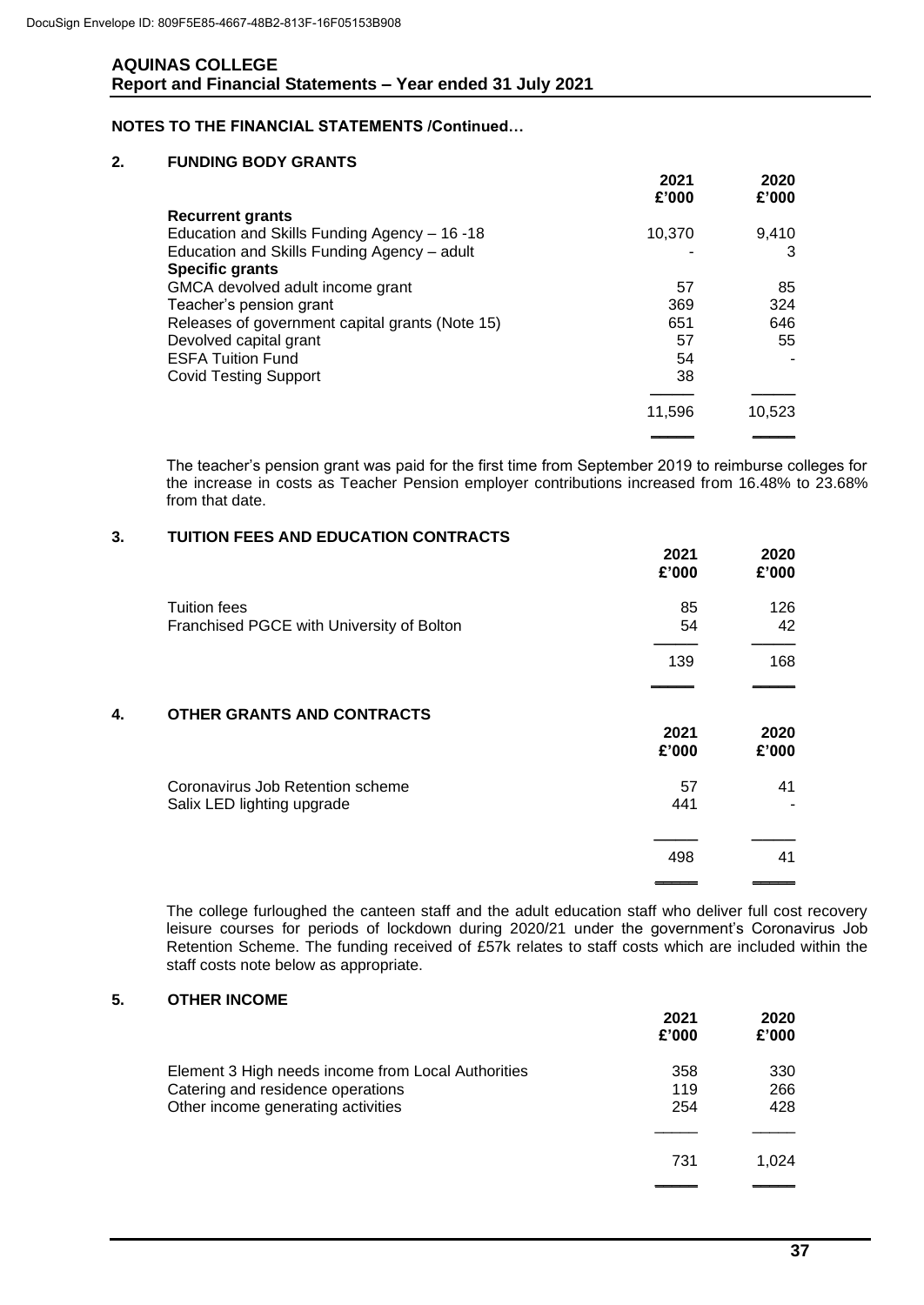# **NOTES TO THE FINANCIAL STATEMENTS /Continued…**

## **6. INVESTMENT INCOME**

|                           | 2021<br>£'000 | 2020<br>£'000 |
|---------------------------|---------------|---------------|
| Other interest receivable | 21            | 65            |
|                           |               |               |

# **7. STAFF COSTS**

The average number of persons (including key management personnel) employed by the College during the year, described as average headcount, was: -

|                                                                                                                  | 2021<br><b>Number</b> | 2020<br><b>Number</b> |
|------------------------------------------------------------------------------------------------------------------|-----------------------|-----------------------|
| Teaching staff<br>Non-teaching staff                                                                             | 160<br>104            | 166<br>108            |
|                                                                                                                  | 264                   | 274                   |
| Staff costs for the above persons:                                                                               | 2021<br>£'000         | 2020<br>£'000         |
| Wages and salaries<br>Social security costs<br>Other pension costs (incl. FRS102(28) adjustments of £485k/£376k) | 6,589<br>622<br>1,901 | 6,427<br>575<br>1,713 |
| Payroll sub total<br>Severance costs (non-contractual)                                                           | 9,112                 | 8,715<br>6            |
| <b>Total staff costs</b>                                                                                         | 9,112                 | 8,721                 |
|                                                                                                                  |                       |                       |

## **Total staff costs, split by type of contract, were:**

| Employment costs for staff on permanent contracts<br>Employment costs for staff on temporary contracts | 9.018<br>94 | 8.598<br>123. |
|--------------------------------------------------------------------------------------------------------|-------------|---------------|
|                                                                                                        |             |               |
|                                                                                                        | 9.112       | 8.721         |

\_\_\_\_\_ \_\_\_\_\_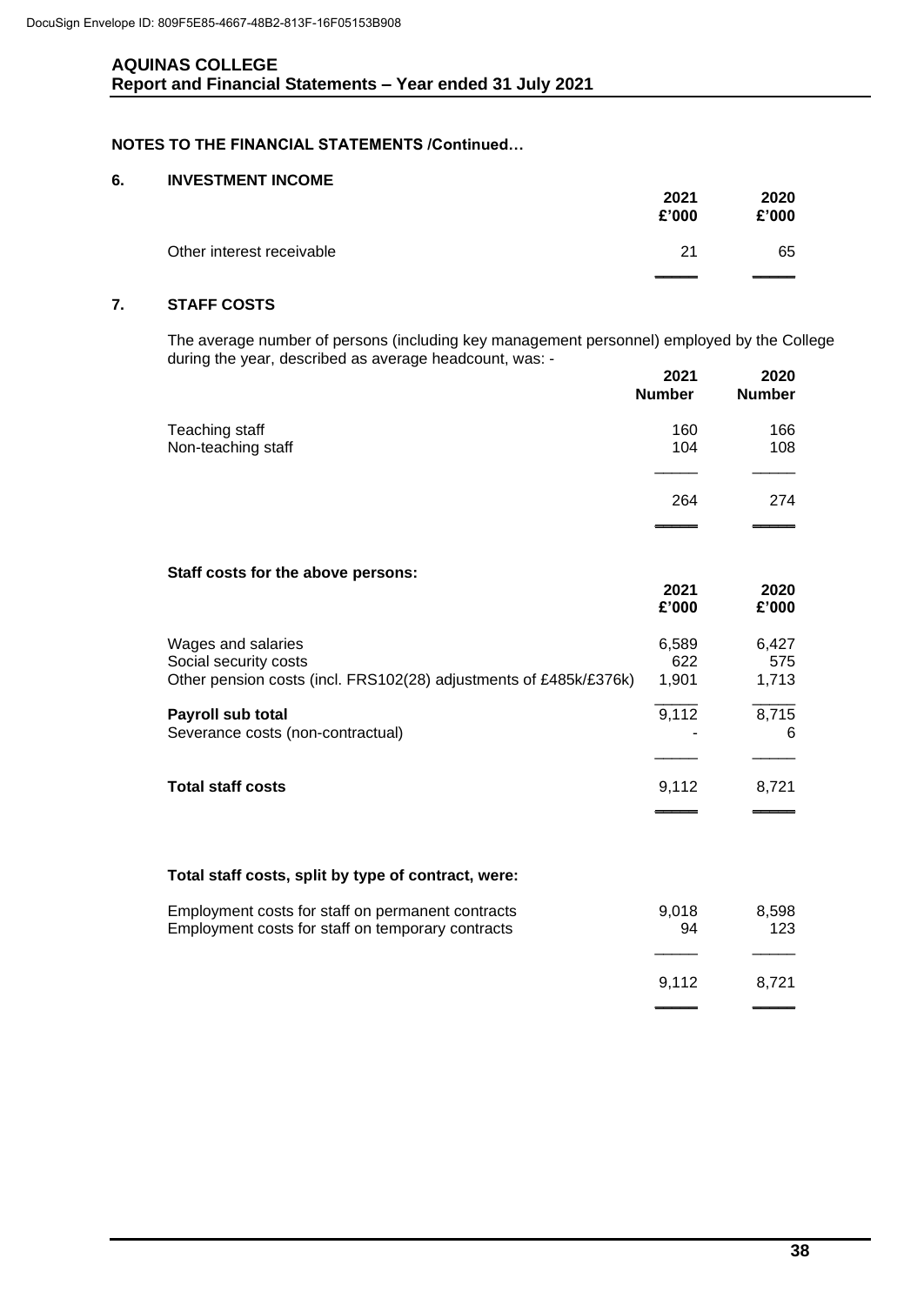## **NOTES TO THE FINANCIAL STATEMENTS /Continued…**

## **7. STAFF COSTS /Continued…**

 The number of senior post-holders and other staff who received annual emoluments, excluding pension contributions and employer's national insurance but including benefits in kind, in the following ranges was:

|                           |                                       | Year ended 31 July 2021      | Year ended 31 July 2020               |                              |
|---------------------------|---------------------------------------|------------------------------|---------------------------------------|------------------------------|
|                           | Number key<br>management<br>personnel | <b>Number</b><br>other staff | Number key<br>management<br>personnel | <b>Number</b><br>other staff |
| £60,001 to £65,000 p.a.   |                                       |                              |                                       |                              |
| £65,001 to £70,000 p.a.   |                                       |                              |                                       |                              |
| £70,001 to £75,000 p.a.   |                                       |                              |                                       |                              |
| £110,001 to £115,000 p.a. |                                       |                              |                                       |                              |
| £115,001 to £120,000 p.a. |                                       |                              |                                       |                              |
|                           |                                       |                              |                                       |                              |
|                           | 4                                     |                              | 4                                     |                              |
|                           |                                       |                              |                                       |                              |

 There was a 2% pay award in September 20 with a further 1.5% from May 21. The Principal received the same pay award as all other staff in 2020/21. The Vice Principal having just been appointed did not have a pay award in 2020/21.This was supported by the Governing Body.

### **KEY MANAGEMENT PERSONNEL**

 Key management personnel are those persons having authority and responsibility for planning, directing and controlling the activities of the College and are represented by the Senior Leadership Team which comprises the Principal, Vice Principal, Assistant Principal–Finance and Assistant Principal-Pastoral.

Staff costs include compensation paid to key management personnel for loss of office of £nil (2020 £nil).

|                                                                 | 2021<br><b>Number</b> | 2020<br><b>Number</b> |
|-----------------------------------------------------------------|-----------------------|-----------------------|
| Number of key management personnel including the principal was: | 4                     | 4                     |
|                                                                 |                       |                       |
| Key Management personnel emoluments are made up as follows:     | £                     | £                     |
| <b>Salaries</b>                                                 | 315,111               | 308,254               |
| <b>Employer's National Insurance contributions</b>              | 38,625                | 38,083                |
| Pension contributions                                           | 71,938                | 68,859                |
|                                                                 |                       |                       |
| Total emoluments                                                | 425,674               | 415,196               |
|                                                                 |                       |                       |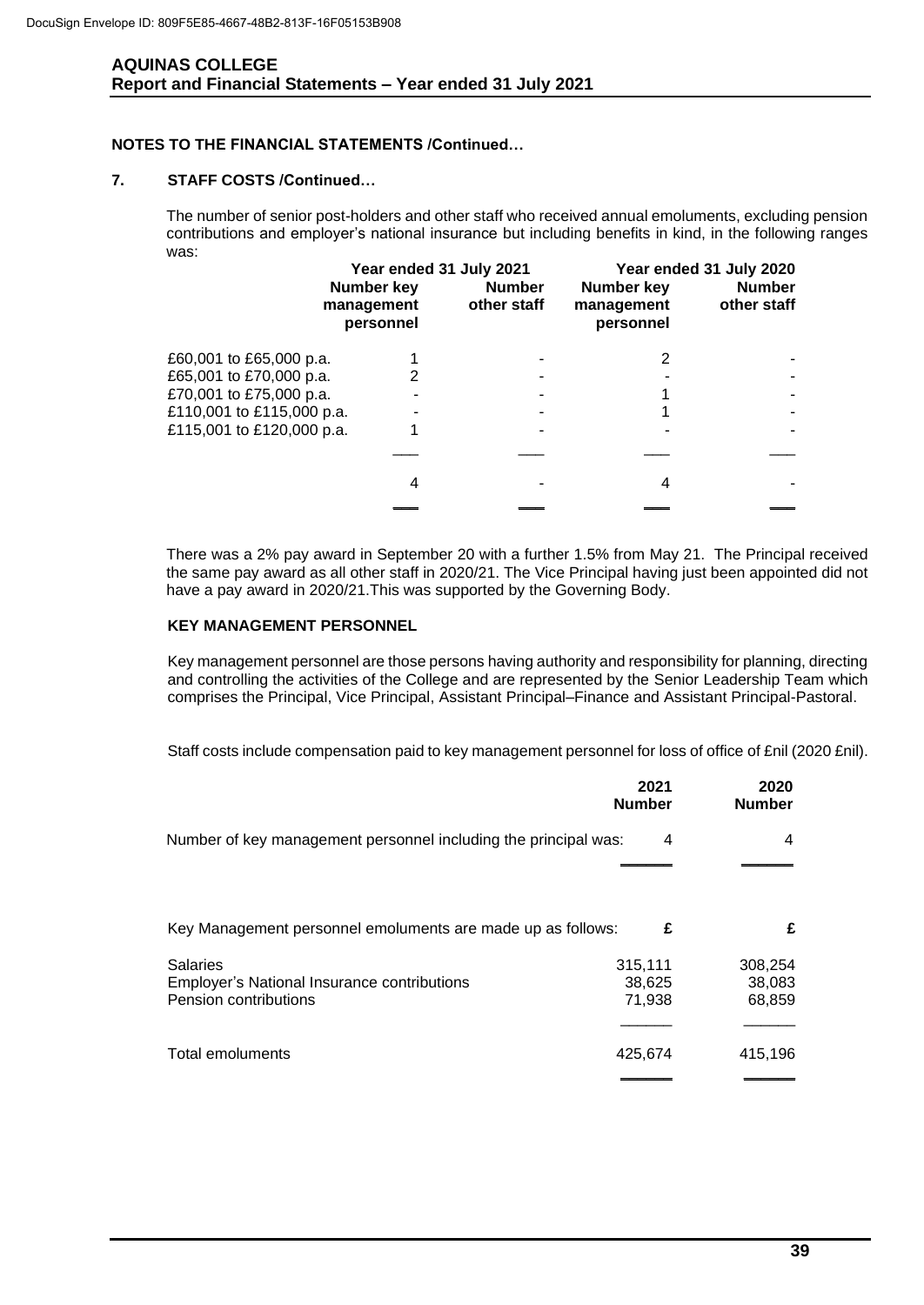## **NOTES TO THE FINANCIAL STATEMENTS /Continued…**

## **7. STAFF COSTS /Continued…**

 The above emoluments include amounts payable to the Principal (who is also the highest paid officer) of:-

|                                                    | 2021    | 2020    |
|----------------------------------------------------|---------|---------|
| Salary                                             | 115,734 | 112,109 |
| <b>Employer's National Insurance contributions</b> | 14,756  | 14,273  |
| Pension contributions                              | 27,406  | 25,886  |
|                                                    |         |         |
| Total emoluments                                   | 157,896 | 152,268 |
|                                                    |         |         |

 There were no amounts due to key management personnel that were waived in the year, nor any salary sacrifice arrangements in place.

 The pension contributions of the Principal and key management personnel are in respect of employer's employees. The TP employer's contribution is 23.68% in line with all other teaching staff and the GMPF contributions to the Teacher's and GMPF Pension Schemes and are paid at the same rate as for other employer rates is 19.7%.

 The remuneration package of the Principal and Vice Principal is subject to annual review by the Remuneration Committee of the governing body who use benchmarking information to provide objective guidance.

 The Principal reports to the Chair of the Governing Body, who undertakes an annual review of his performance against the college's overall objectives using both qualitative and quantitative measures of performance.

## **Relationship of Principal pay and remuneration expressed as a multiple**

| <b>Total emoluments</b>                                                                                                                                                                                                                                                                                                | 157,896       | 152,268       |
|------------------------------------------------------------------------------------------------------------------------------------------------------------------------------------------------------------------------------------------------------------------------------------------------------------------------|---------------|---------------|
|                                                                                                                                                                                                                                                                                                                        |               |               |
| There were no amounts due to key management personnel that were waived in the year, nor a<br>sacrifice arrangements in place.                                                                                                                                                                                          |               |               |
| The pension contributions of the Principal and key management personnel are in respect of e<br>contributions to the Teacher's and GMPF Pension Schemes and are paid at the same rate as<br>employees. The TP employer's contribution is 23.68% in line with all other teaching staff and t<br>employer rates is 19.7%. |               |               |
| The remuneration package of the Principal and Vice Principal is subject to annual revie<br>Remuneration Committee of the governing body who use benchmarking information to provide<br>guidance.                                                                                                                       |               |               |
| The Principal reports to the Chair of the Governing Body, who undertakes an annual revi<br>performance against the college's overall objectives using both qualitative and quantitative i<br>of performance.                                                                                                           |               |               |
| Relationship of Principal pay and remuneration expressed as a multiple                                                                                                                                                                                                                                                 |               |               |
|                                                                                                                                                                                                                                                                                                                        | 2021<br>£'000 | 2020<br>£'000 |
| Principal's basic salary as a multiple of the median of all staff                                                                                                                                                                                                                                                      | 3.6           | 3.9           |
| Principal's total remuneration as a multiple of the median of all staff                                                                                                                                                                                                                                                | 3.6           | 3.9           |

## **Compensation for loss of office paid to former key management personnel**

 No compensation payments were made to former key management personnel for the period of this report.

 The members of the Governing Body other than the Principal and elected staff governors did not receive any payment from the College other than the reimbursement of travel and subsistence expenses incurred in the course of their duties.

 Senior post-holders, the Principal and Vice Principal, have always been paid in line with decisions taken by the Remuneration Committee. The remuneration committee agreed that there would be a pay increase in the Principal remuneration consistent with all other staff (see above) for the year ended July 2021.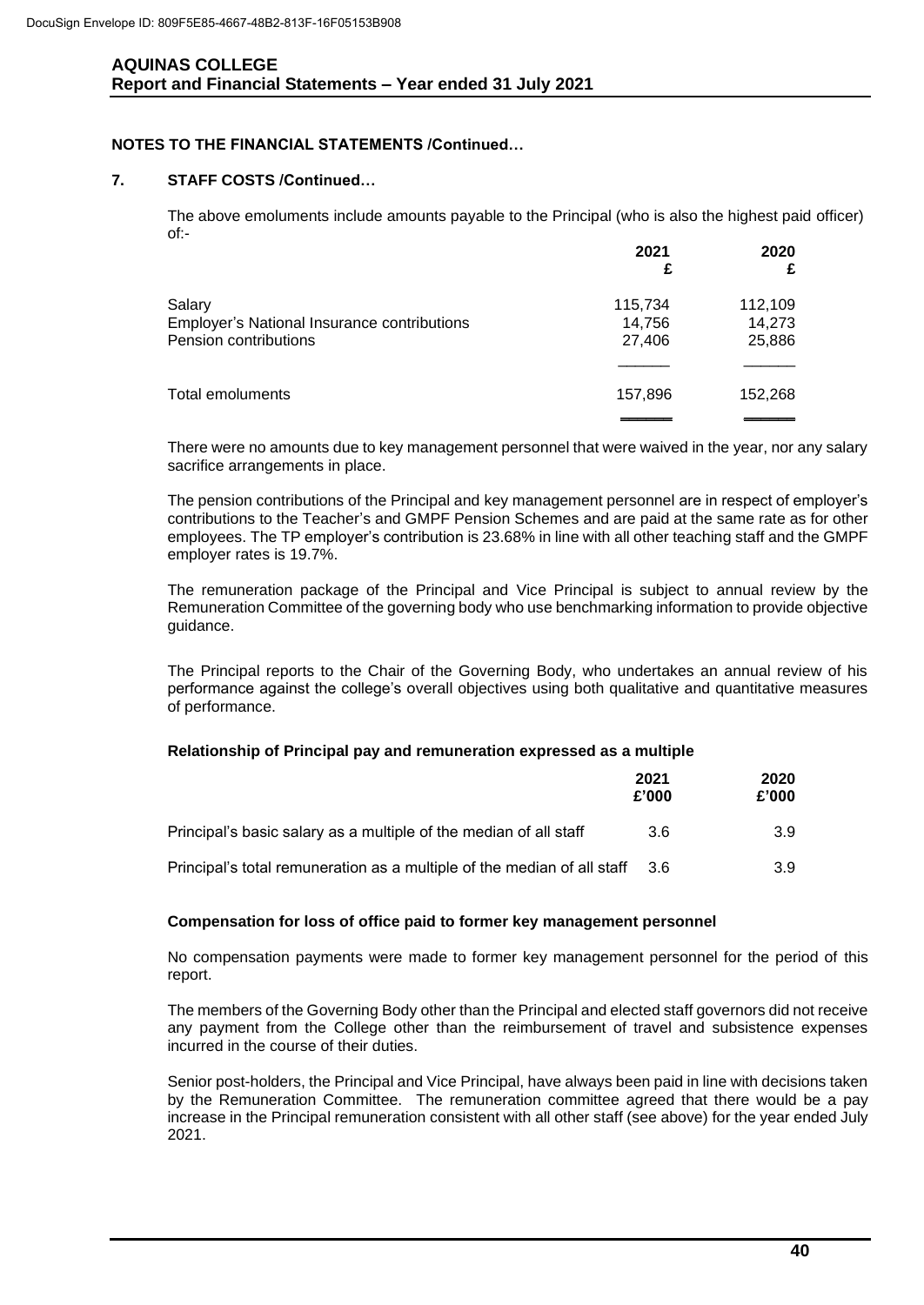# **NOTES TO THE FINANCIAL STATEMENTS /Continued…**

# **8. OTHER OPERATING EXPENSES**

|    |                                         | 2021<br>£'000 | 2020<br>£'000 |
|----|-----------------------------------------|---------------|---------------|
|    | Teaching costs                          | 655           | 1,027         |
|    | Non-teaching costs                      | 407           | 416           |
|    | Premises costs                          | 1,085         | 595           |
|    |                                         |               |               |
|    |                                         | 2,147         | 2,038         |
|    | Other operating expenses include:       |               |               |
|    |                                         | 2021          | 2020          |
|    |                                         | £'000         | £'000         |
|    | Operating lease rentals                 |               |               |
|    | Plant and machinery                     | 31            | 33            |
|    | Auditors' remuneration                  |               |               |
|    | Financial statement audit               | 13            | 21            |
|    | Internal audit                          |               | 8             |
|    |                                         |               |               |
| 9. | <b>INTEREST AND OTHER FINANCE COSTS</b> |               |               |

# **2021 2020 £'000 £'000** Bank interest payable **111** and the set of the set of the set of the set of the set of the set of the set of the set of the set of the set of the set of the set of the set of the set of the set of the set of the set of the Net interest on defined pension liability (note 22) 67 67 \_\_\_\_\_ \_\_\_\_\_ 157 178 \_\_\_\_\_ \_\_\_\_\_

## **10. TAXATION**

The College is not liable for any tax arising out of its activities during this period.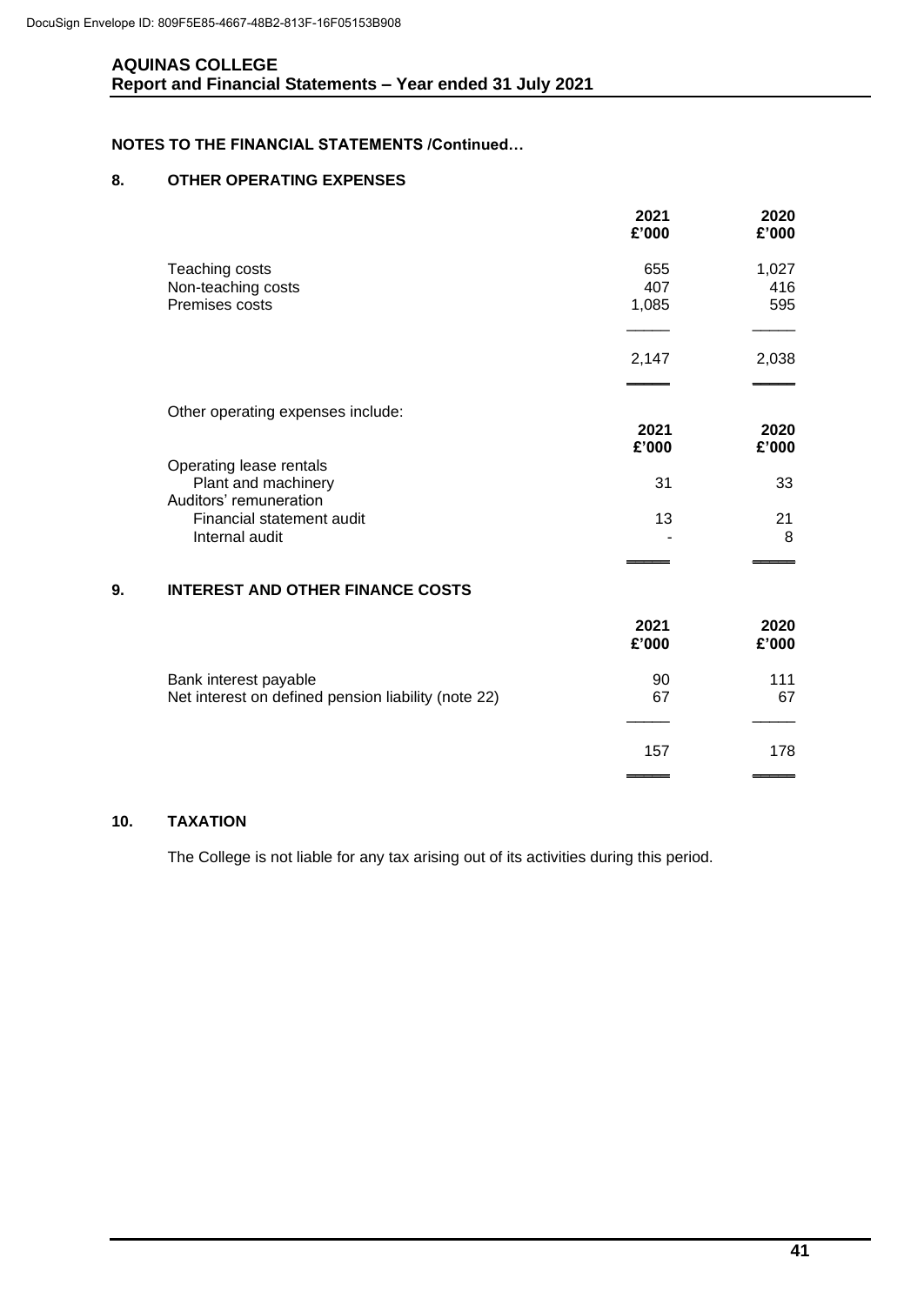## **NOTES TO THE FINANCIAL STATEMENTS /Continued…**

# **11. TANGIBLE FIXED ASSETS**

|                                      | Freehold<br><b>Buildings</b><br>£'000 | Long<br>Leasehold<br>Land<br>£'000 | <b>Fixtures</b><br>and<br><b>Fittings</b><br>£'000 | <b>Equipment</b><br>£'000 | <b>Total</b><br>£'000 |
|--------------------------------------|---------------------------------------|------------------------------------|----------------------------------------------------|---------------------------|-----------------------|
| Cost                                 |                                       |                                    |                                                    |                           |                       |
| At 1 August 2020<br><b>Additions</b> | 40,178                                | 1,078                              | 118<br>45                                          | 2,112<br>150              | 43,486<br>195         |
| <b>Disposals</b>                     |                                       |                                    | (45)                                               | (341)                     | (386)                 |
| At 31 July 2021                      | 40,178                                | 1,078                              | 118                                                | 1,921                     | 43,295                |
| Depreciation                         |                                       |                                    |                                                    |                           |                       |
| At 1 August 2020                     | 6,888                                 |                                    | 90                                                 | 1,862                     | 8,840                 |
| Charge for year                      | 670                                   |                                    | 16                                                 | 145                       | 831                   |
| Disposals                            |                                       |                                    | (45)                                               | (340)                     | (385)                 |
| At 31 July 2021                      | 7,558                                 |                                    | 61                                                 | 1,667                     | 9,286                 |
| Net book value                       |                                       |                                    |                                                    |                           |                       |
| At 31 July 2020                      | 33,290                                | 1,078                              | 28                                                 | 250                       | 34,646                |
| Net book value                       |                                       |                                    |                                                    |                           |                       |
| At 31 July 2021                      | 32,620                                | 1,078                              | 57                                                 | 254                       | 34,009                |
|                                      |                                       |                                    |                                                    |                           |                       |
| Analysed as follows:<br>Financed by: |                                       |                                    |                                                    |                           |                       |
| Capital grant                        | 30,046                                | 240                                |                                                    | 73                        | 30,359                |
| Other                                | 2,574                                 | 838                                | 57                                                 | 181                       | 3,650                 |
|                                      |                                       |                                    |                                                    |                           |                       |
|                                      | 32,620                                | 1,078                              | 57                                                 | 254                       | 34,009                |
|                                      |                                       |                                    |                                                    |                           |                       |

 Fixed assets include land and buildings with a net book value of £33,698k (2020 £34,368k) which are partially funded by the LSC and its successor organisations.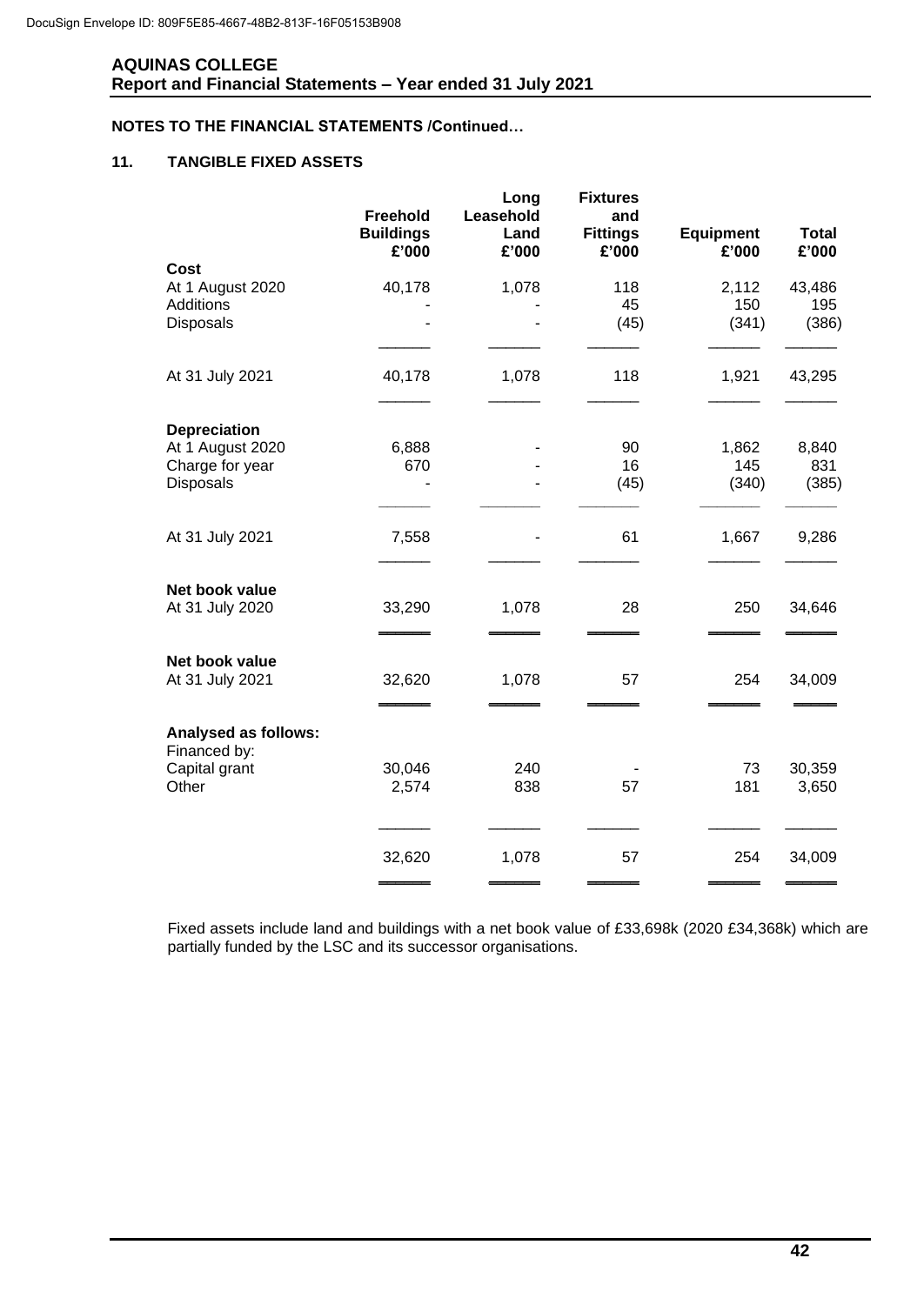## **NOTES TO THE FINANCIAL STATEMENTS /Continued …**

## **11. TANGIBLE FIXED ASSETS /Continued...**

 The historical cost of the refurbishments and improvements to land and buildings included within the accounts are as follows:

|     |                                                           | 2021<br>£'000      | 2020<br>£'000     |
|-----|-----------------------------------------------------------|--------------------|-------------------|
|     | Cost<br>Aggregate depreciation based on cost              | 40,418<br>(7, 558) | 40,418<br>(6,888) |
|     | Net book value based on cost                              | 32,860             | 33,530            |
| 12. | <b>TRADE AND OTHER RECEIVABLES</b>                        |                    |                   |
|     |                                                           | 2021<br>£'000      | 2020<br>£'000     |
|     | Amounts falling due within one year:<br>Trade receivables | 27                 | 39                |
|     | Prepayments and accrued income                            | 83                 | 87                |
|     |                                                           |                    |                   |
|     |                                                           | 110                | 126               |
|     |                                                           |                    |                   |
| 13. | <b>SHORT TERM INVESTMENTS</b>                             |                    |                   |
|     |                                                           | 2021               | 2020              |

|                     | -----<br>£'000 | .<br>£'000 |
|---------------------|----------------|------------|
| Short term deposits | ۰              | 4,000      |
|                     |                |            |
|                     | ٠              | 4,000      |
|                     |                |            |

 Deposits are usually held with Lloyds bank operating in the London market and licensed by the Financial Conduct Authority with more than three months maturity at the balance sheet date. As deposits have matured this year we have not reinvested as rates are so low that interest generated would be negligible and we will wait for rates to increase and will reinvest college funds when investments are more advantageous.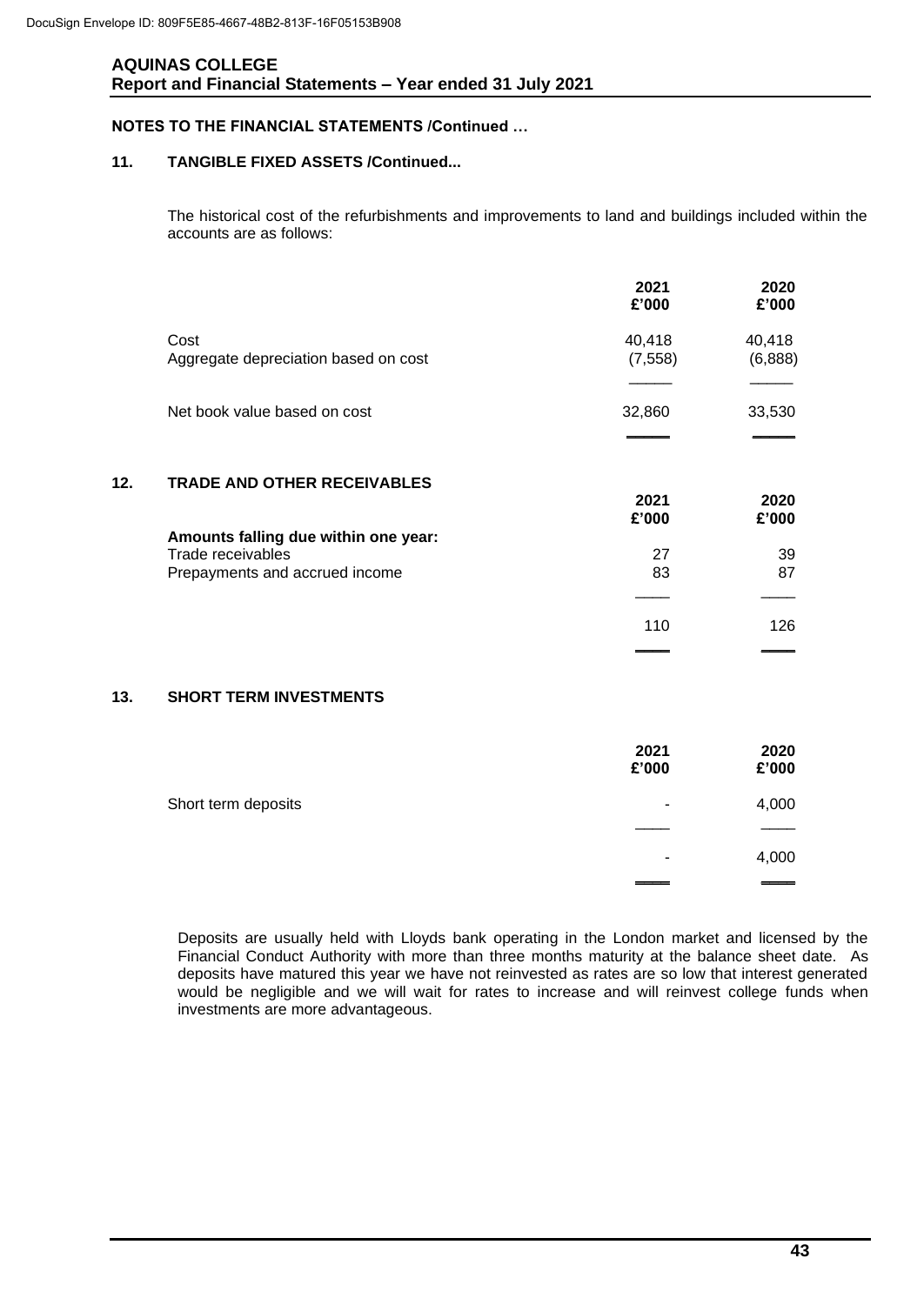## **NOTES TO THE FINANCIAL STATEMENTS /Continued…**

## **14. CREDITORS: AMOUNTS FALLING DUE WITHIN ONE YEAR**

|                                           | 2021<br>£'000 | 2020<br>£'000 |
|-------------------------------------------|---------------|---------------|
|                                           |               |               |
| Debt due within one year                  |               |               |
| Bank loan                                 | 196           | 192           |
| Trade payables                            | 192           | 63            |
| Other taxation and social security        | 291           | 280           |
| Other creditors                           | 271           | 224           |
| Accruals and deferred income              | 798           | 804           |
| Deferred income-government capital grants | 650           | 650           |
|                                           |               |               |
|                                           | 2,398         | 2.213         |
|                                           |               |               |

 Other creditors includes amounts due to students in the form of deposits paid for books and the balance on bursary and access funds. The corresponding asset is included in cash and bank.

## **15. CREDITORS: AMOUNTS FALLING DUE AFTER MORE THAN ONE YEAR**

|                                            | 2021<br>£'000 | 2020<br>£'000 |
|--------------------------------------------|---------------|---------------|
| Bank loan                                  | 2,496         | 2,692         |
| Deferred income- government capital grants | 29,452        | 30,103        |
|                                            |               |               |
|                                            | 31,948        | 32,795        |
| The bank loan is repayable as follows:-    |               |               |
| In one year or less                        | 196           | 192           |
| Between one and two years                  | 201           | 197           |
| Between two and five years                 | 863           | 844           |
| In five years or more                      | 1,432         | 1,651         |
|                                            |               |               |
|                                            | 2,692         | 2,884         |
|                                            |               |               |

 The bank loan crystallised in March 2011 and the full facility was drawn down. There is a fixed interest element of £1.544m which is repayable at 5.285% for 22 years. The balance of £1.148m is repayable at base plus 0.35%. The full loan was drawn down as otherwise the facility would have lapsed.

## **16**. **PROVISIONS: DEFINED BENEFIT PROVISIONS**

|                                             | 2021<br>£'000    | 2020<br>£'000      |
|---------------------------------------------|------------------|--------------------|
| As at 1 August<br>Expenditure in the period | (4, 568)<br>(79) | (2,976)<br>(1,592) |
| Balance as at 31 July                       | (4,647)          | (4, 568)           |
|                                             |                  |                    |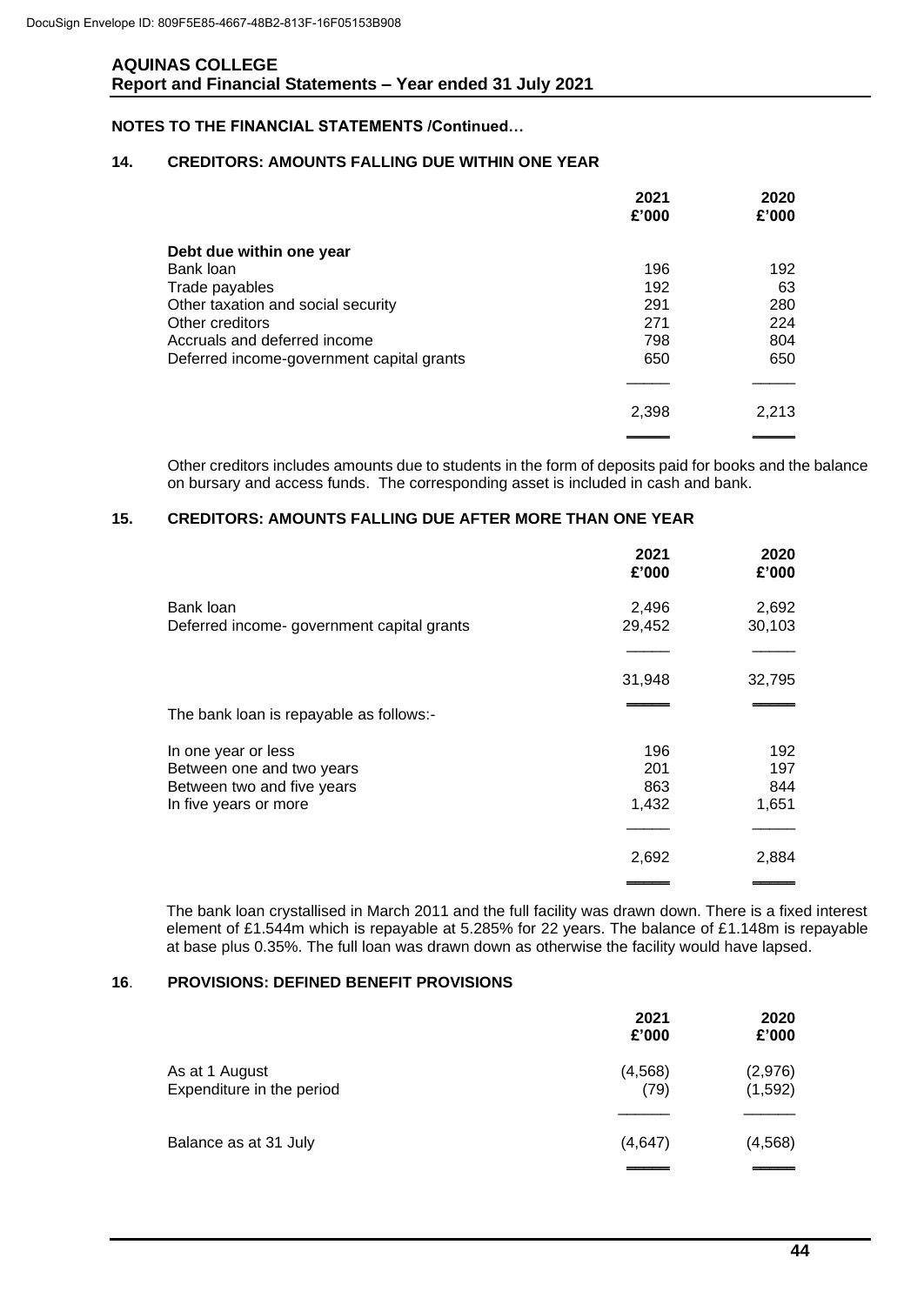## **NOTES TO THE FINANCIAL STATEMENTS /Continued…**

#### **16**. **PROVISIONS: DEFINED BENEFIT PROVISIONS Continued…**

 Defined benefit obligations relate to the liabilities under the College's membership of the Local Government Pension Scheme (Greater Manchester Pension Fund). Further details are given in Note 22.

# **17. RESERVES**

|                                                                                                  | <b>Revaluation</b><br>reserve<br>£'000 | Income &<br><b>Expenditure</b><br><b>Account</b><br>£'000 |
|--------------------------------------------------------------------------------------------------|----------------------------------------|-----------------------------------------------------------|
|                                                                                                  |                                        |                                                           |
| Restated balance brought forward at 1 August 2020<br>Surplus/ (deficit) on continuing operations | 838<br>-                               | 1,340<br>1,211                                            |
|                                                                                                  |                                        |                                                           |
| At 31 July 2021                                                                                  | 838                                    | 2,551                                                     |
|                                                                                                  |                                        |                                                           |

## **18. CAPITAL COMMITMENTS**

 There are no capital commitments at July 2021 which have been contracted for but not expensed at the year-end.

## **19. FINANCIAL COMMITMENTS**

 At 31 July 2021 the College had minimum lease payments under non-cancellable operating leases as follows:

|     |                                                   |                                     | <b>Equipment</b><br>2021<br>£'000 | <b>Equipment</b><br>2020<br>£'000 |
|-----|---------------------------------------------------|-------------------------------------|-----------------------------------|-----------------------------------|
|     | Future minimum lease payments due:                |                                     |                                   |                                   |
|     | Not later than one year                           |                                     | 30                                | 29                                |
|     | Between one and two years                         |                                     | 26                                | 23                                |
|     | Later than one year and not later than five years |                                     | 15                                | 21                                |
|     |                                                   |                                     |                                   |                                   |
|     |                                                   |                                     | 71                                | 73                                |
|     |                                                   |                                     |                                   |                                   |
| 20. | <b>CASH AND CASH EQUIVALENTS</b>                  |                                     |                                   |                                   |
|     |                                                   | At<br><b>1 August 2020</b><br>£'000 | <b>Cashflow</b><br>£'000          | At<br>31 July 2021<br>£'000       |
|     | Cash and cash equivalents                         | 2,982                               | 5,281                             | 8,263                             |
|     |                                                   |                                     |                                   |                                   |

 Due to the reduction in interest rates in 2021, the college has allowed deposits held to mature and they have not been reinvested in fixed term deposits as the rates are so low. Consequently only £1.75m is presently held in the 32 day deposit account. This has meant that all cash is defined as cash and cash equivalents at the year end.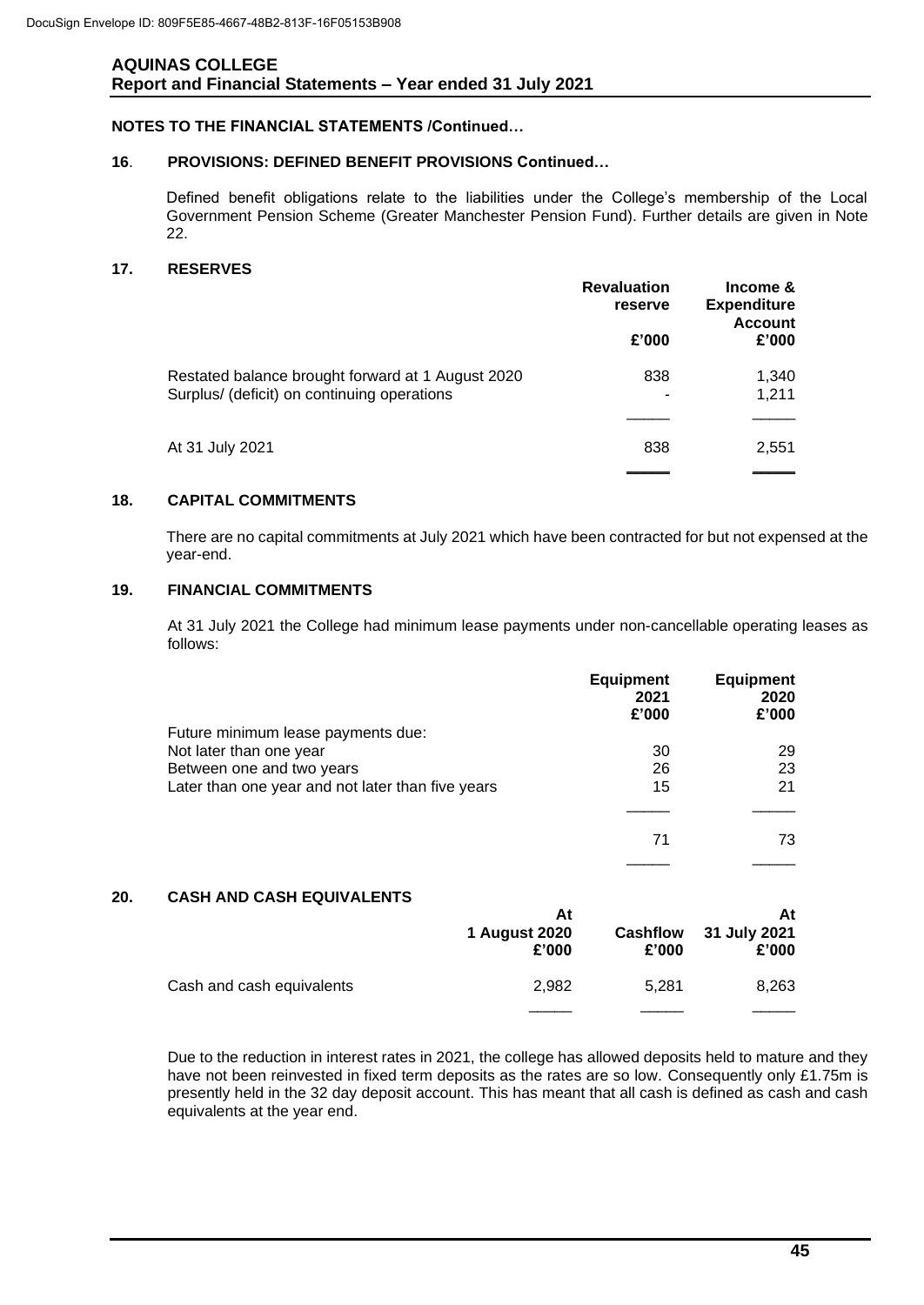## **NOTES TO THE FINANCIAL STATEMENTS /Continued…**

## **21. RELATED PARTY TRANSACTIONS**

 Owing to the nature of the College's operations and the composition of the Board of Governors being drawn from local public and private sector organisations, it is inevitable that transactions will take place with organisations in which a number of the Board of Governors may have an interest. All transactions involving such organisations would be conducted at arm's length and in accordance with the College's financial regulations and normal procurement procedures, unless noted separately below.

 The land and buildings of the College belong to the Trustees of the College, the Roman Catholic Diocese of Shrewsbury. The trustees also have representation on the Board of Governors. The College does not pay any rent or charge for the use of the land or buildings.

 The total expenses paid to or on behalf of the Governors during the year was £nil (2020: £nil). This represents travel and subsistence expenses and other out of pocket expenses incurred in attending Governor meetings and charity events in their official capacity.

 No Governor has received any remuneration or waived payments from the College during the year (2020: None).

## **22. PENSIONS AND SIMILAR OBLIGATIONS**

 The College's employees belong to two principal post-employment pension schemes, the Teachers' Pension Scheme England and Wales (TPS) for academic and related staff and the Greater Manchester Pension Fund for non-teaching staff. Both are multi-employer defined-benefit plans.

#### **Total pension cost for the year**

| The College's employees belong to two principal post-employment pension schemes, the<br>Pension Scheme England and Wales (TPS) for academic and related staff and the Greater I<br>Pension Fund for non-teaching staff. Both are multi-employer defined-benefit plans. |                     |                     |
|------------------------------------------------------------------------------------------------------------------------------------------------------------------------------------------------------------------------------------------------------------------------|---------------------|---------------------|
| Total pension cost for the year                                                                                                                                                                                                                                        | 2020/21<br>£'000    | 2019/20<br>£'000    |
| Teacher Pension Scheme: contributions paid<br><b>Local Government Pension Scheme:</b><br>Contributions paid<br>FRS102(28) charge                                                                                                                                       | 1,110<br>306<br>485 | 1,054<br>283<br>376 |
| Charge to statement of Comprehensive income and expenses                                                                                                                                                                                                               | 791                 | 659                 |
| Total Pension Cost for the Year within staff costs                                                                                                                                                                                                                     | 1,901               | 1,713               |
| The pension costs are assessed in accordance with the advice of independent qualified actu<br>latest formal actuarial valuation of the TPS was 31 March 2019 and of the LGPS 31 March                                                                                  |                     |                     |
| Employees and Employers Contributions amounting to £129k (2020: £126k) were paya<br>scheme as at 31 <sup>st</sup> July 2021 and are included in creditors.                                                                                                             |                     |                     |
| <b>Teachers' Pension Scheme</b>                                                                                                                                                                                                                                        |                     |                     |
| The Teachers' Pension Scheme (TPS) is a statutory, contributory, defined benefit scheme<br>by the Teachers' Pension Scheme Regulations 2014. These regulations apply to teachers                                                                                       |                     |                     |

 The pension costs are assessed in accordance with the advice of independent qualified actuaries. The latest formal actuarial valuation of the TPS was 31 March 2019 and of the LGPS 31 March 2019.

 Employees and Employers Contributions amounting to £129k (2020: £126k) were payable to the scheme as at 31<sup>st</sup> July 2021 and are included in creditors.

### **Teachers' Pension Scheme**

 The Teachers' Pension Scheme (TPS) is a statutory, contributory, defined benefit scheme, governed by the Teachers' Pension Scheme Regulations 2014. These regulations apply to teachers in schools, colleges and other educational establishments. Membership is automatic for teachers and lecturers at eligible institutions. Teachers and lecturers are able to opt out of the TPS.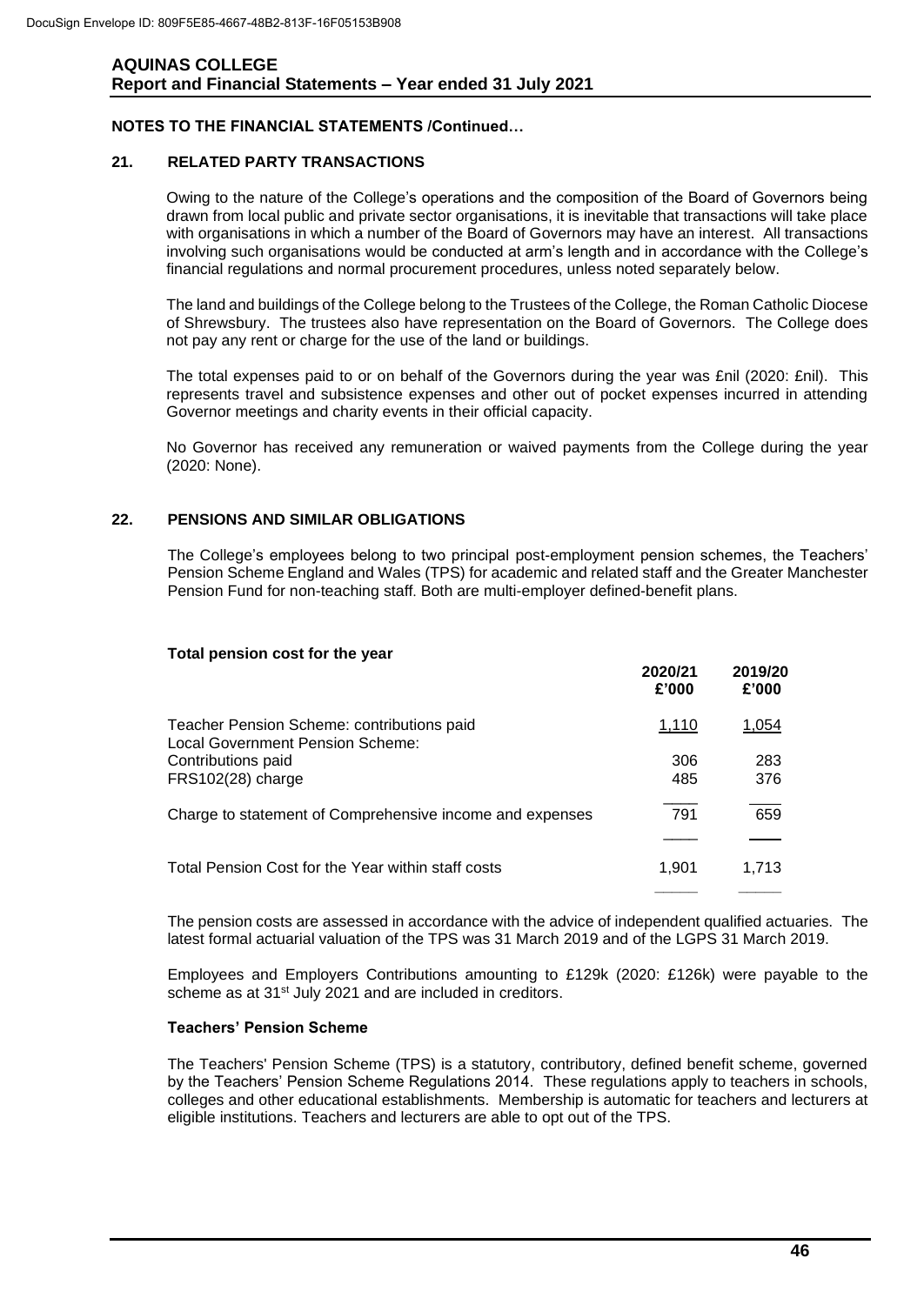# **Report and Financial Statements – Year ended 31 July 2021**

## **NOTES TO THE FINANCIAL STATEMENTS /Continued …**

## **22. PENSIONS AND SIMILAR OBLIGATIONS /Continued…**

 The TPS is an unfunded scheme and members contribute on a 'pay as you go' basis – these contributions, along with those made by employers, are credited to the Exchequer under arrangements governed by the above Act. Retirement and other pension benefits are paid by public funds provided by Parliament.

 Under the definitions set out in FRS 102 (28.11), the TPS is a multi-employer pension plan. The College is unable to identify its share of the underlying assets and liabilities of the plan.

 Accordingly, the College has taken advantage of the exemption in FRS 102 and has accounted for its contributions to the scheme as if it were a defined-contribution plan. The College has set out above the information available on the plan and the implications for the College in terms of the anticipated contribution rates.

 The valuation of the TPS is carried out in line with regulations made under the Public Service Pension Act 2013. Valuations credit the teachers' pension account with a real rate of return assuming funds are invested in notional investments that produce that real rate of return.

 The latest actuarial review of the TPS was carried out as at 31 March 2019. The valuation report was published by the Department for Education (the Department) in April 2019. The valuation reported total scheme liabilities (pensions currently in payment and the estimated cost of future benefits) for service to the effective date of £218 billion, and notional assets (estimated future contributions together with the notional investments held at the valuation date) of £198 billion giving a notional past service deficit of **AQUINAS COLLEGE**<br>**Report and Financial Statements – Year ended 31 July 2021**<br>**Report and Financial Statements – Year ended 31 July 2021**<br>**ADTES TO THE FINANCIAL STATEMENTS /Continued...**<br>**The TPS is an unfunded scheme and** £22 billion.

 As a result of the valuation, new employer contribution rates were set at 23.68% of pensionable pay from September 2019 onwards (compared to 16.48% during 2018/19). DfE has agreed to pay a teacher pension employer contribution grant to cover the additional costs during the 2020-21 academic year.

 A full copy of the valuation report and supporting documentation can be found on the Teachers' Pension Scheme website.

The pension costs paid to TPS in the year amounted to £1,548,426 (2020: £1,476,551).

## **Greater Manchester Pension Fund**

 The scheme available to non-teaching staff is the Greater Manchester Pension Fund (GMPF). The total pension contribution made by the College to the Scheme for the year ended 31 July 2021 was £413k of which employer's contributions totalled £306k and employee's contributions totalled £107k. The agreed employee contribution rates for future years (effective from April 2014) are a tiered system of rates related to levels of pensionable pay – these currently range from 5.5% to 16.5%. The agreed employer contribution rate from April 2020 to March 2023 is 19.7%. The next triannual valuation is due in March 2023.

#### **Principal Actuarial Assumptions**

 The following information is based upon a full actuarial valuation of the fund as at 31 March 2019 updated to 31 July 2021 by a qualified independent actuary

|                                      | 2021  | 2020    |
|--------------------------------------|-------|---------|
| Rate of increase of salaries         | 3.6%  | 3.0%    |
| Future pensions increases            | 2.85% | $2.2\%$ |
| Discount rate for scheme liabilities | 1 6%  | 1.4%    |
| Inflation assumption (CPI)           | 2.8%  | $2.2\%$ |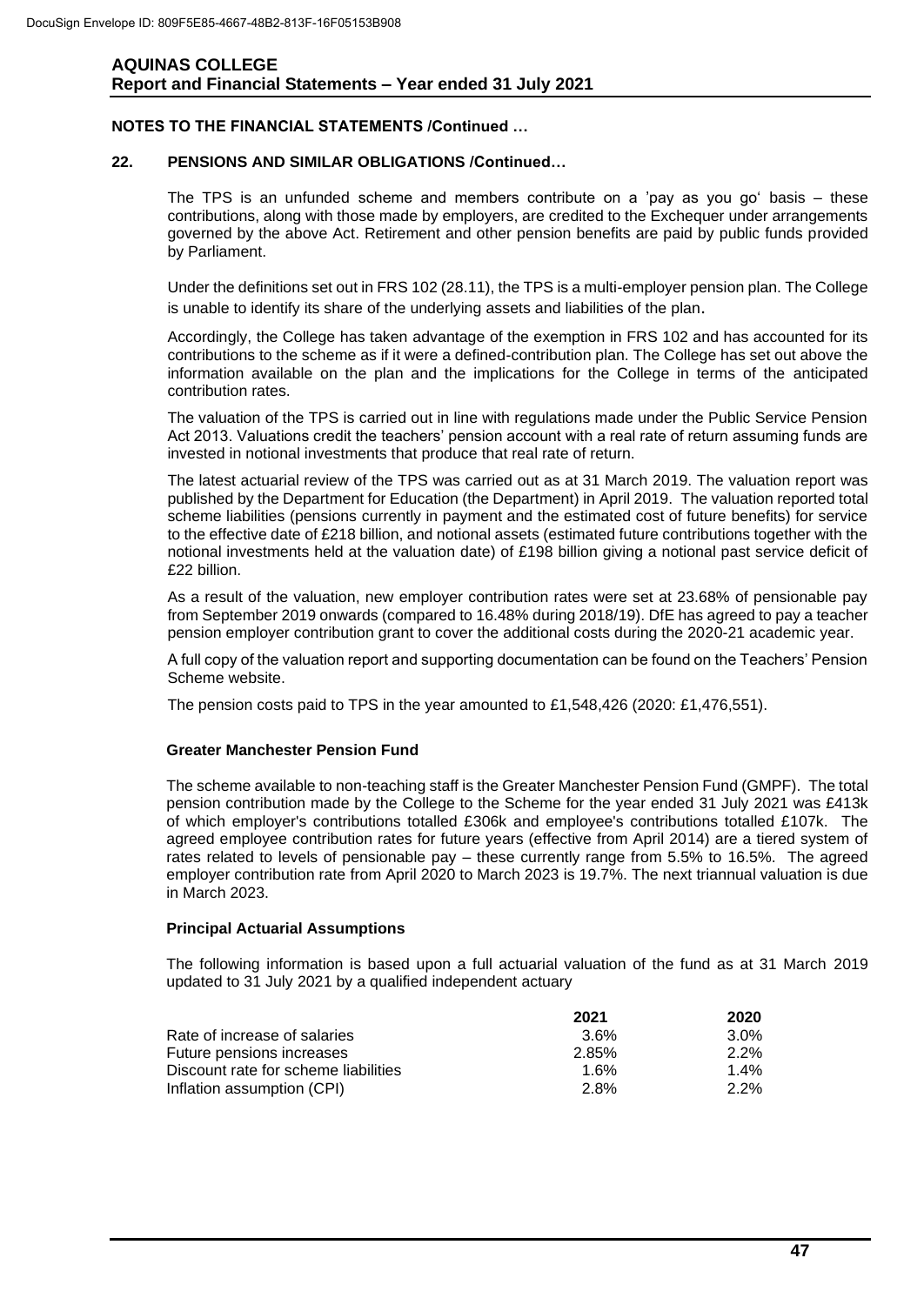## **NOTES TO THE FINANCIAL STATEMENTS /Continued …**

## **22. PENSIONS AND SIMILAR OBLIGATIONS/ Continued….**

 The current mortality assumptions include sufficient allowance for future improvements in mortality rates. The assumed life expectations on retirement age 65 are:

|                           | 31 July<br>2021 | 31 July<br>2020 |
|---------------------------|-----------------|-----------------|
|                           | Years           | Years           |
| <b>Current Pensioners</b> |                 |                 |
| Males                     | 20.5            | 20.5            |
| Females                   | 23.3            | 23.1            |
| Future pensioners         |                 |                 |
| Male                      | 21.9            | 22.0            |
| Female                    | 25.3            | 25.0            |

The College's share of the assets in the plan and the expected rates of return were:

|                                                       | Long-term<br>rate of<br>return<br>expected at<br>31 July<br>2021 | Fair<br>Value at<br>31 July<br>2021 | Long-term<br>rate of<br>return<br>expected at<br>31 July<br>2020 | Fair<br>Value at<br>31 July<br>2020 |
|-------------------------------------------------------|------------------------------------------------------------------|-------------------------------------|------------------------------------------------------------------|-------------------------------------|
|                                                       |                                                                  | £'000                               |                                                                  | £'000                               |
| Equities                                              | 1.6%                                                             | 8,111                               | 1.4%                                                             | 6,206                               |
| <b>Bonds</b>                                          | 1.6%                                                             | 1,714                               | 1.4%                                                             | 1,667                               |
| Property                                              | 1.6%                                                             | 686                                 | 1.4%                                                             | 649                                 |
| Cash                                                  | 1.6%                                                             | 914                                 | 1.4%                                                             | 741                                 |
| <b>Total market value of assets</b>                   |                                                                  | 11,425                              |                                                                  | 9,263                               |
| Weighted average expected<br>long term rate of return | 1.6%                                                             |                                     | 1.4%                                                             |                                     |
| Actual return on plan assets                          |                                                                  | 1,812                               |                                                                  | (207)                               |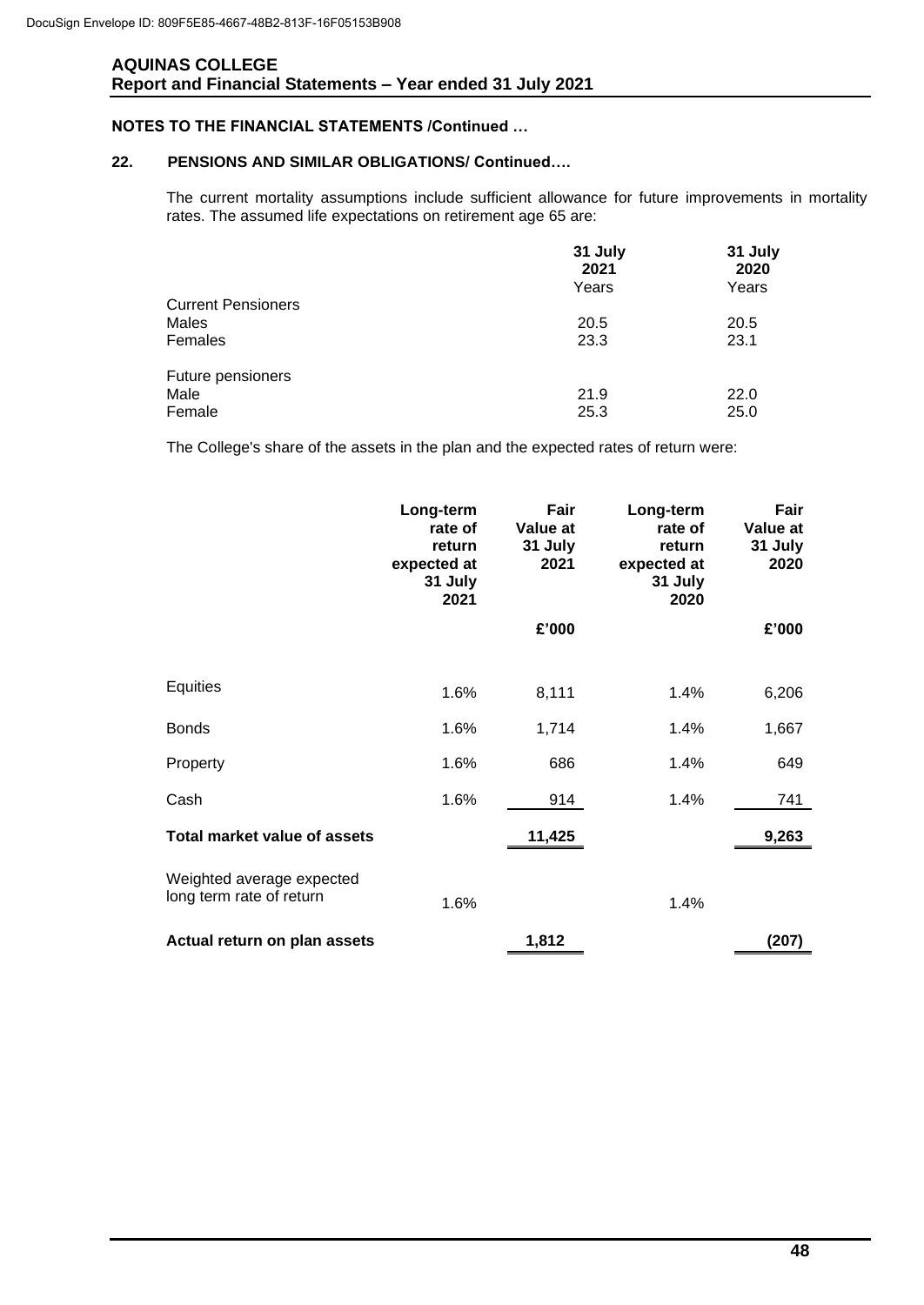## **NOTES TO THE FINANCIAL STATEMENTS /Continued …**

## **22. PENSIONS AND SIMILAR OBLIGATIONS /Continued…**

The amount included in the balance sheet in respect of the defined benefit pension plan and enhanced pensions benefits is as follows:

|                                   | 2021<br>£'000 | 2020<br>£'000 |
|-----------------------------------|---------------|---------------|
| Fair value of plan assets         | 11,425        | 9,263         |
| Present value of plan liabilities | (16,072)      | (13, 831)     |
| Net pensions liability (Note 16)  | (4, 647)      | (4, 568)      |

Amounts recognised in the Statement of Comprehensive Income in respect of the plan are as follows:

|                                                                            | 2021<br>£'000 | 2020<br>£'000 |
|----------------------------------------------------------------------------|---------------|---------------|
| Amounts included in staff costs                                            |               |               |
| Current service cost                                                       | 794           | 702           |
| Past service cost                                                          |               | (43)          |
| Total                                                                      | 794           | 659           |
| Amounts included in investment<br>expenditure                              |               |               |
| Net interest expense                                                       | 67            | 67            |
|                                                                            | 67            | 67            |
| Amounts recognised in Other Comprehensive Income                           |               |               |
| Return on pension plan assets excluding amounts in net<br>interest         | 1,812         | (207)         |
| Changes in assumptions underlying the present value of<br>plan liabilities | (1, 339)      | (942)         |
| Amount recognised in Other Comprehensive Income                            | 473           | (1,149)       |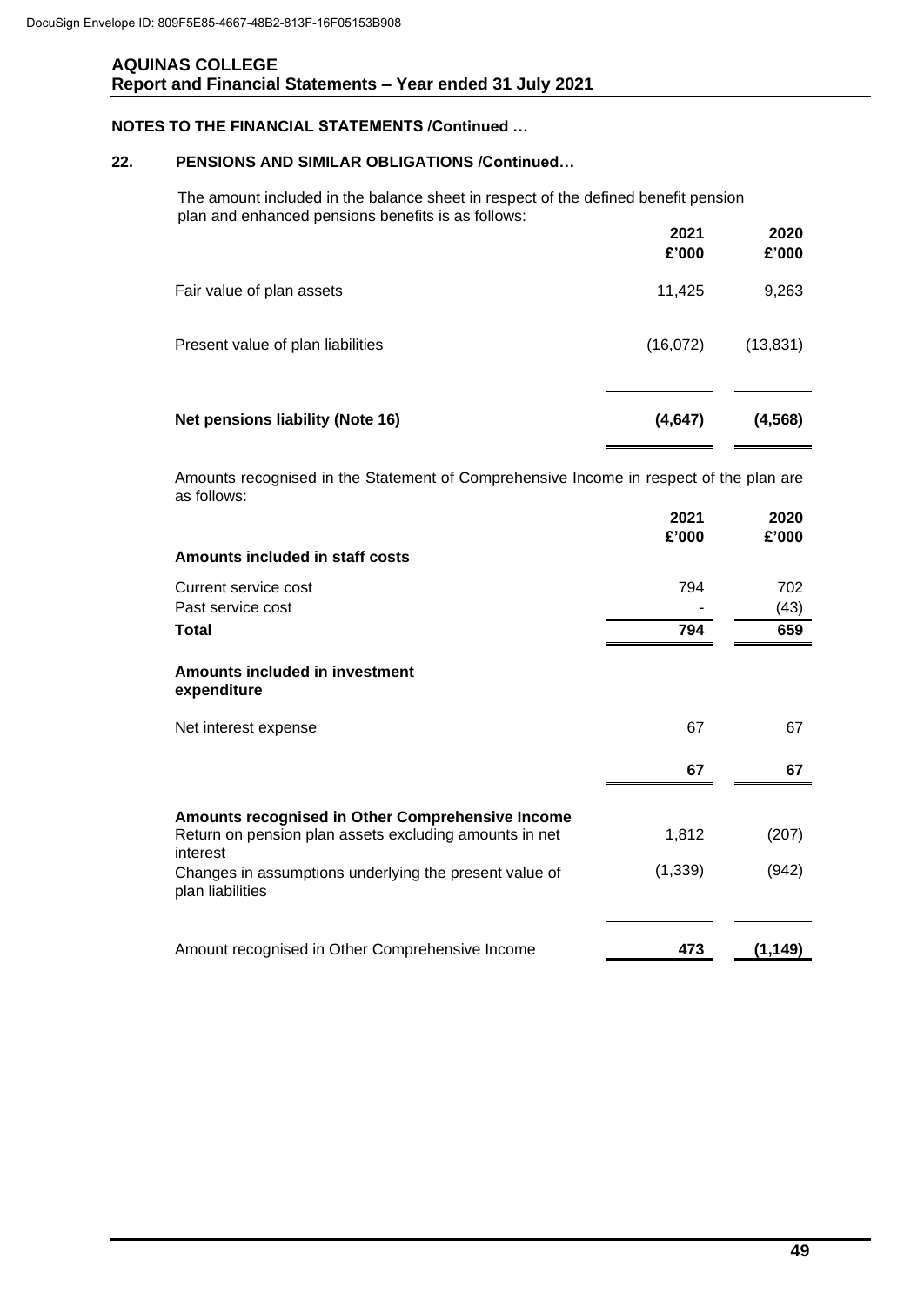## **NOTES TO THE FINANCIAL STATEMENTS /Continued …**

## **22. PENSIONS AND SIMILAR OBLIGATIONS/ Continued….**

## **Movement in net defined benefit liability during the year**

|                                                             | 2021<br>£'000 | 2020<br>£'000 |
|-------------------------------------------------------------|---------------|---------------|
| Deficit in scheme at 1 August                               |               |               |
| Movement in year:                                           | (4, 568)      | (2,976)       |
| Current service cost                                        | (794)         | (702)         |
| <b>Employer contributions</b>                               | 309           | 283           |
| Past service cost                                           |               | 43            |
| Net interest on the net defined liability                   | (67)          | (67)          |
| Actuarial gain or loss                                      | 473           | (1, 149)      |
| Net defined benefit liability at 31 July                    | (4, 647)      | (4, 568)      |
| <b>Asset and Liability Reconciliation</b>                   |               |               |
|                                                             | 2021          | 2020          |
| Changes in the present value of defined benefit obligations | £'000         | £'000         |
| Defined benefit obligations at start of period              | 13,831        | 12,073        |
| <b>Current Service cost</b>                                 | 794           | 702           |
| Past service cost                                           |               | (43)          |
| Interest cost                                               | 198           | 260           |
| Contributions by Scheme participants                        | 107           | 101           |
| Changes in financial assumptions                            | 1,444         | 1,376         |
| Changes in demographic assumptions                          | 71            | 332           |
| Changes in other experiences                                | (176)         | (766)         |
| Estimated benefits paid                                     | (197)         | (204)         |
| Defined benefit obligations at end of period                | 16,072        | 13,831        |